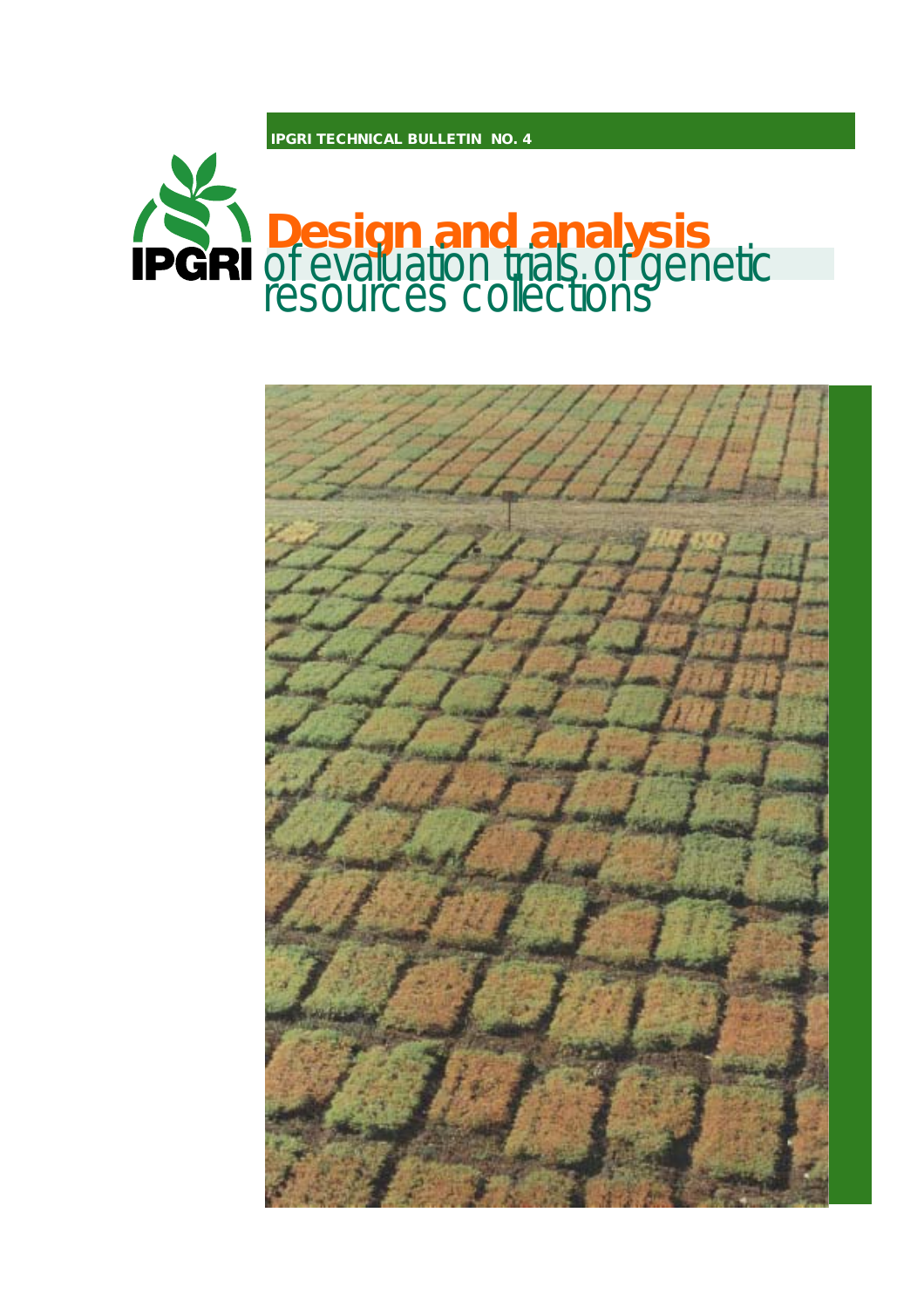**IPGRI Technical Bulletins** are published by the International Plant Genetic Resources Institute with the intention of putting forward definitive recommendations for techniques in genetic resources. They are specifically aimed at National Programme and genebank personnel.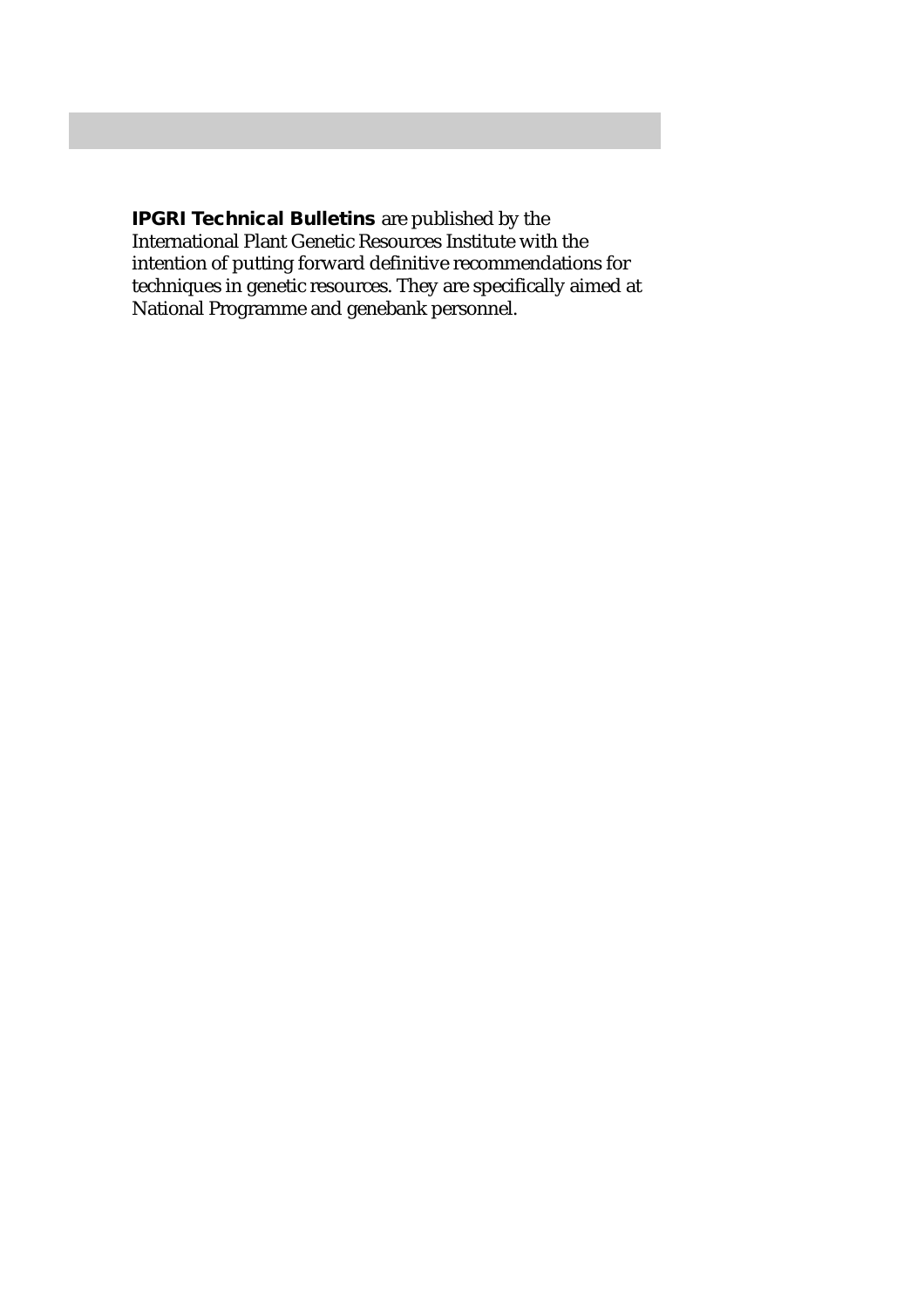# **Design and analysis** of evaluation trials of genetic resources collections

A guide for genebank managers

**Produced by the Statistical Services Centre (SSC), University of Reading for the International Plant Genetic Resources Institute (IPGRI)**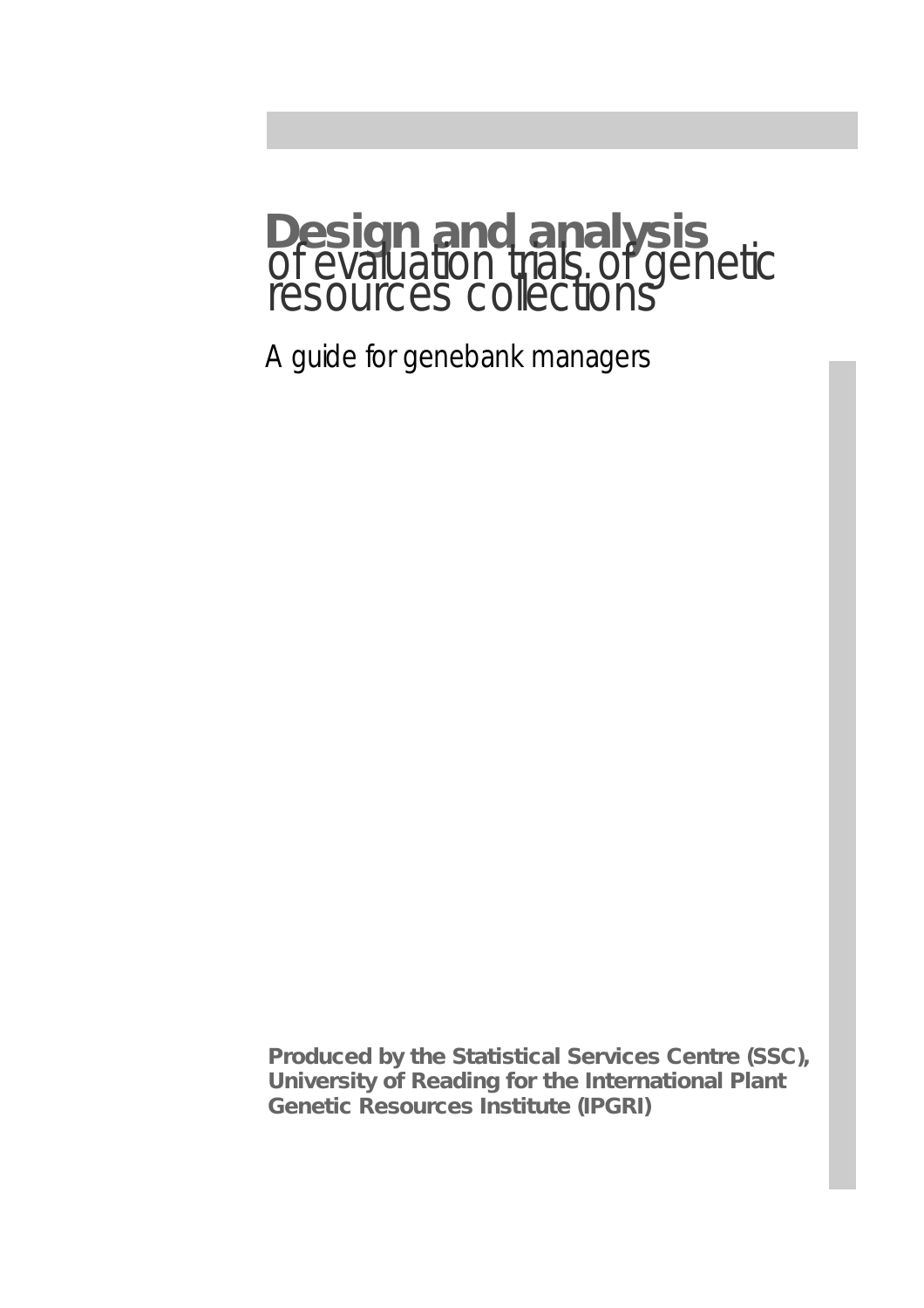The **International Plant Genetic Resources Institute** (IPGRI) is an autonomous international scientific organization, supported by the Consultative Group on International Agricultural Research (CGIAR).

IPGRI's **mandate** is to advance the conservation and use of genetic diversity for the well-being of present and future generations. IPGRI's headquarters is based in Rome, Italy, with offices in another 19 countries worldwide. It operates through three programmes: (1) the Plant Genetic Resources Programme, (2) the CGIAR Genetic Resources Support Programme, and (3) the International Network for the Improvement of Banana and Plantain (INIBAP).

The **international status** of IPGRI is conferred under an Establishment Agreement which, by January 2000, had been signed and ratified by the Governments of Algeria, Australia, Belgium, Benin, Bolivia, Brazil, Burkina Faso, Cameroon, Chile, China, Congo, Costa Rica, Côte d'Ivoire, Cyprus, Czech Republic, Denmark, Ecuador, Egypt, Greece, Guinea, Hungary, India, Indonesia, Iran, Israel, Italy, Jordan, Kenya, Malaysia, Mauritania, Morocco, Norway, Pakistan, Panama, Peru, Poland, Portugal, Romania, Russia, Senegal, Slovakia, Sudan, Switzerland, Syria, Tunisia, Turkey, Uganda and Ukraine.

The geographical designations employed and the presentation of material in this publication do not imply the expression of any opinion whatsoever on the part of IPGRI or the CGIAR concerning the legal status of any country, territory, city or area or its authorities, or concerning the delimitation of its frontiers or boundaries. Similarly, the views expressed are those of the authors and do not necessarily reflect the views of these participating organizations.

**Citation:** IPGRI. 2001. The design and analysis of evaluation trials of genetic resources collctions. A guide for genebank managers. IPGRI Technical Bulletin No. 4. International Plant Genetic Resources Institute, Rome, Italy.

**Cover:** Testing chickpea accessions for drought resistance at ICRISAT, Patancheru, India. ICRISAT.

ISBN 92-9043-505-4

IPGRI Via dei Tre Denari, 472/a 00057 Maccarese Rome, Italy

© International Plant Genetic Resources Institute, 2001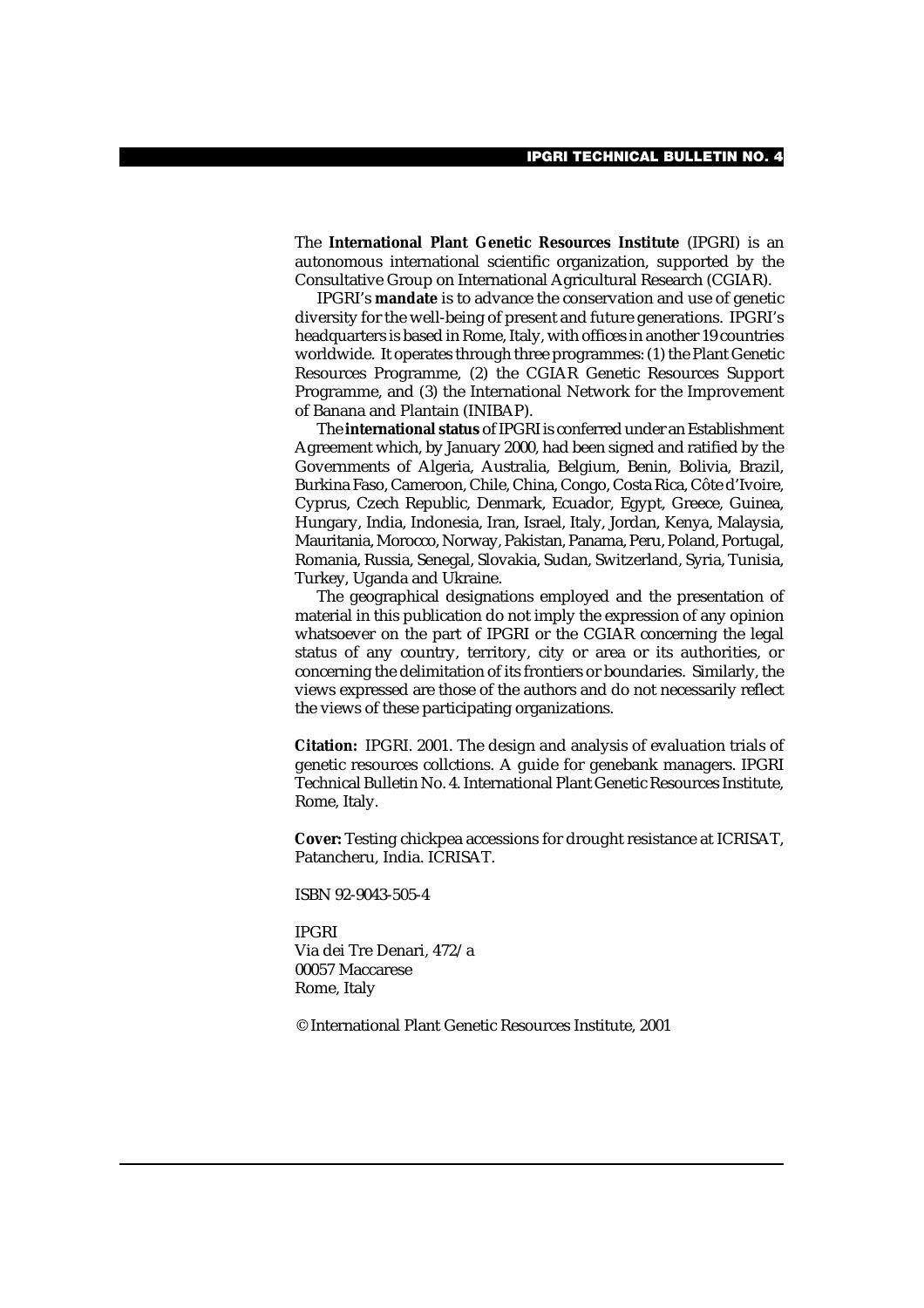## Introduction to the Series

The Technical Bulletin series is targeted at scientists and technicians managing genetic resources collections. Each title will aim to provide guidance on choices while implementing conservation techniques and procedures and in the experimentation required to adapt these to local operating conditions and target species. Techniques are discussed and, where relevant, options presented and suggestions made for experiments. The Technical Bulletins are authored by scientists working in the genetic resources area. IPGRI welcomes suggestions of topics for future volumes. In addition, IPGRI would encourage, and is prepared to support, the exchange of research findings obtained at the various genebanks and laboratories.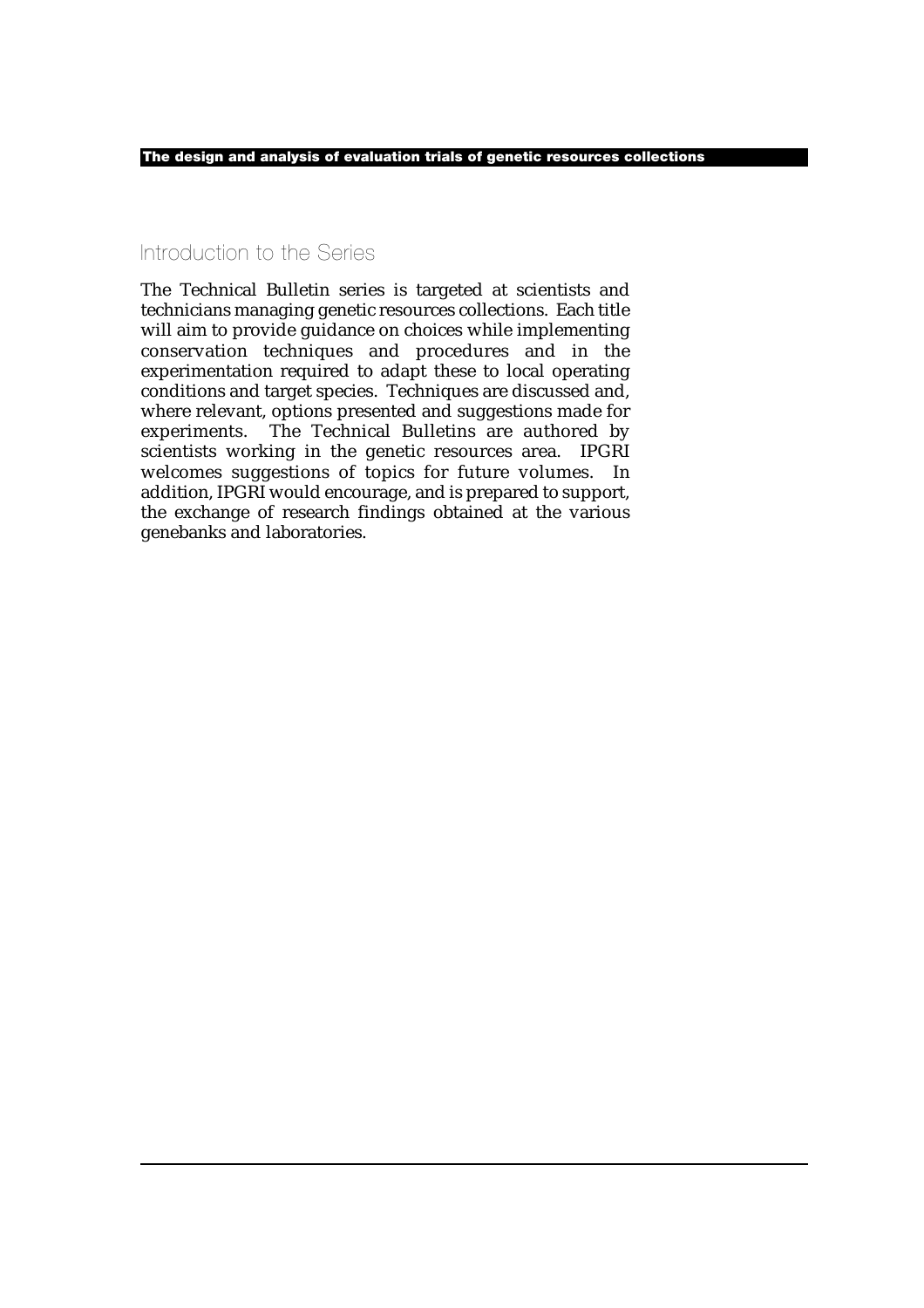## **Contents**

|        | <b>Acknowledgements</b><br>5                                                                                                                                                                                                                                                                                   |
|--------|----------------------------------------------------------------------------------------------------------------------------------------------------------------------------------------------------------------------------------------------------------------------------------------------------------------|
| 1      | <b>Introduction</b><br>6                                                                                                                                                                                                                                                                                       |
| 2      | <b>Setting objectives</b><br>8                                                                                                                                                                                                                                                                                 |
| 3      | Treatments<br>12<br>3.1 Terminology-factors in experiments<br>12<br>3.2 How many accessions per trial?<br>12<br>3.3 Control treatments<br>13<br>3.4 Practical considerations<br>13                                                                                                                             |
| 4      | <b>Sites</b><br>15                                                                                                                                                                                                                                                                                             |
| 5      | <b>Plots</b><br>16                                                                                                                                                                                                                                                                                             |
| 6<br>7 | <b>Plot layout</b><br>16<br>6.1 General concepts<br>16<br>6.2 Blocking<br>17<br>6.3 Lattice and alpha designs: evaluating<br>many accessions in small blocks<br>20<br>6.4 Augmented designs<br>23<br><b>Measurements</b><br>26<br>7.1 Levels of measurement<br>26<br>7.2 Measurements at the plant level<br>27 |
|        | 7.3 Measurements at the plot level<br>28                                                                                                                                                                                                                                                                       |
|        | 7.4 Measurements at the trial level<br>29                                                                                                                                                                                                                                                                      |
| 8      | 30<br>Data management                                                                                                                                                                                                                                                                                          |
| 9      | <b>Analysis</b><br>34<br>9.1 A strategy for analysis<br>34<br>9.2 Exploratory analyses<br>35<br>9.3 Standard methods of analysis<br>38<br>9.4 Further methods of analysis<br>43                                                                                                                                |
|        | <b>10 Conclusions</b><br>46                                                                                                                                                                                                                                                                                    |
|        | <b>Bibliography</b><br>47                                                                                                                                                                                                                                                                                      |
|        | Appendix 1 Selecting the appropriate software<br>49                                                                                                                                                                                                                                                            |
|        | Appendix 2 A training strategy<br>52                                                                                                                                                                                                                                                                           |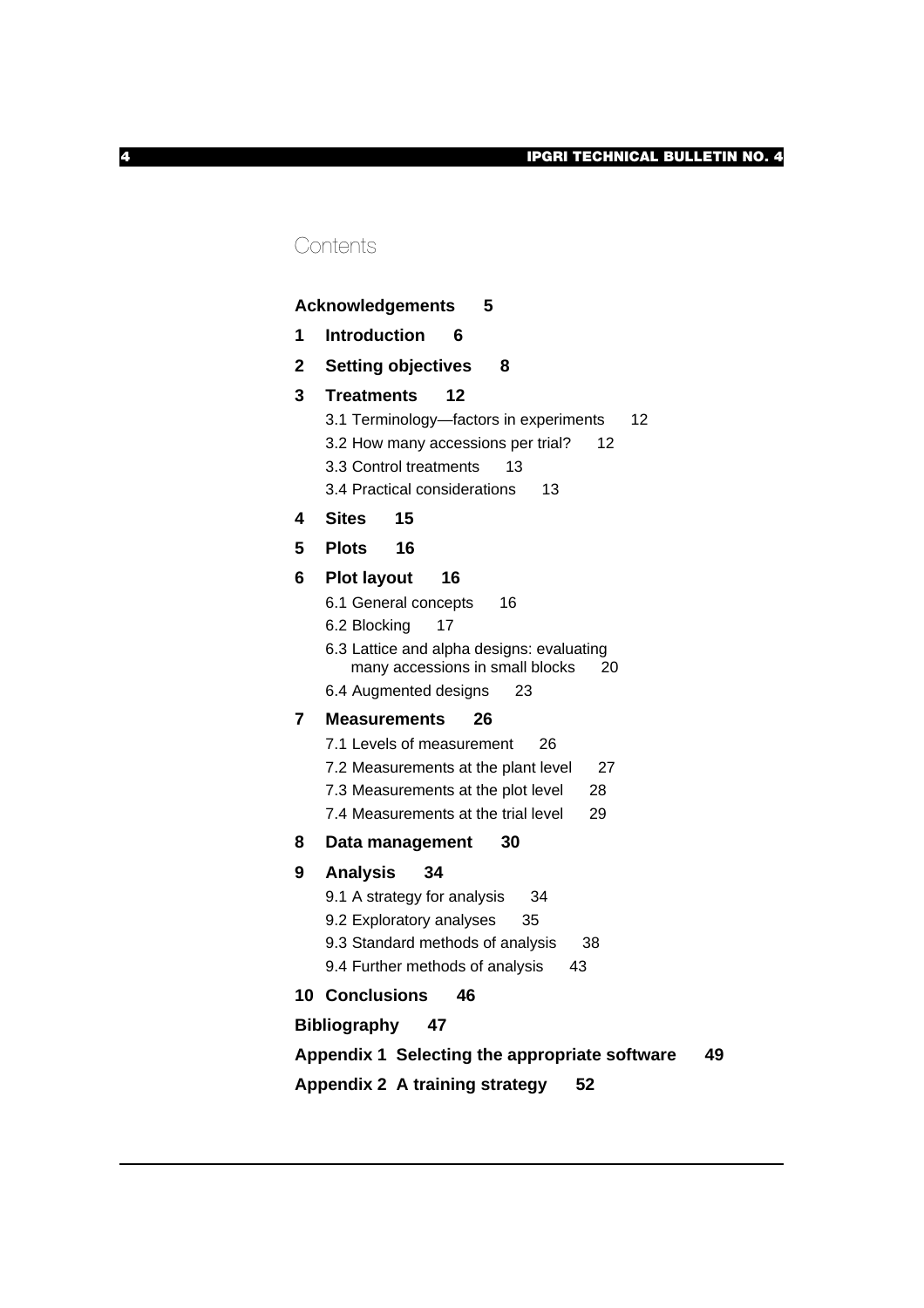## Acknowledgements

We are grateful to IPGRI for the opportunity to prepare this material, and in particular to Luigi Guarino, who prepared the detailed specifications, arranged for reviewing and edited the report. The information in the guide has been prepared mainly by Roger Stern (r.d.stern@reading.ac.uk) and Sandro Leidi (a.a.leidi@reading.ac.uk). We are also grateful to other members of the Statistical Services Centre and the Department of Applied Statistics, particularly Carlos Barahona and Fiona Underwood, who prepared draft materials. Thanks also to Robert Curnow and Richard Ellis, who helped with initial discussions on the work, and to Derek Pike, Simon Berry and Alberto Leon, who advised on the detailed structure and needs of the guide. The final version of the guide has benefited considerably from many constructive comments from reviewers and we thank them for the time and interest they have shown in the work.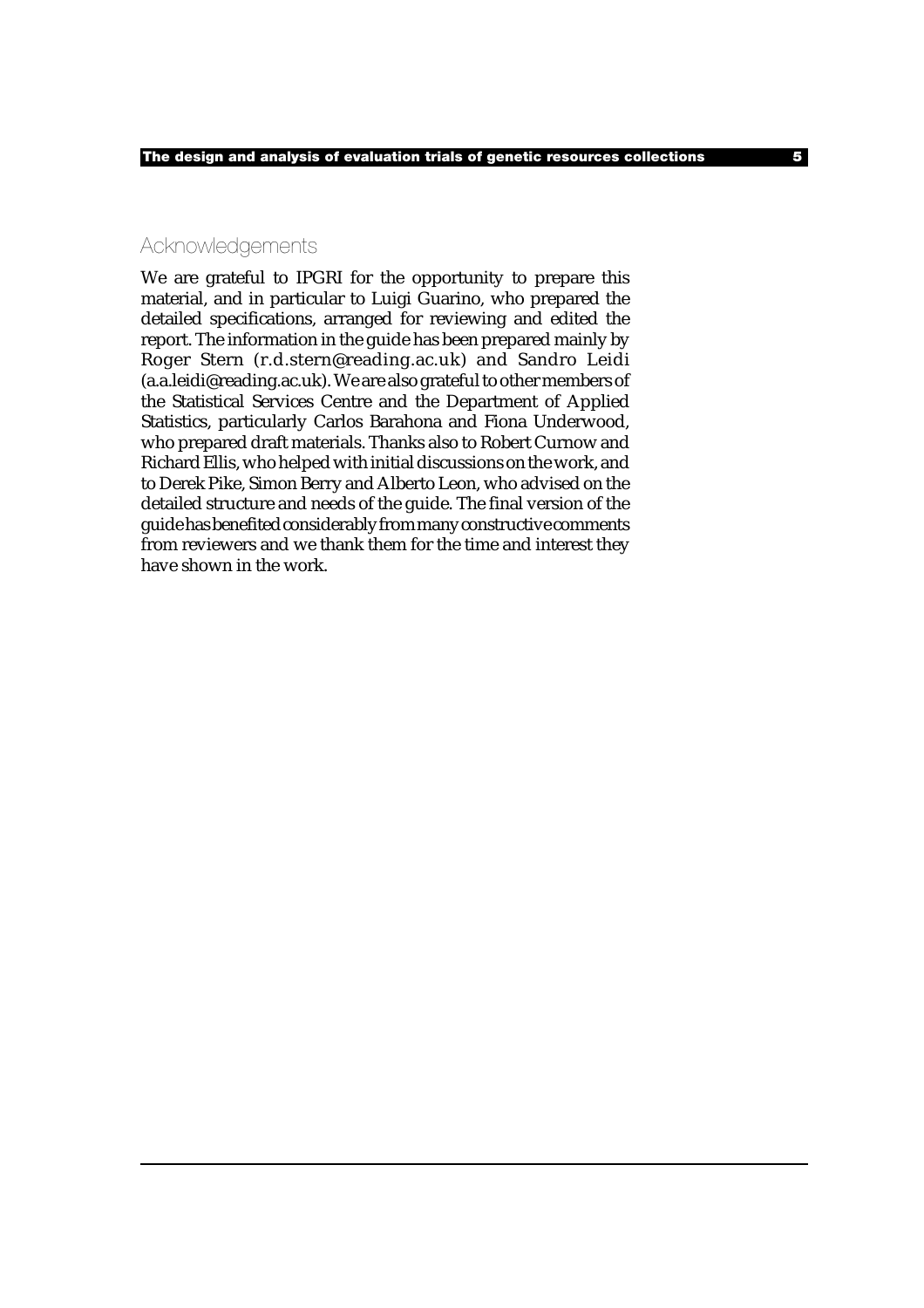## 1 Introduction

This guide is for genebank managers who are considering undertaking evaluation trials on the genetic material in their care. We cover the stages involved in an experimental programme, from the determination of the objectives of each trial to the methods used for the analyses. The coverage can only give general guidelines and managers will need to interpret and adapt them for their particular crops.

The topics covered in this guide are broader than is usually considered to be "statistics". Traditional statistics often begins with formulae which assume that data have already been collected. It thus concentrates on data analysis. It is our view that the comparative failure of many experimental programmes has been the result of insufficient time being devoted to the planning phases of the research. In particular, the objectives of experiments are often too vaguely stated. We therefore begin this guide with a discussion of how research objectives can be formulated and show how this can assist in defining the measurements to be taken and the analyses to be conducted.

Thus, this guide discusses some of the statistical issues that should be borne in mind when conducting an evaluation trial. Managers also will need to consider practical aspects of the way their crops should be grown. Usually, a compromise between statistical and practical considerations can be found. If they are ever in conflict, however, then practical considerations take precedence over the statistical. In such cases, it is important to revisit the objectives of the trial, to ensure that they can be realized.

Many of the trials that will be undertaken by, or for, genebank managers will have two features in common that set them apart from others. The first is that most genetic resources collections are made up of accessions which are genetically variable. It may therefore be necessary to collect data at the plant level, rather than at the plot level, because knowledge of the average value of an evaluation descriptor for an accession as a whole is not always sufficient.

The second characteristic is that the objective of the experimental programme is usually primarily to highlight promising material in the collection to potential users. Unlike the early stages in a breeding programme, there is no need to "select" certain accessions and "reject" the remainder. Hence the trials are often simply required to report on the genetic materials, rather than to make a strict comparison of the accessions against a known standard. This difference in emphasis simplifies some aspects of the research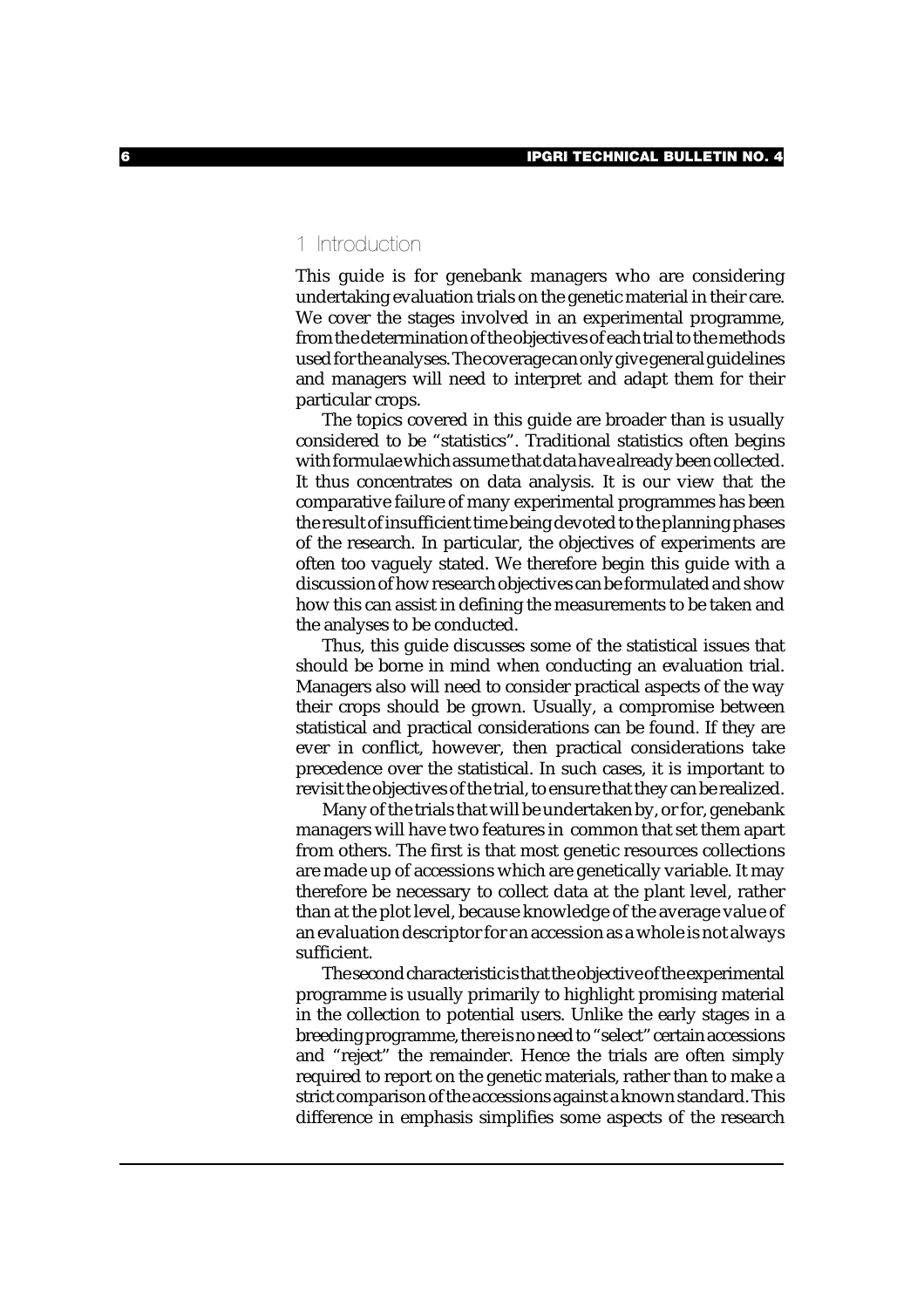strategy that is described in this guide. Sections 2 to 6, on setting objectives to the concepts of blocking, remain the same, as do the ideas of good data management described in Section 8. What is different is that there is increased flexibility in the measurements to be taken and the analysis is simpler. Readers may be comforted to hear that there is little need for formal significance tests if the main aim of the trial is simply to report on the potential of the different accessions.

This document is intended to stimulate discussion with and among genebank managers on how they could be using their genetic materials to the fullest. We have therefore reviewed the stages involved in the design and analysis of a trial, laying emphasis on the topics that distinguish the type of trial that we feel is appropriate for genebank managers. Sections 2 to 7 deal with the planning of a trial. We have described the setting of objectives (Section 2) in rather more detail than the choice of treatments, selection of sites and the type of plots to be used (Sections 3 to 5).

Section 6 is on the layout of the trial. This concentrates primarily on the use of lattices and other incomplete block designs, because there are usually many accessions to be included. Augmented designs are covered in more detail because they offer the possibility of using only a single replicate of the accessions and are not described in many textbooks.

Section 7 is on the measurements to be taken. Here we emphasize particularly the measurements that can be made at the plant level to capture the information about the variability between plants of the same accession. The gathering of information at this level of detail presents some data management problems, which are reviewed briefly in Section 8.

Finally, Section 9 reviews briefly how the data can be analyzed. We concentrate here on the description of a general strategy for the analysis, because the actual processing is easily handled. The main problems in these days of fast computers and user-friendly software are not how to do the analysis, but which analysis is appropriate, given the objectives of the trial, and how the results should be interpreted and presented.

There are many computer packages for the analysis of experimental data, ranging from spreadsheets to very expensive specialist software. Our view on some of the software that is available is given in Appendix 1. Appendix 2 describes how the information that is introduced here can form the basis for short training courses.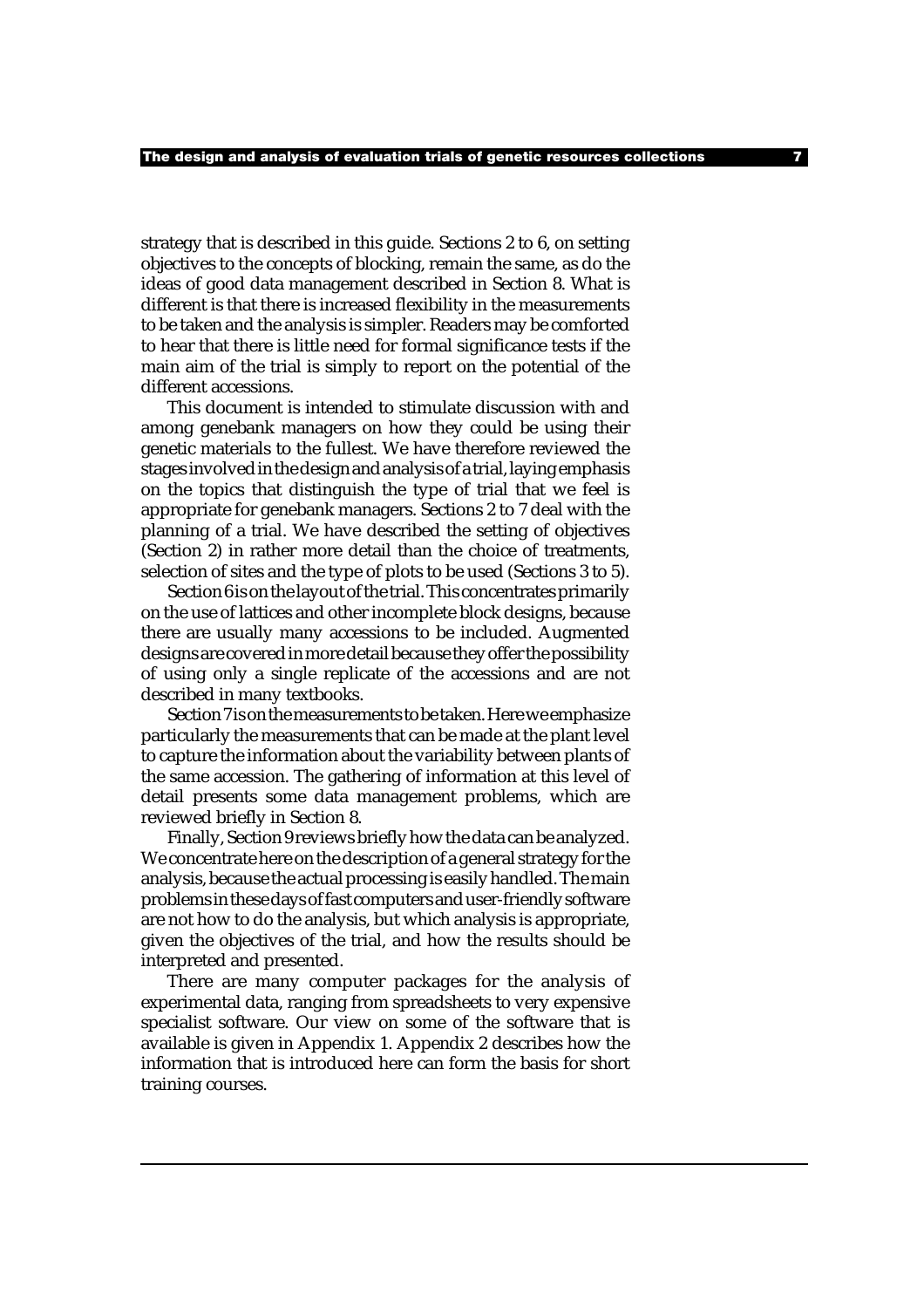## 2 Setting objectives

The first part of an experimental protocol gives the justification and background to the proposed research. Here we assume that this justification has provided the case for one or a series of trials, and the next part of the protocol gives the objectives of the proposed trial. These objectives must be clearly and precisely stated. So,

## "*Evaluating the potential of landraces in the collection*"

is not a good objective, because it is much too vague. It might, however, be considered as a higher-level "goal", in the sense that different trials and other information-gathering exercises might all contribute to it.

If you cannot specify objectives precisely then you should question whether your first piece of research should be an experiment. Alternatives are surveys and participative studies. Do you know the precise needs of your clients? For example, the U.S. National Plant Germplasm System (NPGS) gives access to a wide range of information on germplasm at http://www.ars-grin.gov/npgs/. Do your clients find that the presentation of the information there, on your crops, is adequate for them to choose accessions? If so, then you could usefully collect the same information and analyze your own trials in a similar way. If not, then what other information would your clients like to help them in their decision-making?

If not enough is known about the clients' needs, then perhaps a first step is an open discussion with clients. This is often called a participatory exercise and can be structured sufficiently formally so that it becomes a recognized component of the research process. If you know your clients' general needs, but require clarification about their priorities for particular crops, then perhaps a questionnaire could be prepared, so the research starts with a survey.

If you decide that your first exercise is a survey, or a participatory exercise, then the details of this guide are not yet for you. However, all studies benefit from a similar level of care in the planning. Hence, if you do not have experience in survey data collection, then seek guidance before you embark on this part of your work.

Preliminary experiments may be useful, even if the objectives cannot yet be specified for a full programme of evaluation trials. These preliminary trials have different types of objectives. They could relate to the training of staff who would be involved in the full experimental programme later. Other preliminary objectives relate to practical ways of taking measurements, e.g. how should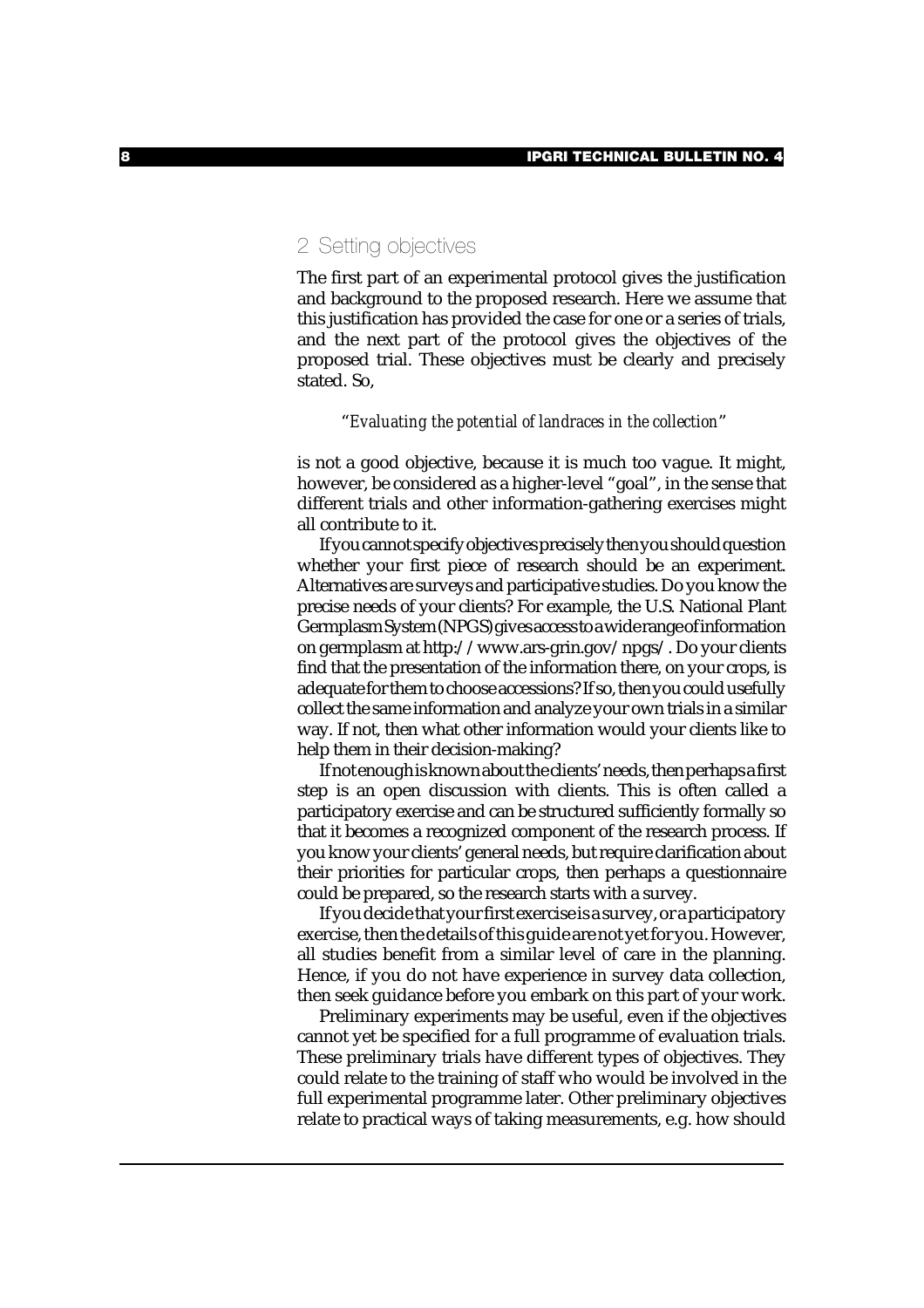the measurements be taken, how much work is involved, how should samples be taken if some measurements are time consuming. Without such preliminaries, it is easy for scientists to overwhelm field staff, who then have to collect detailed information that will never be used.

Some experimental programmes decide, in hindsight, that the first year will be considered as a "pilot run" or learning experience. It is much better if pilot experiments are planned as such. Managers who are embarking on experimental research for the first time should not consider that planning an initial series of pilot experiments is a failure of some kind. Pilot studies are accepted as normal in other areas, such as survey work. Needless to say, the objectives still have to be stated clearly, even for a pilot study.

We now suppose that the preliminaries are over and you are ready for a full programme of evaluation trials. The objectives of each individual trial must be defined in a way that gives an idea of the size of the experiment, the measurements to be taken (e.g. from a published descriptor list) and where it is to be conducted. A sufficiently precisely stated objective would be as follows:

## "*Determining the resistance of all XXX races of wheat to disease YYY in semi-arid environments where the minimum temperatures do not fall below ZZZ degrees C.*"

An example from the NPGS Web site illustrates one way in which results can be presented. This is given here to emphasize that when a trial is proposed the researchers should already have an idea of the type of presentation of results that they are aiming for. This example considers the resistance of 13 cowpea accessions to aphids. The results are given in Table 2.1 as a frequency table for the degree of resistance. Then there is a table showing the extent of resistance for each of the 13 accessions. Finally, we show the detailed information about one of the resistant accessions.

There is one general point about the statement of the objectives that typifies the trials undertaken by (or for) genebanks and has important implications for their design and analysis. The trials are normally to "evaluate" or to "determine" something and not specifically to "compare" or "find the best". Thus we may be interested in listing all the accessions that have reasonable resistance to mildew, rather than choosing the best. Most books on the design of experiments assume that the design should be good at comparing accessions, and that the analysis should give tests on whether accessions are "significantly different". These aspects of design and analysis are of only minor importance here. The difference in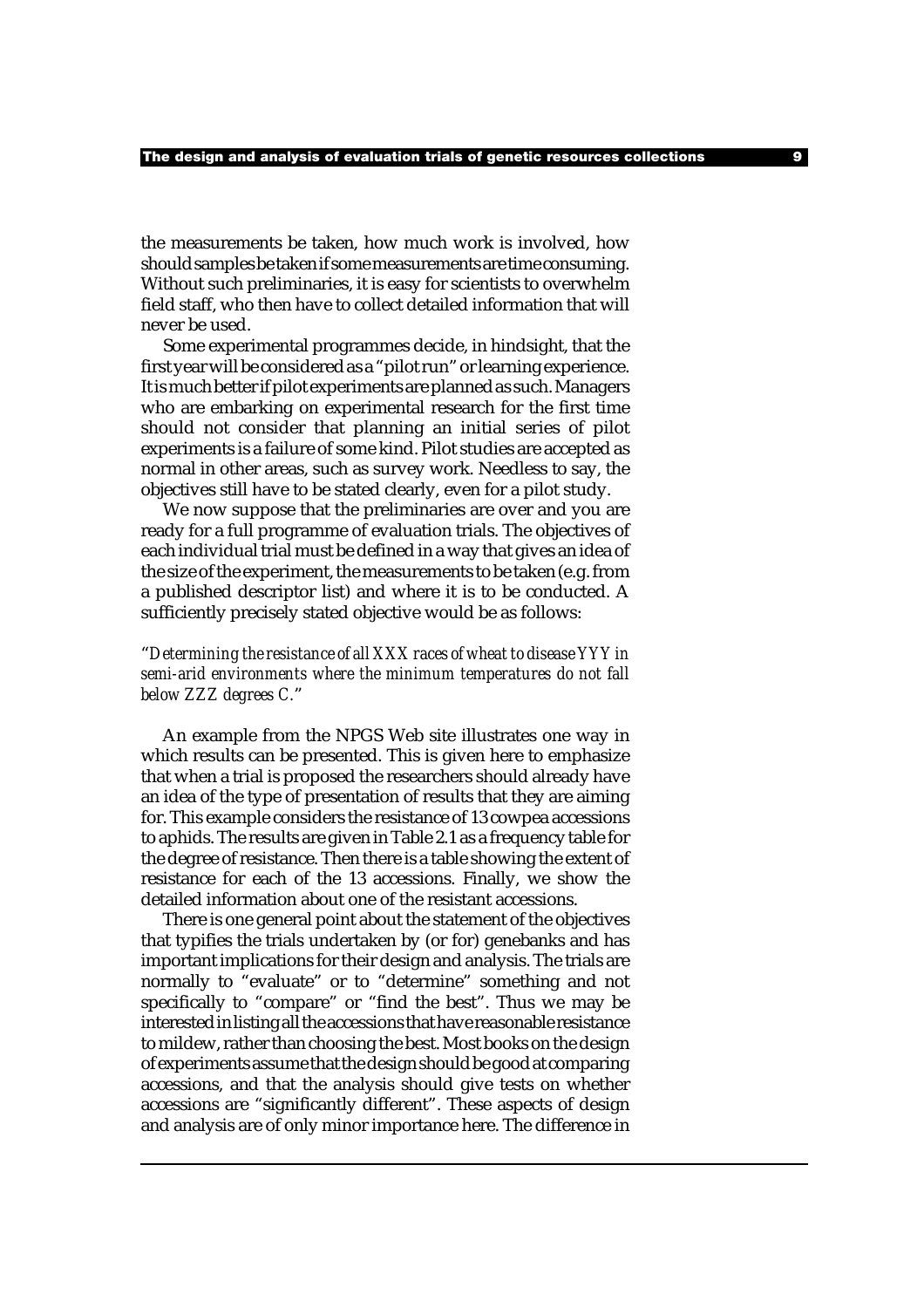|                | Table 2.1. An example of the reporting results |                   |  |  |  |  |  |  |
|----------------|------------------------------------------------|-------------------|--|--|--|--|--|--|
|                | <b>Codes for APHID of Vigna oblongifolia</b>   |                   |  |  |  |  |  |  |
| Code           | <b>Definition</b>                              | No. of accessions |  |  |  |  |  |  |
| 3              | <b>RESISTANT</b>                               | 2                 |  |  |  |  |  |  |
| 5              | <b>INTERMEDIATE</b>                            | 5                 |  |  |  |  |  |  |
| $\overline{7}$ | <b>SUSCEPTIBLE</b>                             | 6                 |  |  |  |  |  |  |
| APHID          | <b>Accession</b>                               | <b>Plant name</b> |  |  |  |  |  |  |
| 3              | PI-284106                                      | C.P.I. 21518      |  |  |  |  |  |  |
| 3              | PI-299895                                      | 661               |  |  |  |  |  |  |
| 5              | PI-322304                                      | <b>IRI 2138</b>   |  |  |  |  |  |  |
| 5              | PI-322343                                      | <b>IRI 2052</b>   |  |  |  |  |  |  |
| 5              | PI-354915                                      |                   |  |  |  |  |  |  |
| 5              | PI-365092                                      | B/53/332          |  |  |  |  |  |  |
| 5              | PI-365093                                      | <b>DALRYMPLE</b>  |  |  |  |  |  |  |
| $\overline{7}$ | PI-181585                                      |                   |  |  |  |  |  |  |
| $\overline{7}$ | PI-276474                                      | C.P.I. 17855      |  |  |  |  |  |  |
| $\overline{7}$ | PI-292872                                      | No. C36-305       |  |  |  |  |  |  |
| $\overline{7}$ | PI-300176                                      | 412               |  |  |  |  |  |  |
| $\overline{7}$ | PI-305072                                      | 4                 |  |  |  |  |  |  |
| 7              | PI-352988                                      | TVu 2836          |  |  |  |  |  |  |

### **PI 299895**

*Vigna oblongifolia* var. *oblongifolia* FABACEAE

Collector identifier: 661

Maintenance site: Southern Regional PI Station (S9). NPGS received: 31-Aug-1964. Inventory volume: 172. Form received: Seed. Accession backed up at second site. Record entered: 09-Aug-1994.

**Accession names and identifiers** 661

Type: Collector

#### **Availability**

Material is available for distribution. The normal amount distributed is 50 seeds.

### **Narrative**

Seeds

#### **Source history**

Type: Collected. Date: Feb-1964. From: South Africa. Locality: Stutterheim Agricultural Research Station, Stutterheim Cape Province Cooperators: 1.Oakes, A., USDA, Germplasm Resources Laboratory.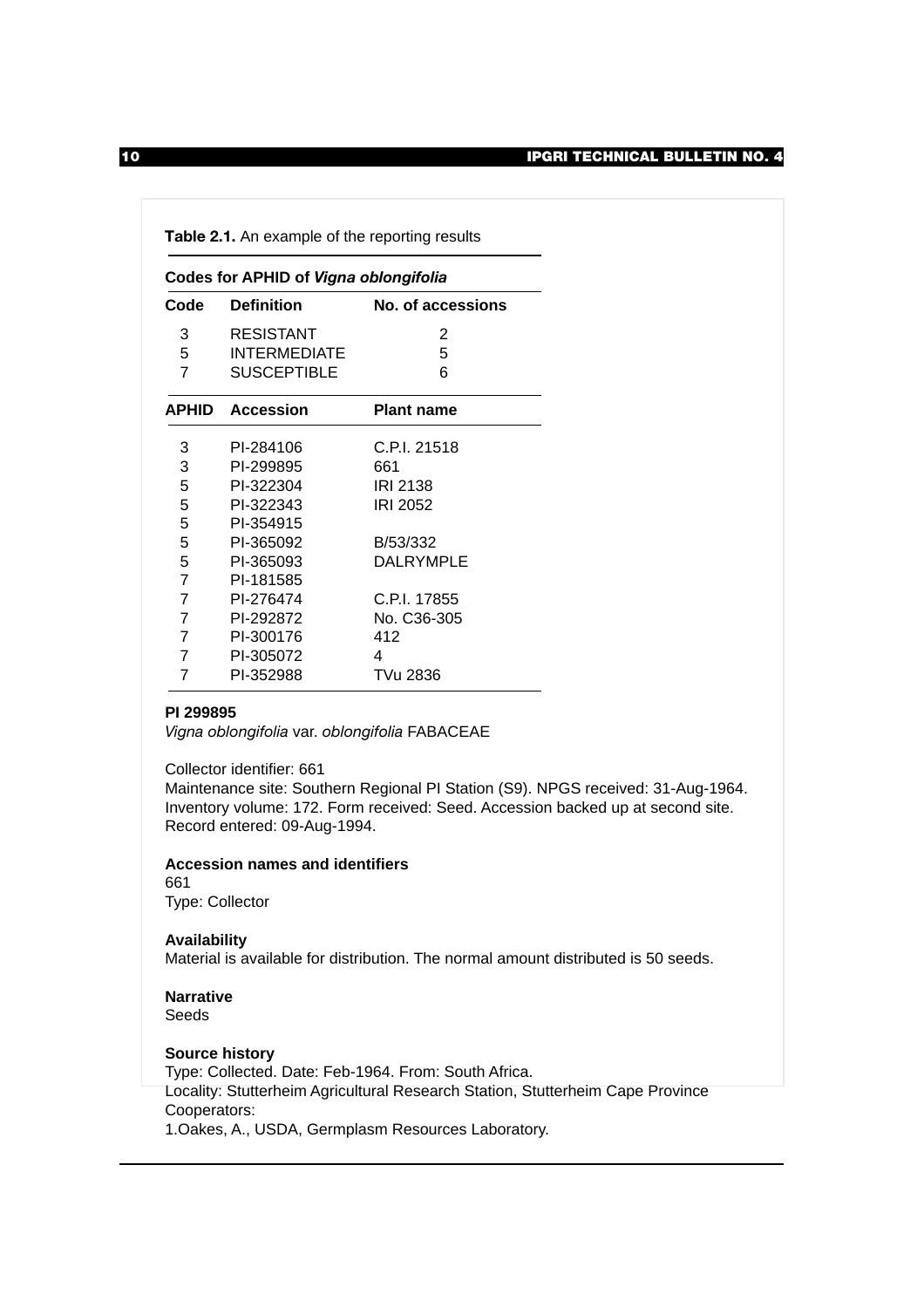emphasis does not lead to a major change in the types of design that are proposed, but it does simplify the way the data are analyzed and presented.

Finally, it is useful to remember that managers do not have to undertake all their evaluation work themselves. They can commission some of the research from others. However, this does not absolve the managers from needing to understand the concepts in this guide. It is even more important that the objectives and all other details of an experiment are carefully specified if others will undertake the work. Otherwise the work will either not be done well, or will be done for the objectives of the group undertaking the work, rather than those of the genebank.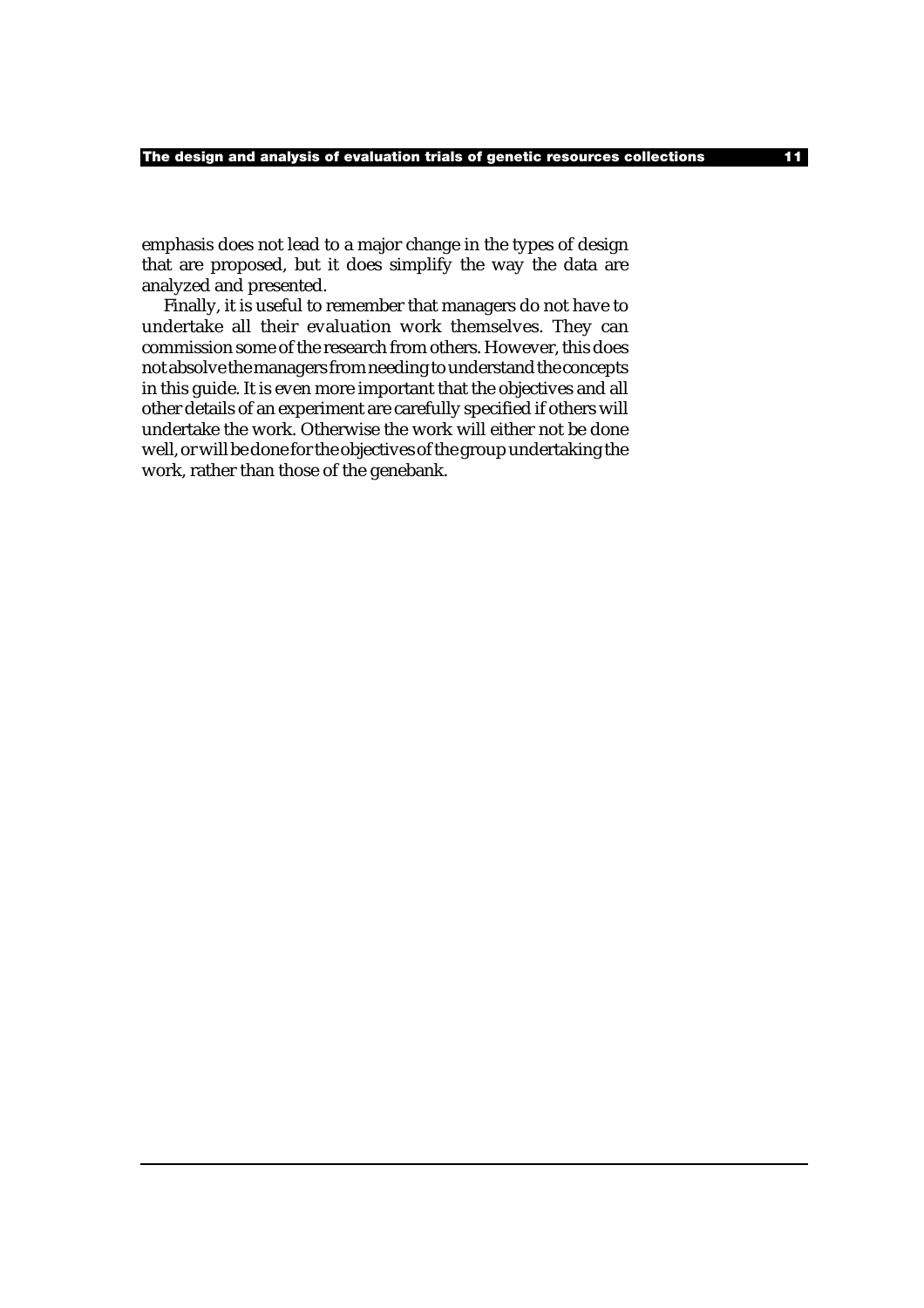## 3 Treatments

## **3.1 Terminology—factors in experiments**

First we need to clarify the meaning of the following basic terms, which are used throughout this guide and which are sometimes confused:

- treatments
- factors
- levels

We consider three illustrative examples:

- 1. A trial that evaluates 24 accessions.
- 2. A trial that evaluates 8 accessions under each of 3 different fertility regimes.
- 3. A trial that evaluates 4 accessions at 3 levels of spacing, for 2 planting dates.

These three trials all have 24 treatments. In the first, there is just a single factor, accession, which has 24 levels. Thus, in this simple case, whether we think of the different accessions as the *treatments*, or the *levels of a treatment factor* makes no difference.

In the second experiment there are 2 factors, namely accession, with 8 levels, and fertility, with 3 levels. Each treatment consists of the combination of a particular accession and a particular fertility level. Thus, there are 24 different combinations, or treatments. This is sometimes known as an 8 by 3 factorial treatment structure.

Similarly, the third trial has 3 factors and the 24 treatments are arranged in a 4 by 3 by 2 factorial treatment structure.

In this guide we concentrate on the first type of trial and assume that the goal is simply to evaluate different accessions. If managers wish to conduct trials where there is more than one treatment factor, they 6.2) that are not covered here.

#### **3.2 How many accessions per trial?**

The statement of the objectives should include an indication of the number of treatments — here the accessions — to be included in the trial. There is no prescribed limit for this. As in the early stages of a breeding programme, some trials may have many hundreds of accessions, each in small, perhaps single-line, plots.

Within a given site, there is sometimes a choice between putting all accessions in a single large trial or having a number of smaller ones. Here the guideline is to put them in the same trial **only if they all need to be compared with each other**; otherwise they can be distributed among a set of smaller experiments.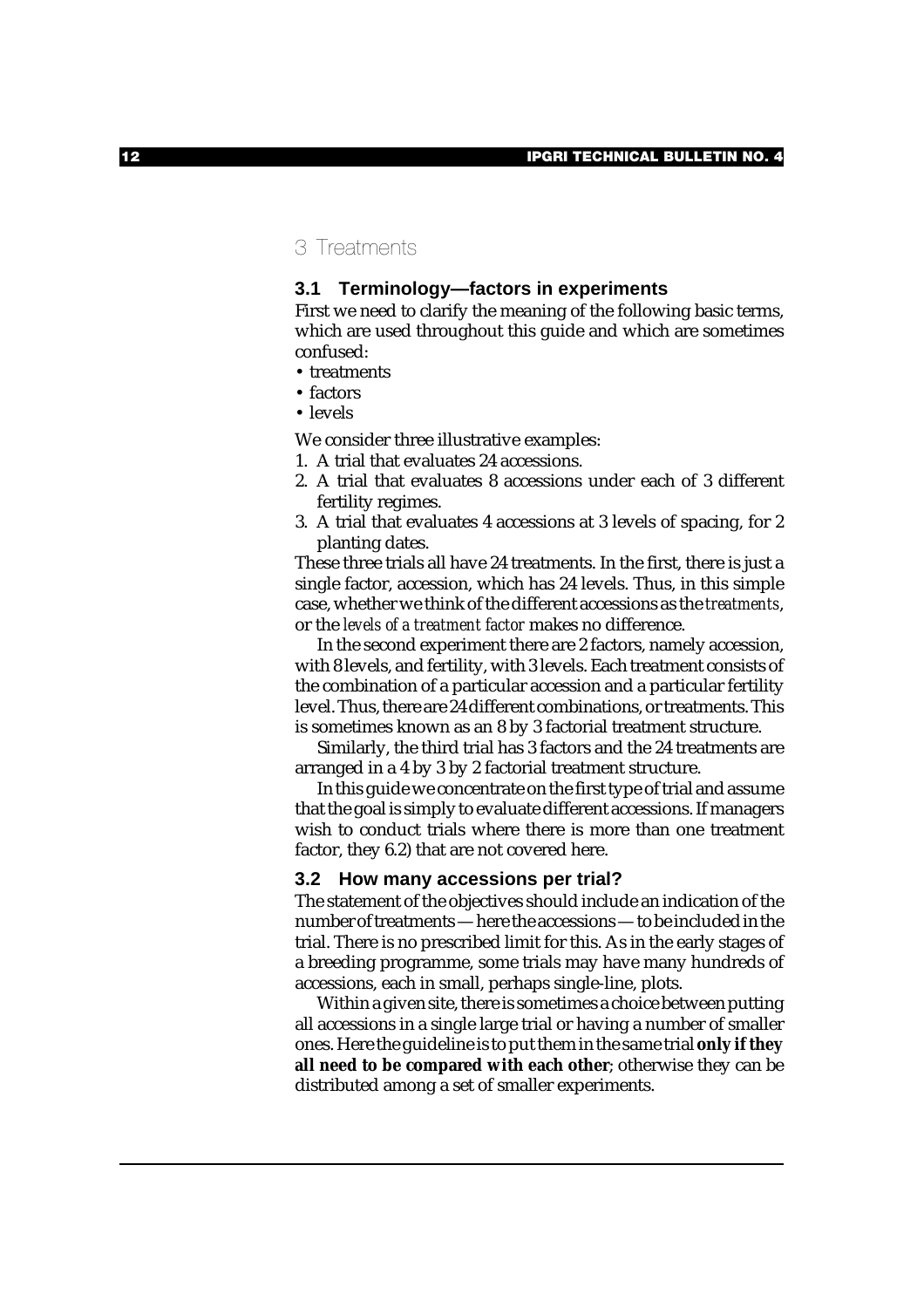For example, if there are accessions that are known to be in different maturity groups and recommendations are required for each of a range of season lengths, then there is no requirement to compare short with long season varieties. They can therefore be included in separate trials. In contrast, disease resistance could be present in accessions of any season length, and it will then be more appropriate to evaluate all the accessions together. Even in this latter case, if clients expect recommendations at each of different season lengths, then a set of smaller trials should be used. If, however, they are likely to return with demands such as "*How good is the resistance of the best long-season accession relative to the accessions recommended from the short-season trial?*", then it would have been better to have had all the accessions together in the same trial.

#### **3.3 Control treatments**

In addition to the accessions being evaluated there will often be one or more standard lines that are considered as "controls" or "checks". Their presence and the way they are incorporated in the trial are determined by the objectives. For example, a trial on resistance to a given disease might include three controls: one resistant, one tolerant and one susceptible. If, however, there is interest in highlighting accessions that are highly resistant, then the only control might be a well-known resistant variety.

The controls are sometimes replicated more often than the other accessions. This is considered further in Section 6 on blocking. One example is so-called "augmented designs". In these there is often only a single repetition of the tested accessions, with multiple repeats of one or more control lines.

Some trials may need controls simply as part of the "environmental", or "site", information. In such cases, the controls might not be in plots for formal comparisons with the accessions in the trials. They might be planted in guard rows or separate plots that are of a different size from the other accessions.

### **3.4 Practical considerations**

One major practical concern in a trial with many accessions used to be whether it was possible to analyze the data in the first place. This is no longer a problem as modern statistical packages impose no limits on the number of treatments in an experiment. However, large trials may be more difficult to manage and there is sometimes a danger that the large volumes of data that are collected may be overwhelming to field staff, resulting in data of lower quality than would be the case with smaller trials.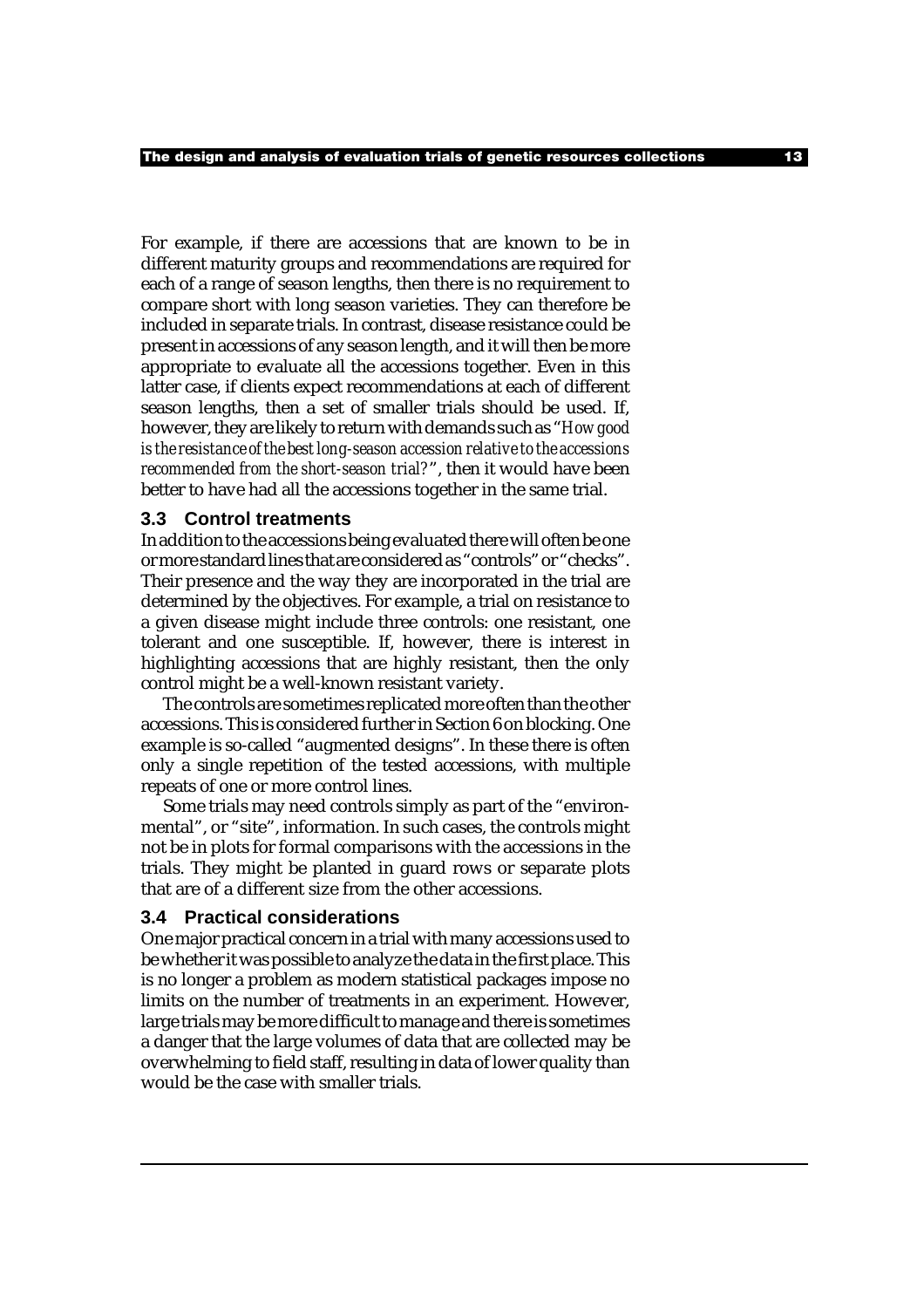Large experiments need large areas of land. They also often have a more complicated blocking structure (see Section 6). If this large area is quite heterogeneous, but a part of it is more homogeneous, then better (i.e. more precise) results may be obtained from a trial that uses only the homogeneous land.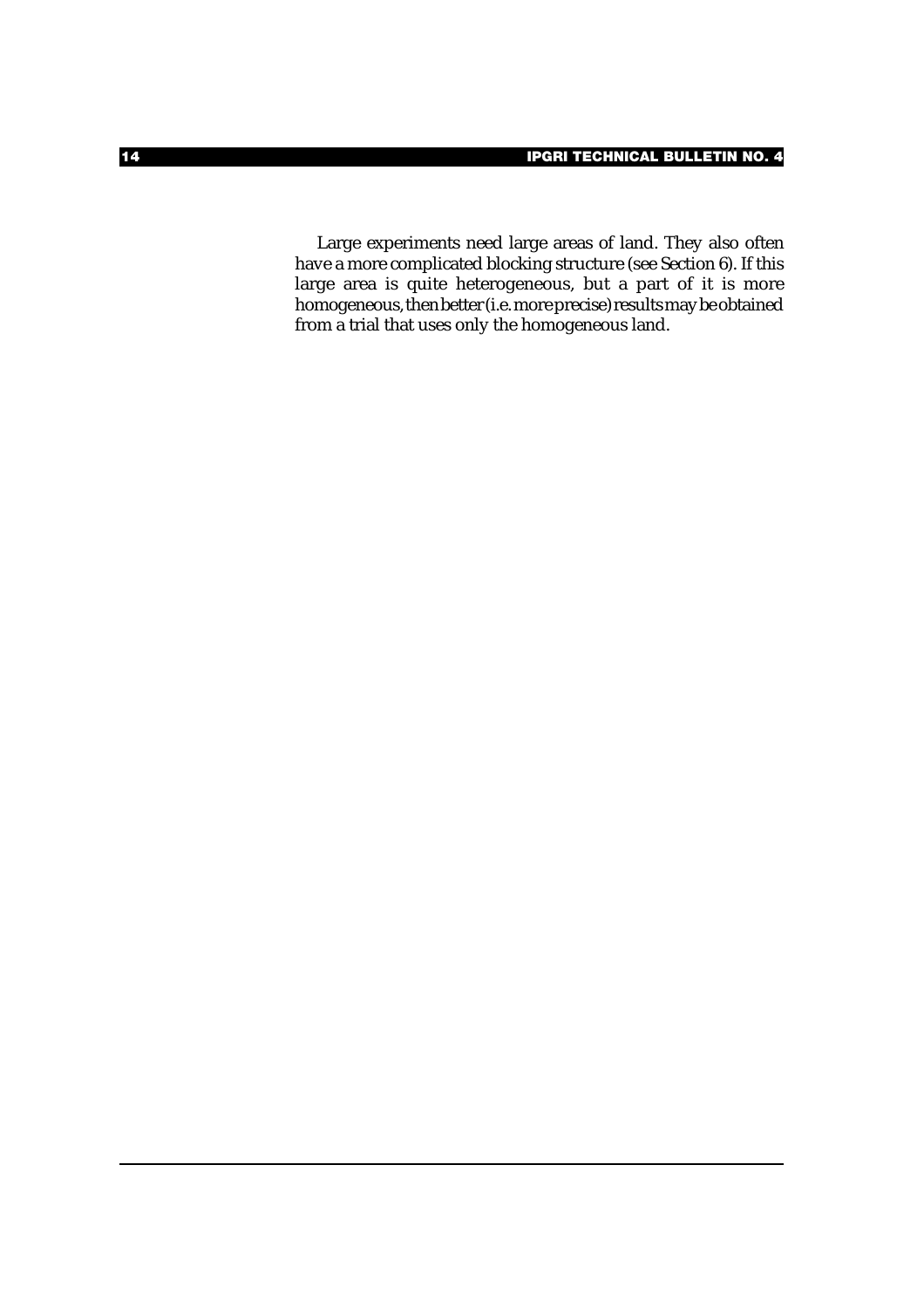## 4 Sites

When the objective of the trial is simply an assessment of the potential of different accessions, the trial will probably be carried out be in an "ideal" environment, for example one that is managed so that there is no water stress or competition from weeds. For some objectives, however, for example relating to response to stress, the choice of sites is crucial and trials may be repeated over a range of sites and years. There is a voluminous literature on "genotype by environment" interaction, or the phenomenon whereby different genotypes react differently as the levels of a treatment factor change, leading to different rankings of the genotypes at the different factor levels.

This highlights the importance, for these objectives, of conducting trials in a range of different "environments". When multisite trials are conducted, the data management aspects (considered in Section 8) become even more important and there are many alternative methods of analysis of the combined data. These issues are beyond the scope of this report, but they may be sufficiently important to be included in a training programme.

In contrast, for some disease studies, the trials may be best laid out in large pots in a greenhouse, and the results may be relatively independent of the actual site being used. The key point here is to ensure the presence of high and evenly spread disease pressure.

It is vital that information on the site be recorded and made available with the other results. This aspect is discussed in more detail in Section 7, which deals with taking measurements.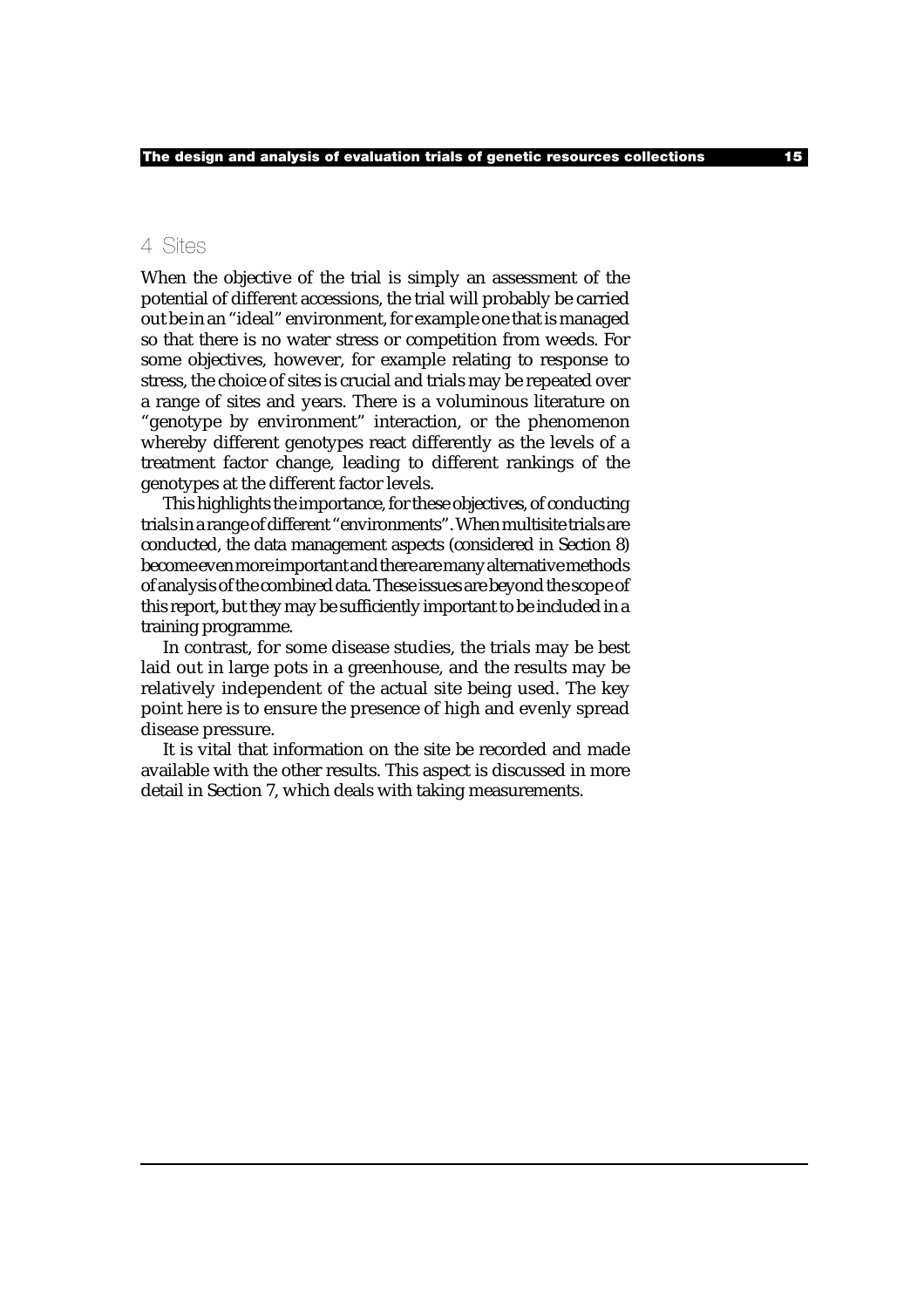## 5 Plots

Plots will often be small, partly because sowing material is likely to be scanty. They are often a single row. In pot experiments, there may be just a few plants per pot. Often there are no guard rows, because it is reasonable to assume there is no interplot competition. If this assumption is not tenable, then the random allocation of the test materials can be restricted by placing together those accessions likely to have the same phenotypic characteristics (David *et al.* 1996).

6 Plot layout

#### **6.1 General concepts**

In this section we consider the layout of a trial within a particular site. To explain the main concepts we take a simple example with just six accessions: A, B, C, D, E and F. There are two main decisions to make:

- 1. the number of plots to be sown with each accession, i.e. the number of "replications"
- 2. how these replications of each accession will be placed in the field, i.e. the "blocking" to be used.

Replications, and how they are distributed within experimental layout, are important because they can be used to control



**Fertility gradient** 





**Fig. 6.1b.** The same design after being randomized.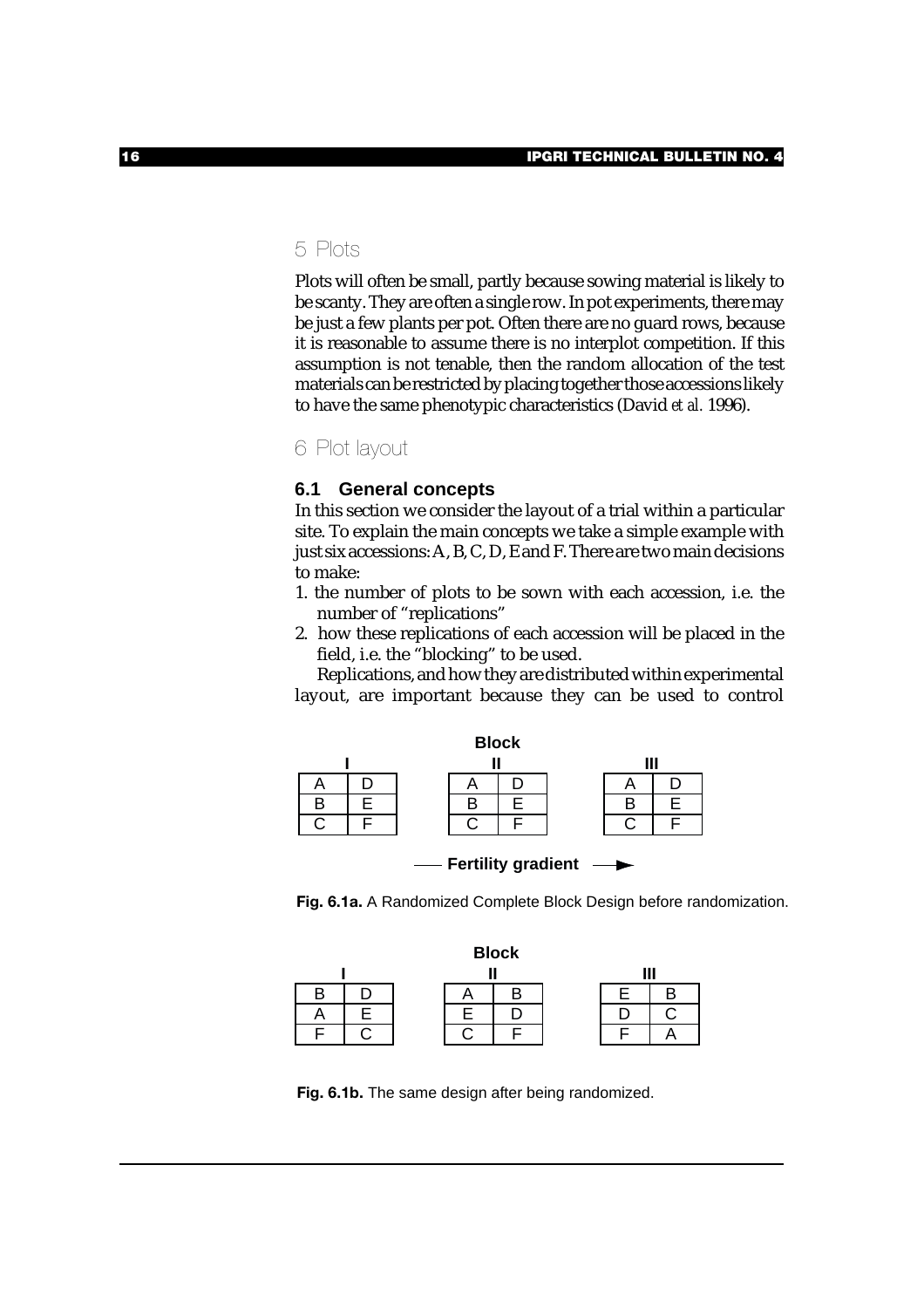experimental error, due both to variation inherent in the material being tested and to variation in the site where the material is being tested.

Figure 6.1 gives a simple example, where a total of 18 plots is used, and each accession has been replicated three times. The layout is in 3 blocks, with each block containing 6 plots. Thus each block contains one replicate. This is a very common design called the "randomized complete block design", or RCBD for short. It is simple in its layout and easy to analyze. The plan is shown in Fig. 6.1a before randomization, and Fig. 6.1b after being randomized.

In Section 6.2 we consider the importance of blocking. A block is often thought to be synonymous with a replicate, because of the popularity of the randomized complete block design. It is important to understand the difference between blocking and replication, because many experiments envisaged for genebank accessions will not be in RCBD designs. This is because when there are many accessions to be evaluated in each trial, the RCBD design is relatively ineffective as a device for the control of error variation. This concept is discussed further in Section 6.2, where the subject of incomplete blocks is introduced.

A popular design for testing accessions is called a "lattice". Its use is described in Section 6.3. When lattices are used for genetic resources evaluation, they will often comprise just two replicates, to maximize the number of accessions that can be evaluated on a given area of land. In the same section we discuss alpha designs, which are an extension of lattices to blocks with a different number of plots.

In Section 6.4 we consider the "augmented design", a type of design that allows land to be used even more efficiently. Augmented designs have just a single replicate of the test accessions. They are therefore of particular value when there is a shortage of seed for the accessions, or of land. Augmented designs also include one or more check varieties and these are replicated more than once in the experiment. We believe that augmented designs may be of particular use for germplasm evaluation. They are not common, perhaps because they have not been described in detail in the standard literature. Hence a special reference section has been included.

#### **6.2 Blocking**

The purpose of blocking is to group plots within a part of the field that is as homogeneous as possible. This enables evaluation of accessions with greater precision than if the position of the plots were not restricted in this way.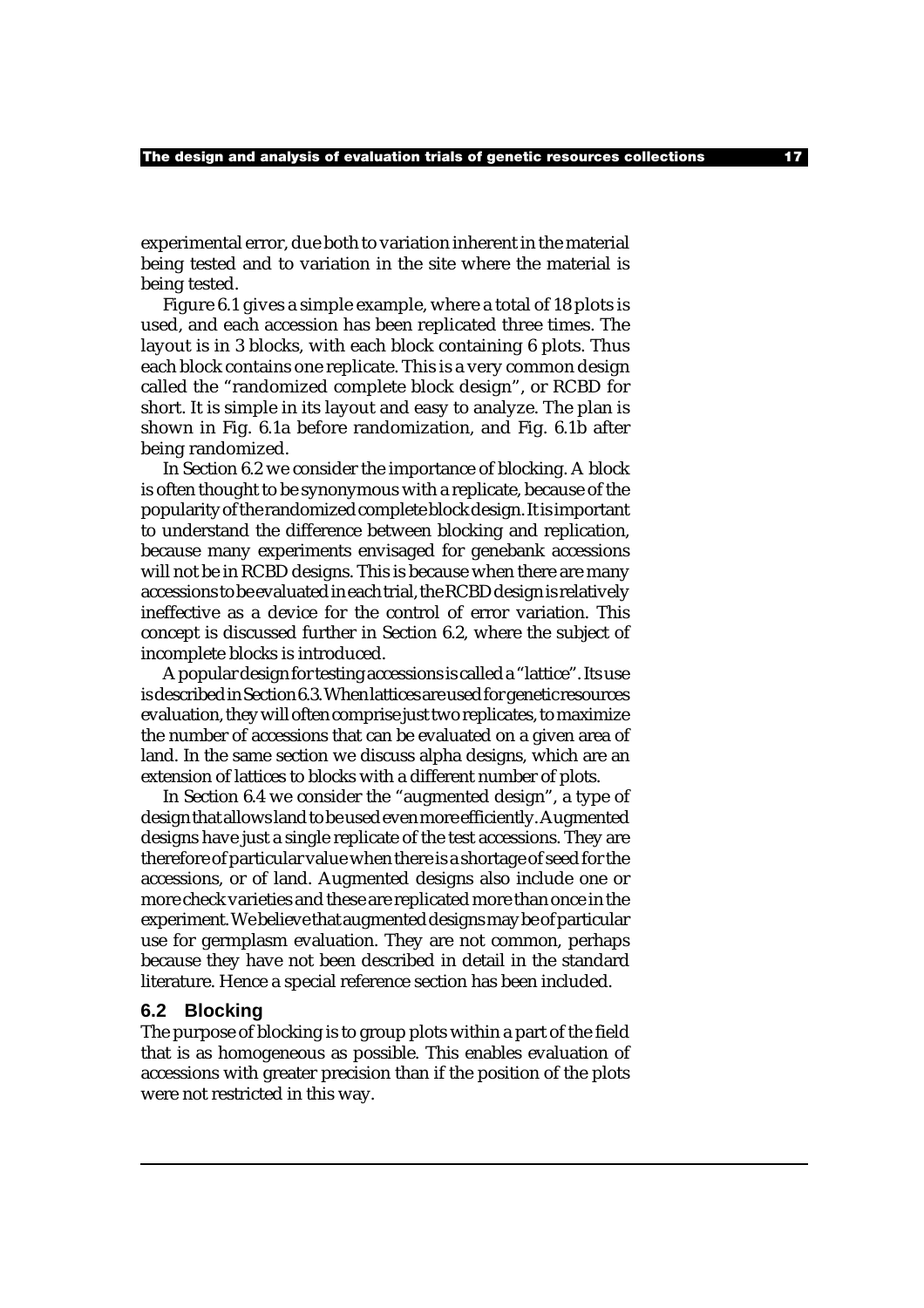Using the simple example above, with 6 varieties, we suppose that a small experimental field can accommodate 18 plots and that the soil has an inherent fertility gradient that changes smoothly from left to right. The trial could therefore be laid out with 3 blocks of 6 plots each, along the fertility gradient, as illustrated in Fig. 6.1.

In practice, it is often necessary to form small blocks with fewer plots per block than the number of accessions. This may be due to heterogeneous field conditions, or because there are many accessions to evaluate. If the soil fertility in the field were very patchy, then a possible approach to try to preserve soil homogeneity of plots within blocks would be to halve the size of blocks from 6 to 3 plots, as shown in Fig. 6.2.



**Fig. 6.2.** An incomplete block design.

The blocks are now "incomplete" as each contains only 3 of the 6 accessions. Blocks and replicates are no longer equivalent, since there are still 3 replicates per accession, but 6 blocks.

In some trials it is useful to compare the performance of the test accessions with that of control varieties. This could be accommodated within Fig. 6.2, if one of the labels refers to the control. An alternative is to put one or more control varieties intoeach block. An example is shown in Fig. 6.3.



**Fig. 6.3.** An incomplete block design with an added control.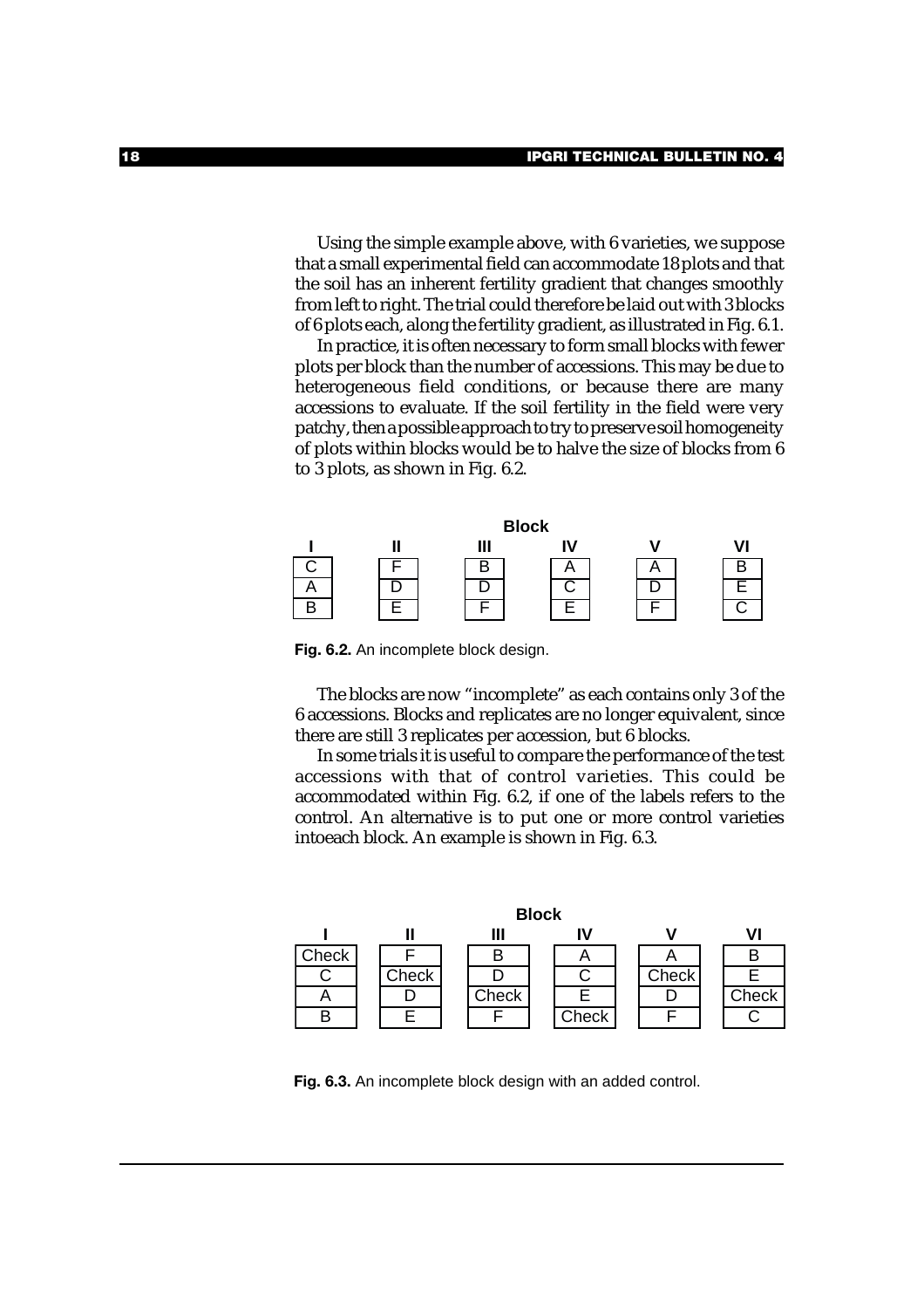In the plans depicted in Figs. 6.2 and 6.3, we have relaxed the condition (from Fig. 6.1) that a block has the same number of plots as there are accessions. We now take this relaxation one step further. As the main aim of blocking is to design trials where there is little within-block heterogeneity, it is sometimes useful if blocks are of different sizes. This refinement is sometimes built into the planning stage, because homogeneous areas of land are not always of the same size. Sometimes it occurs during an experiment, because of a failure with some of the accessions. Figures 6.4 and 6.5 give two examples.



**Fig. 6.4.** An incomplete block design with different block sizes.

Figure 6.4 typifies the situation where accession B failed completely. Perhaps it was destroyed by disease. This is not exactly a missing value and the results on accession B should still be reported. However, as far as the formal analysis is concerned, it is the same as if the accession were not part of the same trial. Hence the analysis proceeds with the blocks of different size. Thus, blocks I, III and VI have 3 plots and II, IV and V have 4 plots each. In the situation typified in Fig. 6.5, part of the field has been lost, perhaps due to waterlogging.



**Fig. 6.2.** An incomplete block design with a problem in part of the field.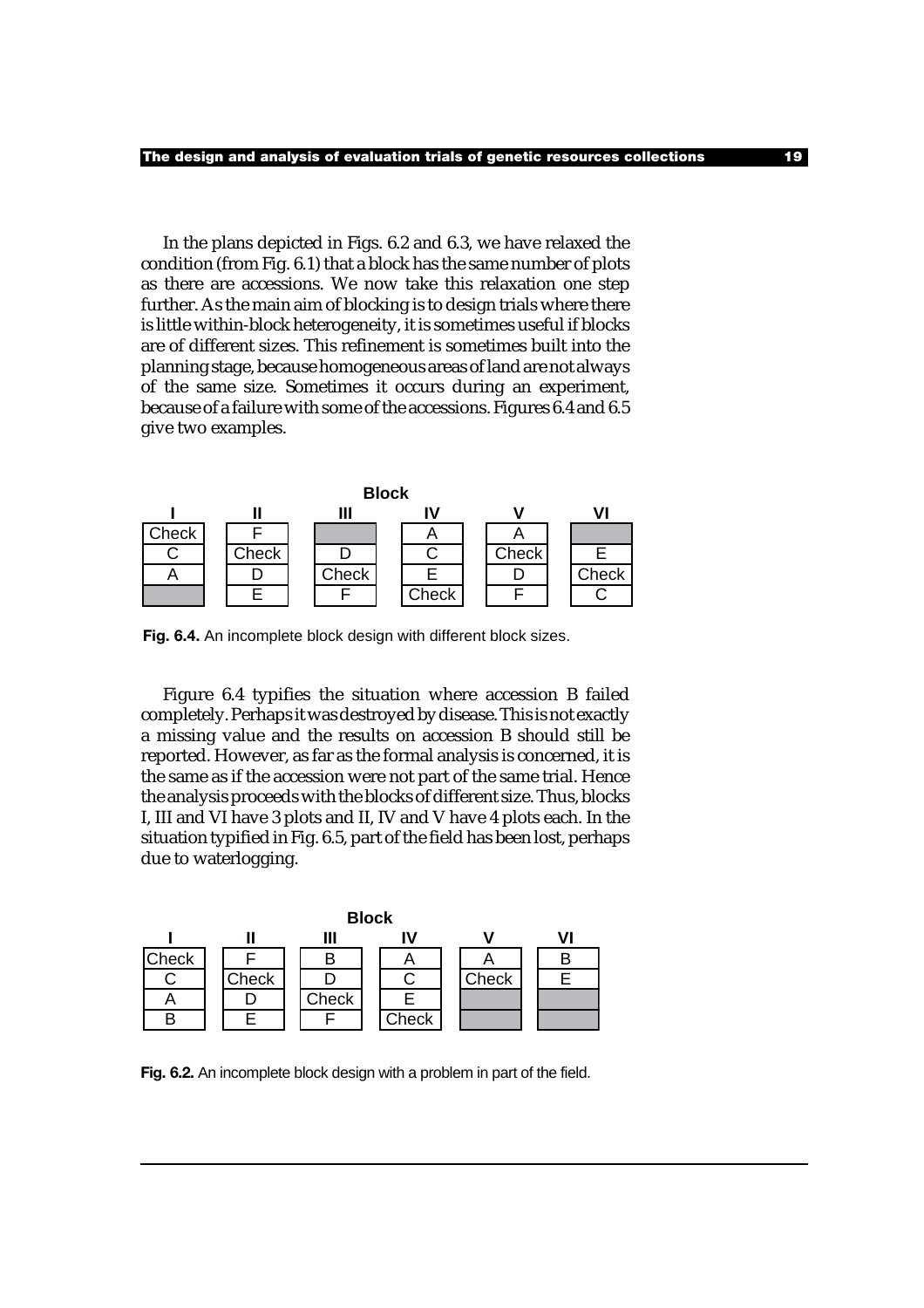The set of plans typified by Figs. 6.2 to 6.5 emphasizes the flexibility that is possible in designing trials that are appropriate for particular situations. Thus:

- checks may be replicated differently from the test accessions
- test accessions may have different levels of replication
- blocks may be of different sizes.

There is no difficulty with the analysis of data from any of these trials. In the pre-computer age, the analysis of data from incomplete block designs was difficult, but this should no longer deter anyone from their use.

In this section we have discussed the principles of incomplete block designs, because genebank managers will often have too many accessions in a single trial for the use of the randomized complete block design to be recommended. In the next section we look at a special case of an incomplete block design, called a lattice, which remains popular with breeders and should be useful for the types of trial that a genebank manager might be interested in carrying out.

## **6.3 Lattice and alpha designs: evaluating many accessions in small blocks**

Lattices are special cases of incomplete block designs. Here we just consider square lattices, where the number of accessions is a perfect square, for example 9, 16, 25, 144 or 900. In a square lattice, the block size is fixed as the square root of the number of accessions. So, with 900 accessions the blocks would be of 30 plots each. Thus lattices provide simple designs for situations where there are many accessions and blocks are reasonably small compared with the size of the trial. Their analysis is slightly simpler than the general incomplete block designs, though this is now of little concern. Lattices are limited in the range of situations in which they can be used, compared with the general incomplete block designs described in Section 6.2. We consider how to address these limitations at the end of this section.

To illustrate using a lattice we take a very simple case. Suppose that 9 accessions are to be evaluated. We continue with the situation, depicted in Section 6.1, where we have 18 plots and this permits us to use 2 replicates in a 3x3-lattice arrangement. We think it is likely that lattices with 2 replicates will be a common design. Fig. 6.6 shows a possible design, prior to randomization.

Some readers may wonder what is special about a "lattice" compared with the general incomplete block designs discussed in Section 6.2. For a brief explanation, note that accession A is in the same block as accessions B and C in the second replicate and with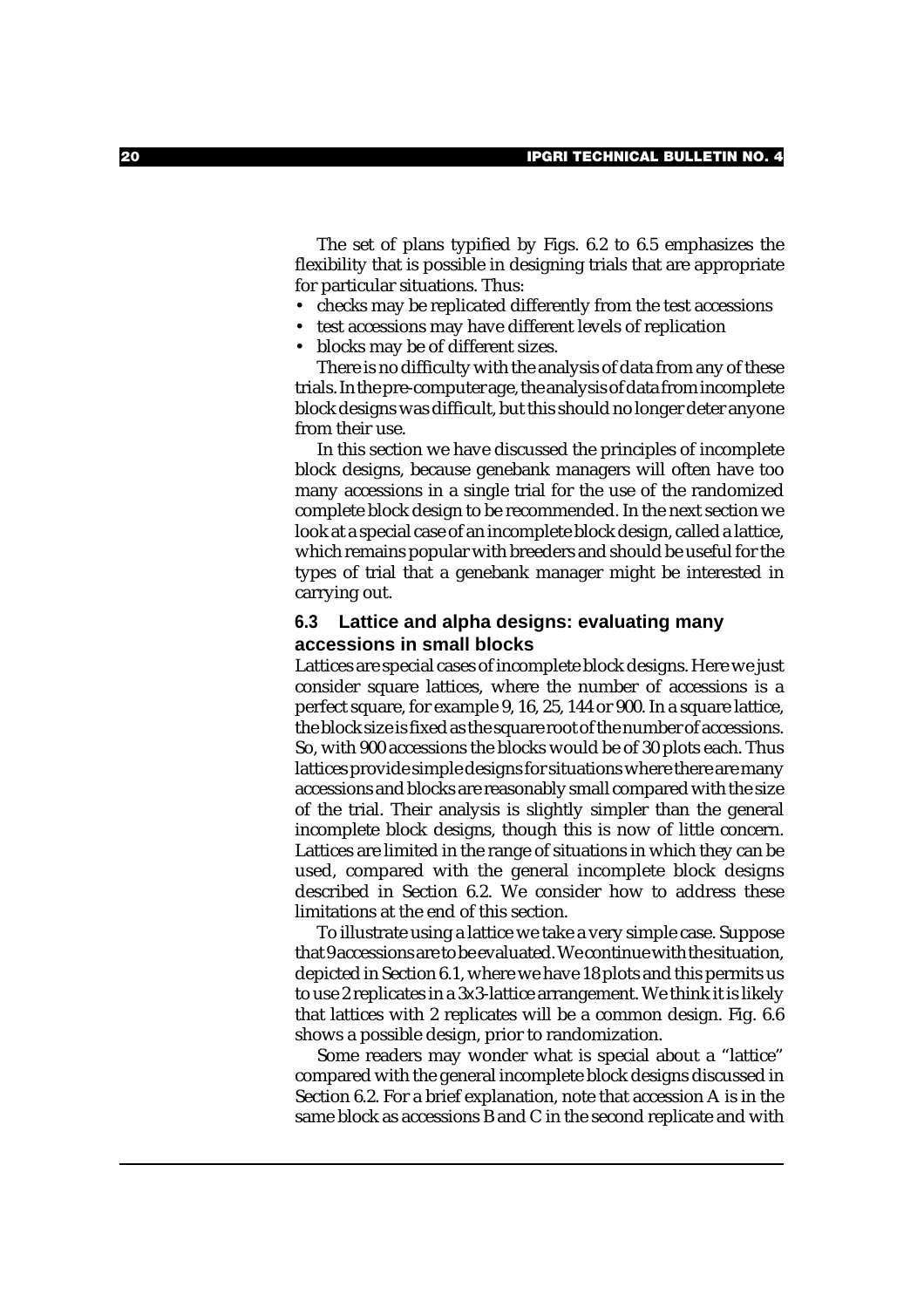

**Fig. 6.6.** A 3x3 lattice.

**two different accessions**, namely D and G, in the first. For comparison, in the randomized block design of Fig. 6.1, each accession was in the same block as **all the other accessions** in each replicate. In Fig. 6.6, if there were 4 replicates, rather than just 2, then accession A could be in the same block as **each of the other 8 accessions** in **just one** of these replicates. So could all the other accessions. This is therefore "fair" to all the accessions and would give a "balanced" design that is quite easy to analyze. The plan above, with just two replicates, is called a "partially balanced" design and is also not difficult to analyze.

In practice an experimenter may design a simple lattice, such as is shown in Fig. 6.6, and then find that some of the complications depicted in Section 6.2 occur. Fortunately, this is no longer a serious problem. Current methods of analysis often do not take advantage of the relative simplicity of a lattice design, and hence are equally able to analyze situations where there are some complications.

It is also possible to adapt standard lattice designs where checks are to be included and it is thought to be appropriate to replicate the checks more than the test accessions, as was described in Section 6.2. Figure 6.7 gives an example, again before randomization, where a check has been added to each block. In this example, there are therefore 6 replicates of the check variety and two of each of the test accessions.



**Fig. 6.7.** A 3x3 lattice with an added control (before randomization).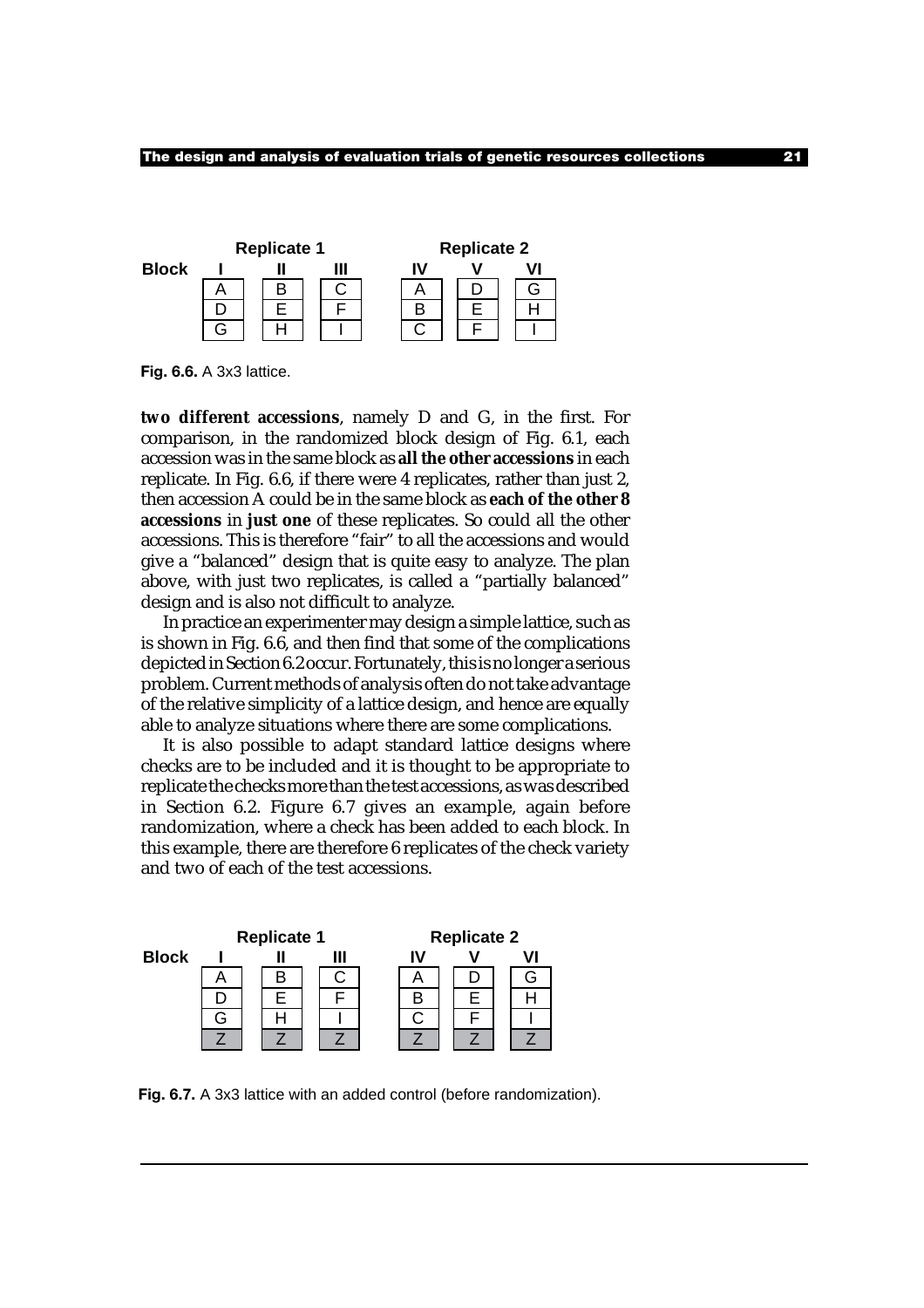It is clear that very large numbers of accessions can be evaluated by using lattices. However, lattices lack the flexibility required in many practical situations. This can lead to a different number of accessions from that which the researcher would wish to use and enforces a rigid block size that may not be appropriate to local field conditions.

The development of a more general class of designs called "alpha designs" has removed these restrictions. Computer-aided design makes it possible to produce alpha designs that are flexible enough to accommodate a large number of accessions with fewer replicates than the number of blocks, and also blocks of different sizes, i.e. containing different numbers of plots.

As an example, Fig. 6.8 shows a design with 36 plots and 18 accessions. We suppose that field heterogeneity at the proposed experimental site is such that we would like 6 blocks with 4 accessions, and 4 blocks containing 3 accessions. For good measure, we have also chosen to add a check variety to each block.



**Fig. 6.8.** Example of 18 accessions evaluated in an alpha design with blocks of different sizes.

So far, these designs still assume that the test accessions are replicated within the trial. Where there is little seed for some of the accessions, then the concepts of incomplete blocks allow for unequal replication of the accessions, as was shown in Fig. 6.5, and this can accommodate the fact that there may be just a single replicate of some of these accessions.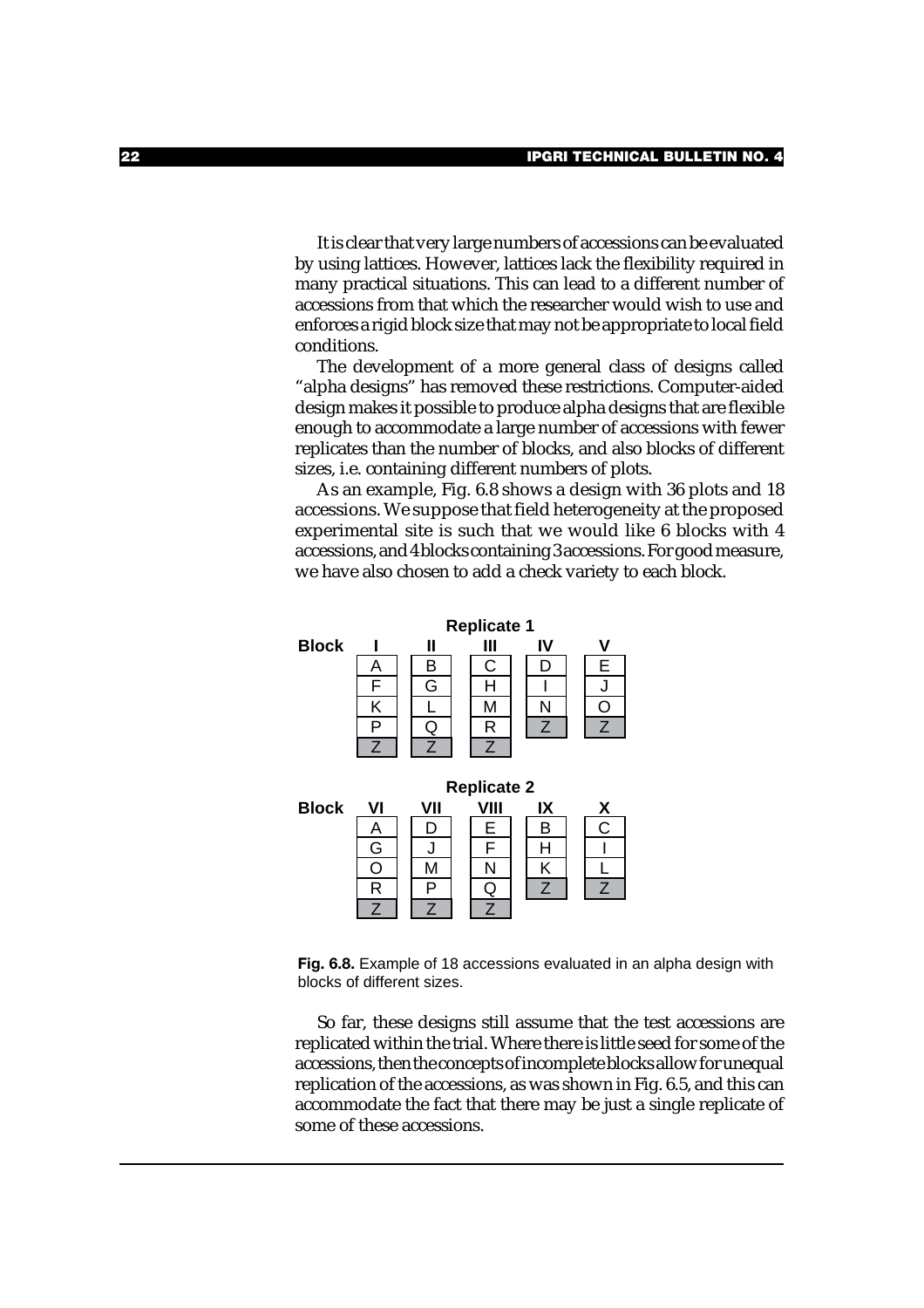In Section 6.4, we extend this idea, and consider designs where there is just a single replicate of most, or all, of the test accessions. Such designs permit assessment of a very large nume of accessions on a relatively small area.

#### **6.4 Augmented designs**

Augmented designs are appropriate for evaluation stages when hundreds or even thousands of accessions are being studied in the same experiment, using a limited amount of sowing material, perhaps enough for one replicate only. They cope with environmental heterogeneity by placing replicates of controls systematically in the experiment. As control plots may be said to keep a check on environmental variation, they have been called "checks", and in this section we use "check" for "control".

It is rare for patterns of heterogeneity in soil fertility and disease pressure of experimental sites to be known in advance. Thus if many accessions are grown in unreplicated plots, some external means of local adjustment is required to assess and possibly to adjust plot means for any environmental variability across the trial site. The usual method is to arrange replicated check plots in a systematic pattern. So replicated checks of established varieties measure the variation in a trait across the trial and the value of the trait for the unreplicated accessions can be assessed against its value in adjacent checks.

An example of an augmented design is given in Fig. 6.9. This shows 45 plots, of which 15 have been allocated to the check varieties. Thus, although one-third of the experimental area is occupied by checks, as many as 30 test accessions can be evaluated in this trial, with the checks providing a means of adjustment for environmental variation. If each plot area is  $5x1$  m the net experimental area is just  $225$  m<sup>2</sup>. The proportion of plots occupied by checks is normally about 15–20% in larger experiments, including perhaps 1000 accessions.

In the design shown in Fig. 6.9, the 45 plots are divided into 9 sets with 5 plots in each. Within each set of 5 plots, the central plot is used for 1 of the 3 check varieties and these 9 checks are laid out in what is called a "Latin square", the distinguishing feature of which is that each entry appears in each row, and in each column. In Fig. 6.9 the middle plots of each block of 5 are in the Latin square arrangement. The analysis of the data from the check plots provides a system for adjustment and measurement of precision of the test accessions.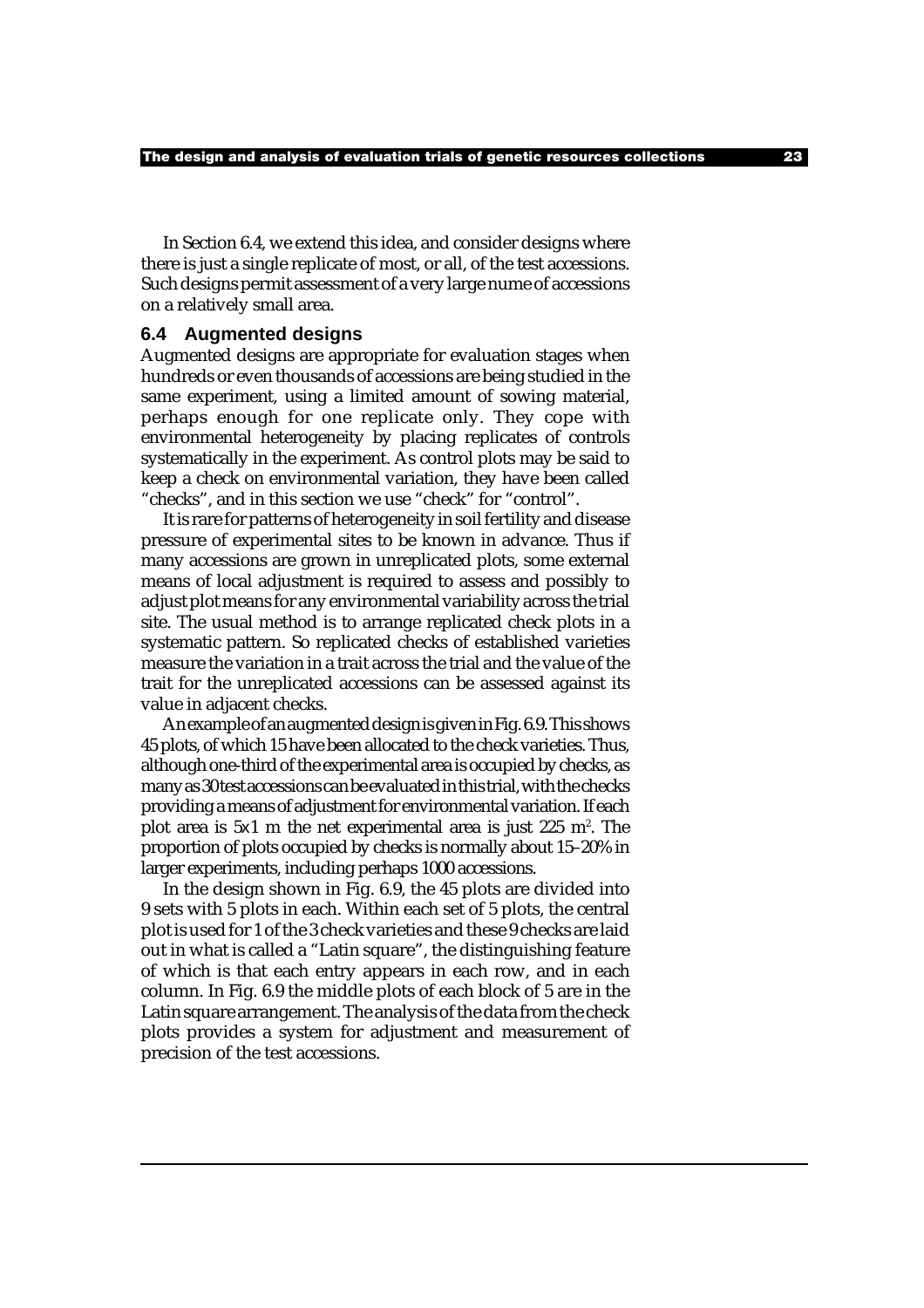

**Fig. 6.9.** A 3x3 square arrangements with a total of 15 checks (shaded).

Thus the checks act as baselines against which to compare accessions and they also allow a certain degree of extrapolation to the performance of accessions in other environments where the performance of the same check variety is known.

The main concept discussed in this section is the desirability of trials that include only a single replication of some or all of the accessions. The example above is one possible layout that can be used, but there are others. Instead of grouping the plots into blocks as is shown in Fig. 6.9, we could consider the use of adjacent check plots for the adjustment of each unreplicated entry. This removes almost all restrictions on the arrangement of plots in any precise shape over the area of the trial. That is, square or rectangular layouts as illustrated in Fig. 6.9 are no longer necessary. An attractive system combines the ideas of incomplete block designs, which would be used for the checks, with single replicates of the test accessions.

Using 2 check varieties (Z1 and Z2) to adjust the single replicates of test lines, as many as 1560 winter wheat lines were evaluated at Plant Breeding International in Cambridge, UK (Besag and Kempton 1986), in a rectangular field of just over 2 ha split into 1.5x4.5 m plots. In this trial, 16% of the area was allocated to the check plots. Figure 6.10 illustrates the layout, with lower case letters standing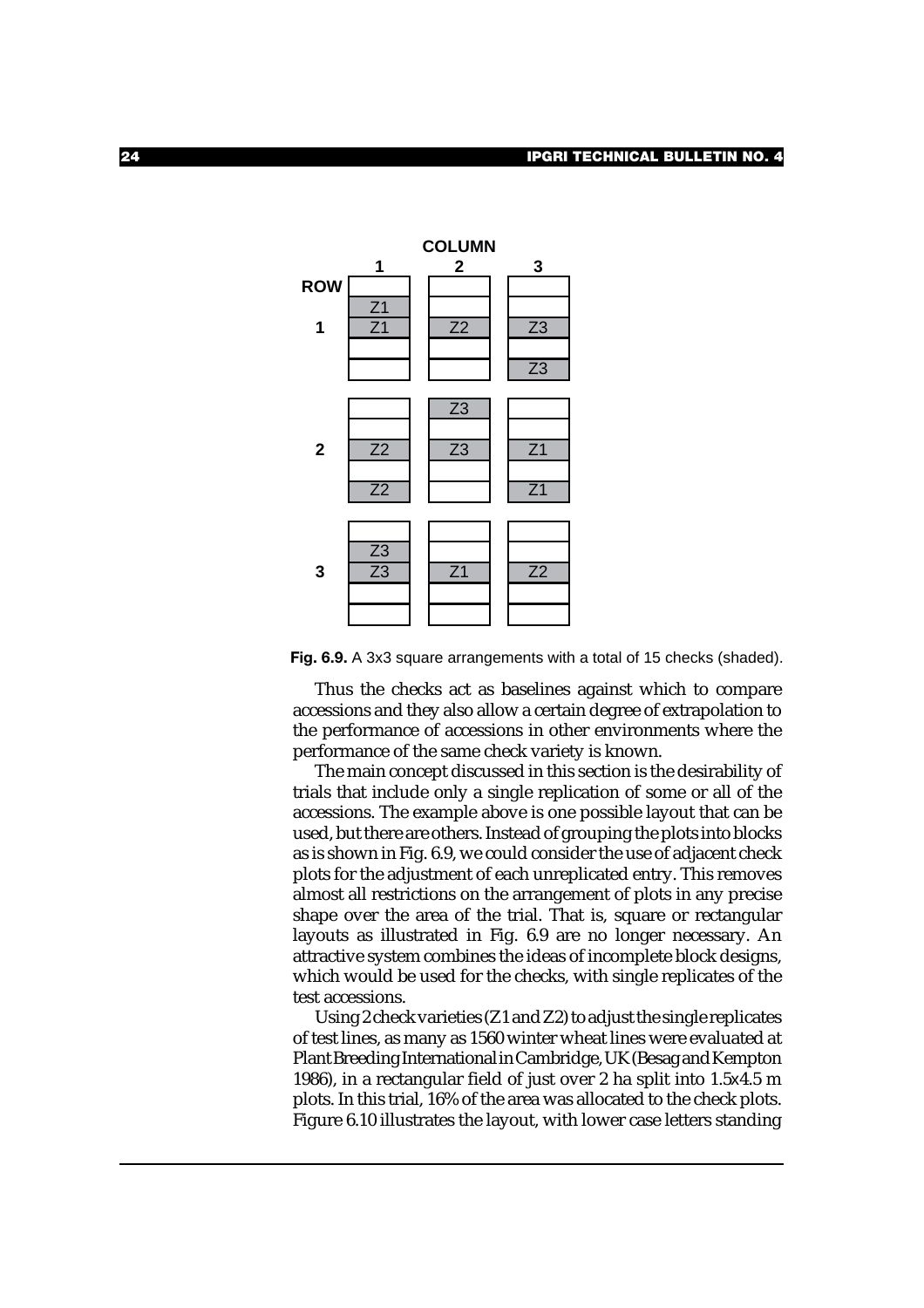for test accession and upper case letters for those test accessions whose raw record is to be adjusted using the 6adjacent check plots.

| $\begin{array}{cc} \cdot & a & \cdot & B \end{array}$ | Z1   c d e f g   Z2   h              |  |  |  |                                       |
|-------------------------------------------------------|--------------------------------------|--|--|--|---------------------------------------|
|                                                       | j K Z2 L M N O P Z1 q                |  |  |  | $\mathbf{r} = \frac{1}{2} \mathbf{R}$ |
| S                                                     | Z1   u   v   x   y   w   Z2  aa   Bb |  |  |  |                                       |

**Fig. 6.10.** Field layout of part of the experiment from Besag and Kempton (1986).

A single-replicate design such as illustrated in this section should be of considerable interest to genebank managers. However, there are two issues that require further discussion. First, all the examples we have found in the literature refer to yield-related variables. It is not clear whether the same method of adjustment can be used for the other types of traits that would normally be measured in the evaluation trials. Second, the adjustments assume that the accessions react in a similar manner as the checks to the heterogeneity of growing conditions, but this may well not be the case.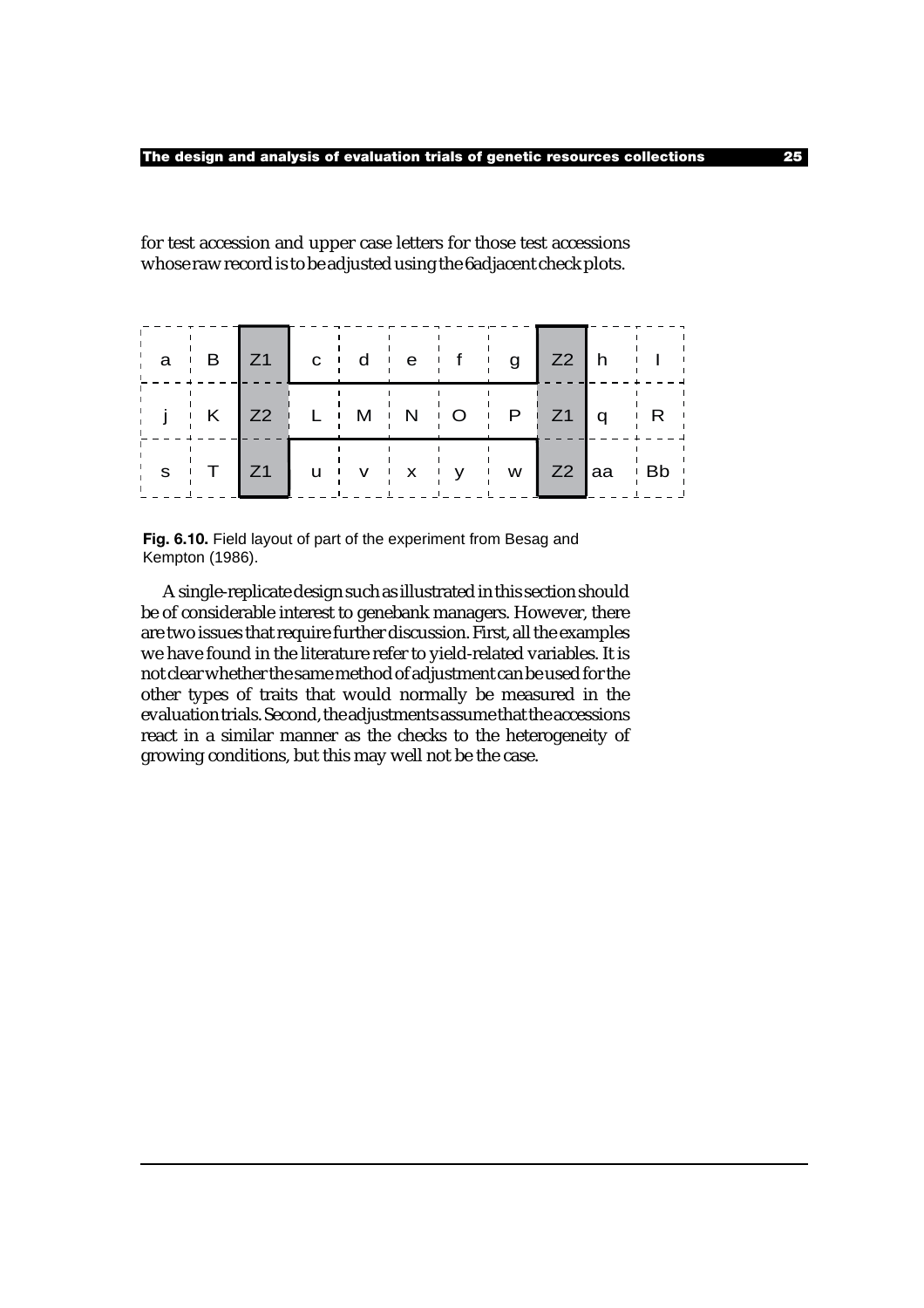## 7 Measurements

## **7.1 Levels of measurement**

In this section we distinguish among measurements that are taken at three different levels:

- 1. **Individual plants**. A key feature of many genetic resources evaluation trials is that they involve genetically heterogeneous material, i.e. there is variation among the plants in each accession. Hence some data, for example on plant height, will be needed at the "plant level", i.e. collected on a number of individual plants in each plot, to summarize the information from accessions fully.
- 2. **Plots**. Each accession is planted on a small piece of land or sometimes in a pot. Some measurements are normally made at this "plot level", e.g. by recording a single value for the whole plot, as with yield.
- 3. **The trial site as a whole**. To interpret the results of a trial it is important to provide details of the environment within which the trial was conducted. Thus, we also collect data at the site or "trial level", for example site location, date of sowing and rainfall.

If there are a number of replicates for each accession, then the results may be **reported** as averages for the accession. We could consider this as an additional "accession level", but that is not a level at which we take measurements. So, the accession level is part of the analysis, rather than a feature of the taking of measurements, and is not considered in this section.

We distinguish between the three levels at which measurements can be made in the subsections below. For some measurements, such as plant height or rainfall, it is obvious at what level they will be recorded. An important part of the planning concerns the way to record the information that could be from more than one level. For example, soil characteristics are measurements that are usually given for the trial as a whole, i.e. at the trial level. However, it is possible, though more expensive, to provide this information at the plot level too. Similarly, disease severity can be collected at either the plot level or from individual plants.

The decisions on what information to collect at the plant level are particularly important, and this is therefore one of the longer sections in this guide. Recording data on individual plants is very time consuming, and this may be time wasted if we then simply average the values for the whole plot. However, just taking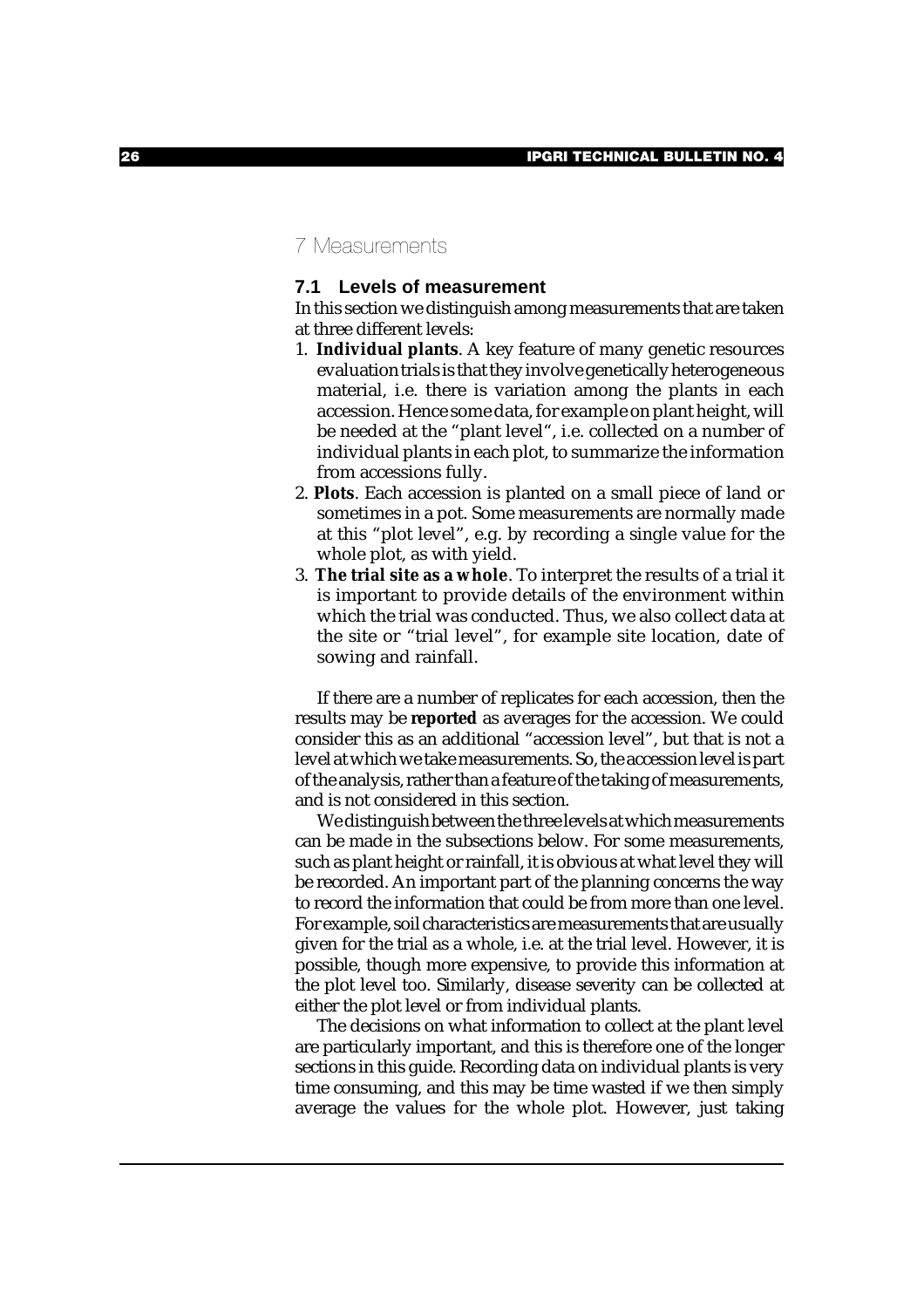measurements at the plot level (which is all that is needed for most agronomic experiments) may not provide breeders with the detailed information they require on accessions that contain promising but diverse material.

#### **7.2 Measurements at the plant level**

Measurements may be taken at the plant level for three main reasons:

- 1. Information is needed on a plot basis, but there is no alternative but to take the measurements at a plant level. For example, with some plants, even if we are only interested in an overall (average) disease score for the plot, the only effective way of measuring is first to give the score of each plant, and then take the average. With some variables there may be a choice in the level of measurement. For example, to measure the average leaf area per plant in a given plot, one way would be to strip the leaves of each plant separately and record the area for each plant. The second would be to strip the leaves of all the plants and just give a total leaf area. Then this total, divided by the number of plants, gives the average. The second method is less work and is therefore to be preferred, unless the data are required on a plant basis.
- 2. The plant level information is required because the average or total value per plot does not provide sufficient information to evaluate the accession. If we are calculating disease score, then we may be more interested in the proportion of plants with a score of 3 or less (i.e. fairly healthy) than in the mean.
- 3. The plant level information is required because we wish to study the relationship between different measurements on the same plant. For example, we might find that 15% of the plants of an accession produce seed and 20% have dark green leaves. Perhaps the key question is how many plants produce seed and also have dark green leaves. This can only be found by a simultaneous examination of the results on each plant.

In general terms the argument against devoting too many resources to measurements at the plant level is that they are timeconsuming and hence expensive to collect. Also there is no point in collecting data that will not be used. The accessions are sown at the plot level and hence data should be recorded and analyzed at the same level.

In many agronomic experiments there is little within-plot variability and little, if any, of the data are collected at the plant level.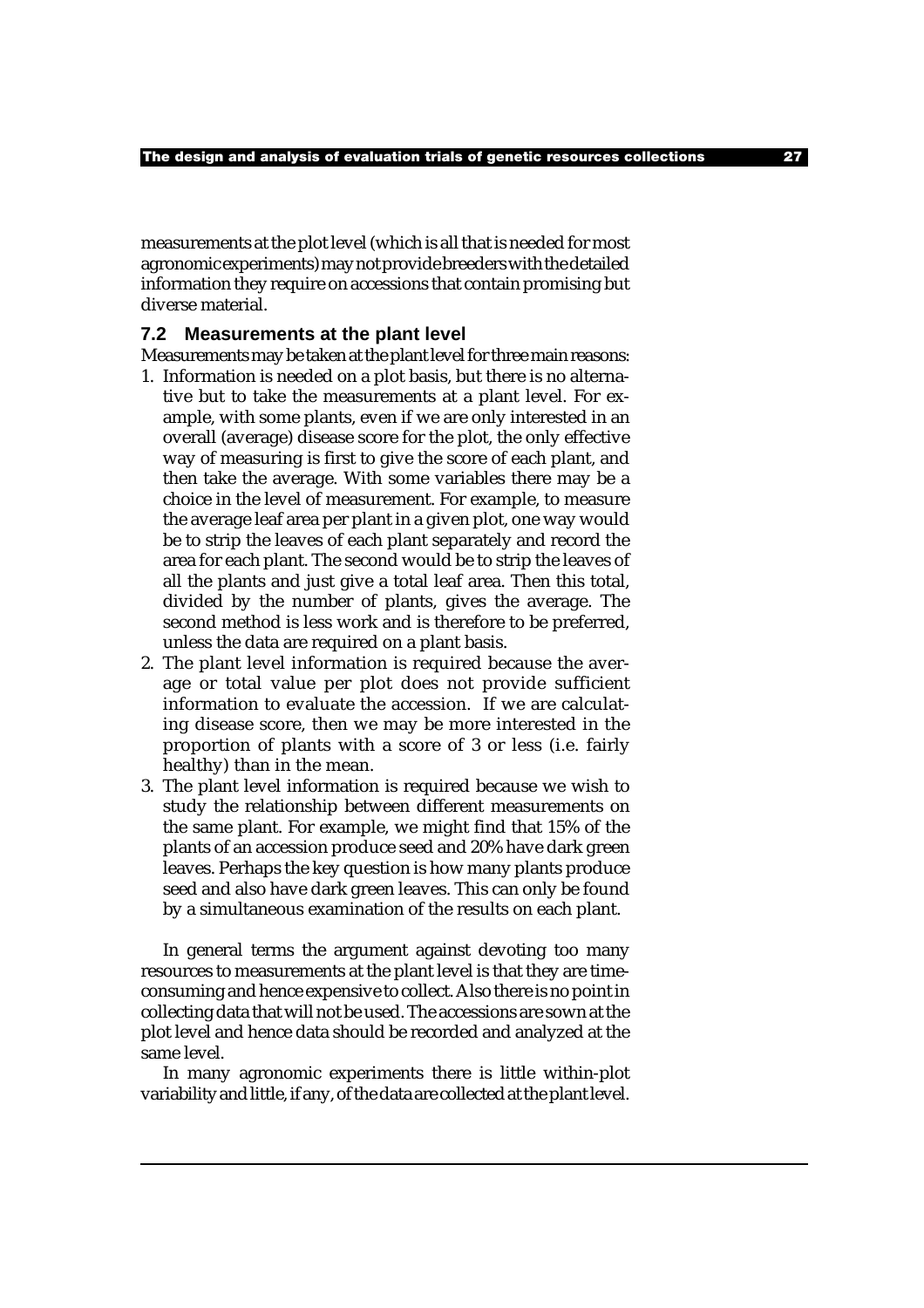However, in the trials envisaged here, we expect considerable within-plot variability and there is therefore a stronger case for the collection of these detailed observations.

Economies can sometimes be made by limiting the detail that is recorded for each plant. For example, if the objectives of an experiment relate to the detection of accessions containing plants that show resistance then it may not be necessary to use a detailed scale of measurement, say a 1 to 9 scale. A smaller 3-point scale, recording the disease level as just 1, 2 or greater than 2 may be sufficient and much quicker to record.

Set against this economy is the need to record on a standard scale and the fact that, if the requirements were to change, the chosen scale might not be informative. In the example above, the scale with 1, 2, 3, 4 and greater than 4 might later prove to have been more desirable, because there was high disease pressure and hence virtually no plants with a score less than 3.

#### **7.3 Measurements at the plot level**

The treatments, i.e. the different accessions, are normally sown at the plot level. Hence, as the objectives relate to the different accessions, this is the obvious level at which to take measurements. It is also the level at which most of the formal analyses will be undertaken.

One obvious measurement is the number of germinating plants per plot. This is a useful variable in its own right and is often also of use when analyzing other, subsequent measurements. Also measured at this level are all traits that are similar for the plants in an accession.

Sometimes, observations are made on individual plants, but the recording is only made at the plot level. For example, individual plants may be observed for evidence of disease, but only a single score, say between 1 and 9, is recorded for the plot as a whole. Alternatively, we could simply record the number of plants with a disease score of 3 or less. Note the difference between recording the disease score at the plot level and that of recording the disease score of each plant, or of a sample of plants, and then taking the mean score. The latter case is a recording at the plant level, and is discussed in Section 7.2.

We might also take measurements of just the "best" plant in the plot. This could be the height, or number of tillers of the largest plant in the plot. It could be the disease score of the healthiest plant. This might be useful in addition to the disease score of the plot, because that might indicate the disease pressure. We could also include the disease score of the most diseased plant. Information on the best and worst, taken together, gives an idea of variability of the plants in the accession.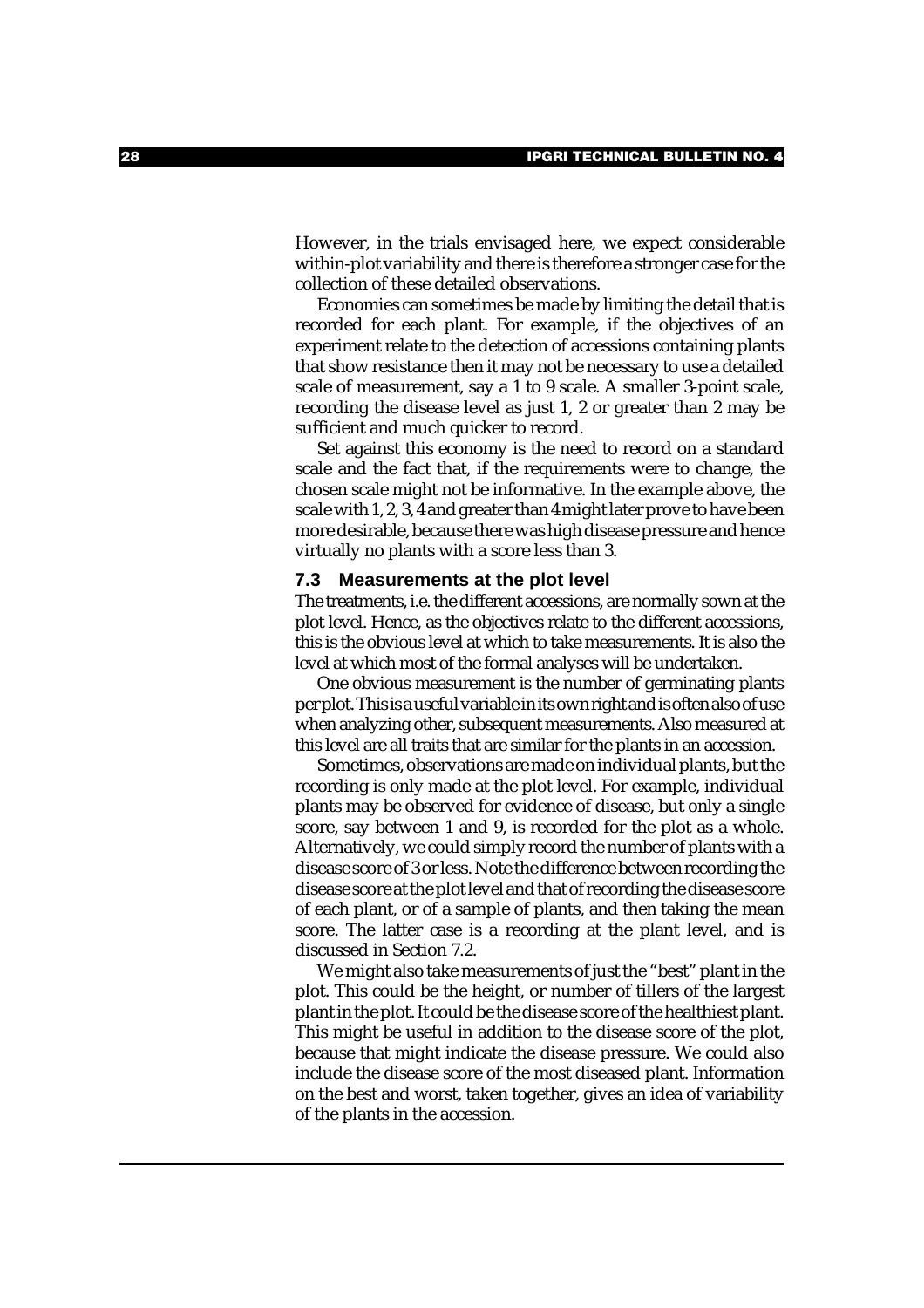Measurements on the best plant might be useful because we consider it to be an appropriate way of indicating the potential of the accession. If we are comparing accessions, then a comparison is not easy to make in a fair way if different accessions have very different germination rates. However, strict comparisons are not usually a major objective of these trials, which are more often to investigate "potential" in a breeding or other use programme. For this purpose, the information on the best plant per plot may be appropriate.

#### **7.4 Measurements at the trial level**

In this category we include all observations that are made to characterize the trial as a whole. For example, its location and other site particulars would be included here. Basic environmental data on the trial location should in fact be recorded routinely. The possibility of genotype by environment interaction highlights the fact that the relationship among different genotypes may depend on the particular environment in which the trial was conducted. Interpretation and use of the results therefore need some indication of the particular environment under which the trial was carried out. Also included here could be indications of the methodologies and practices used for collecting data, and the people involved.

One experimental strategy is to repeat experiments in a variety of different environments. An alternative is to use a limited set of differing environments and then use a crop model to estimate the responses in other environments. An example of such a model is RoDMod (Watkinson *et al.* 1994). This is a rate of development model to characterize genotypic variation in flowering responses to photoperiod and temperature. These experimental and modelling approaches actually complement each other. Both need environmental information to exploit the experimental results fully.

Often, control or check accessions are part of the trial, and measurements on the controls are therefore made at the plot level. If, instead, checks are included just to characterize the environment (and not to compare formally with the other accessions), then they may be grown on plots of different size, or in guard rows. The results would then be recorded at the trial level.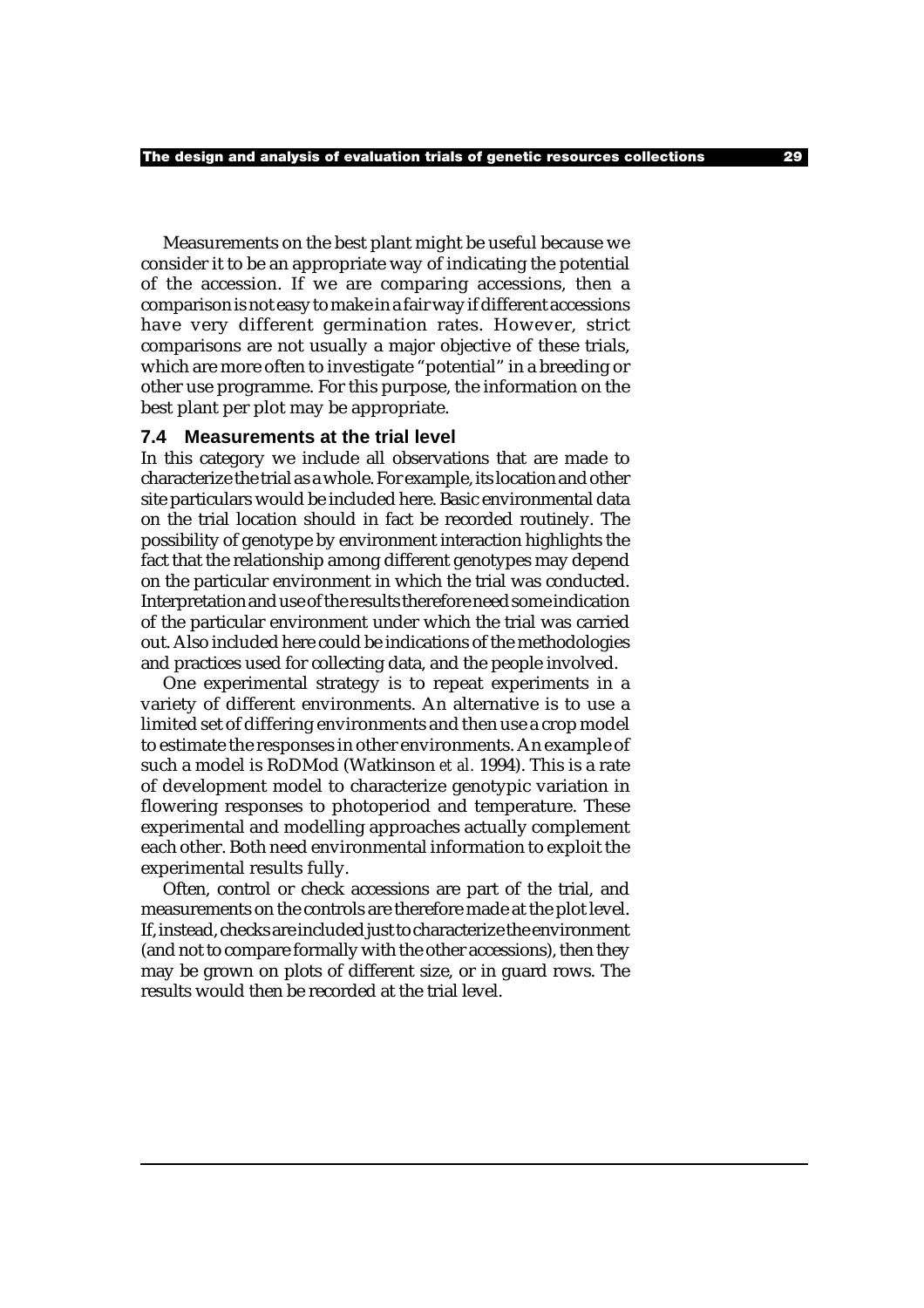## 8 Data management

In this section on data management we discuss two topics:

- 1. the checking and entry of the raw data into a computer
- 2. the subsequent organization of the records for analysis.

Experimental data are often poorly managed and a small booklet entitled *Data Management Guidelines for Experimental Projects* (SSC 2000) gives some information. If the data are well managed then a genebank manager should be able to supply **all** details of an experiment to a client, without any extra work. By full details we mean all the protocol information, plus all the raw data at the site (or experiment) level, the plot level and the plant level, i.e. at whatever level they were recorded.

In setting this requirement as an indication of good data management we are not assuming that all the raw data will necessarily be supplied on demand. It is the *capability* to supply which indicates that data management is adequate.

In Section 7 we showed that many evaluation trials could include the collection of data at the plant level. In Section 9 we show that most of the analysis will be at the plot level. There is then the question of how the data should be entered into the computer. In the past, in such situations, field officers have sometimes had the task of calculating the summaries at the plot level with a calculator. Then the data entry is in the appropriate form for analysis.

Though simple, this strategy is incorrect. If data are collected at the plant level, then they should be entered into the computer at this level. This is what is meant by the raw data. If data are recorded straight into a hand-held computer in the field, then the entry of the **raw**data into the computer is automatic. Otherwise, they should be typed directly from the field record form. Once entered, the computer can be used to calculate the means (or any other summary statistic) and to organize the data in the correct form for the analysis.

This stage is illustrated with an example from Gomez and Gomez (1984). This was a trial with 8 varieties of rice and 3 replicates. Data were recorded on the number of panicles per hill, on a sample of 12 hills in each of the 24 plots. Table 8.1 shows the data as given on page 547 of that book, while part of the data, as entered into Microsoft Excel ®, are shown in Table 8.2.

These data would normally be entered onto separate sheets of a spreadsheet workbook. At the plot level, only the three columns —called Plot, Rep and Variety— have been entered. In real examples there would often be more columns of data to be entered that were collected directly at the plot level.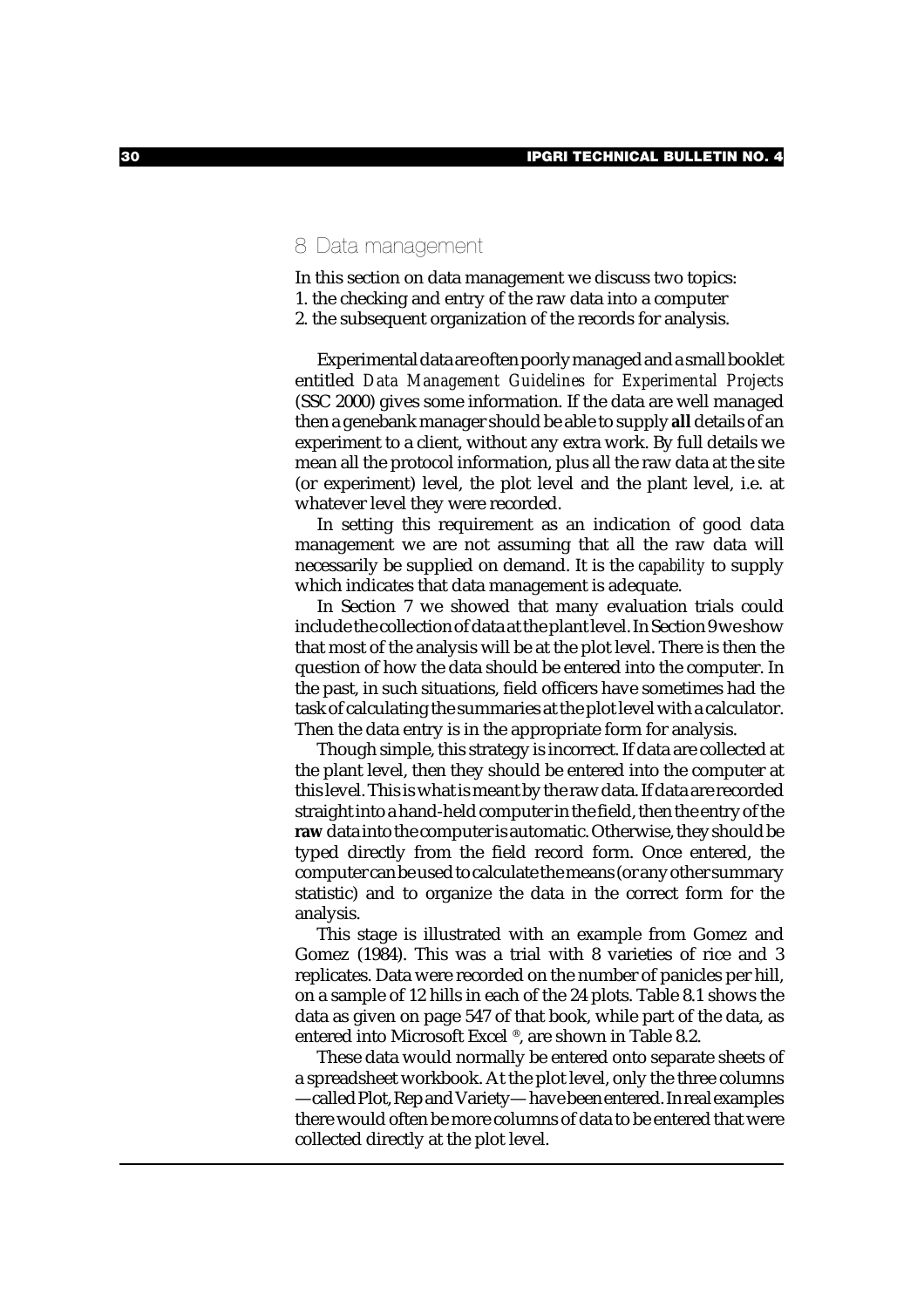|                 |                                  | Number of panicles per hill |                     |
|-----------------|----------------------------------|-----------------------------|---------------------|
| <b>Variety</b>  | Rep. I                           | Rep. II                     | Rep. III            |
| <b>IR22</b>     | 5, 8, 12, 14, 10, 10             | 10, 13, 10, 13, 11, 11      | 7, 6, 11, 10, 7, 8  |
|                 | 6, 10, 8, 11, 11, 8              | 12, 5, 10, 7, 14, 5         | 8, 8, 10, 10, 6, 11 |
|                 | IR160-27-3 11, 11, 11, 12, 4, 12 | 13, 4, 4, 7, 5, 7           | 8, 7, 9, 10, 5, 5   |
|                 | 8, 14, 8, 7, 9, 9                | 11, 8, 7, 8, 10, 9          | 9, 10, 4, 9, 12, 11 |
| <b>BPI-76-1</b> | 4, 5, 8, 5, 8, 4                 | 6, 8, 4, 5, 6, 10           | 8, 7, 6, 5, 6, 7    |
|                 | 5, 9, 6, 6, 7, 10                | 8, 3, 7, 8, 7, 11           | 6, 8, 6, 6, 5, 4    |
| C4-63           | 8, 10, 9, 7, 9, 7                | 9, 7, 9, 5, 8, 9            | 8, 10, 7, 6, 7, 6   |
|                 | 9, 13, 13, 5, 7, 5               | 8, 10, 6, 5, 6, 5           | 9, 8, 6, 4, 5, 7    |
| $RD-3$          | 7, 12, 7, 11, 12, 7              | 9, 7, 6, 8, 4, 8            | 9, 3, 4, 6, 5, 3    |
|                 | 7, 6, 5, 9, 8, 9                 | 8, 9, 8, 9, 6, 7            | 9, 7, 9, 6, 6, 7    |
| IR480-5-9       | 7, 7, 6, 11, 7, 8                | 8, 10, 7, 6, 8, 8           | 7, 6, 9, 7, 11, 8   |
|                 | 8, 8, 9, 6, 4, 14                | 10, 5, 7, 5, 8, 7           | 12, 7, 8, 9, 8, 9   |
| Jaya            | 8, 9, 12, 7, 7, 3                | 8, 6, 7, 8, 9, 9            | 10, 4, 8, 9, 4, 6   |
|                 | 10, 10, 8, 7, 9, 8               | 14, 8, 9, 11, 6, 7          | 7, 4, 3, 4, 4, 6    |
| <b>IR20</b>     | 5, 5, 10, 9, 7, 5                | 8, 8, 8, 3, 13, 13          | 5, 12, 10, 9, 7, 9  |
|                 | 9, 10, 9, 6, 12, 8               | 7, 12, 9, 9, 8, 11          | 8, 7, 5, 8, 10, 7   |

**Table 8.1.** Example showing a textbook arrangement of data collected at plant or hill level

At the hill level, the data are entered giving the hill number, the plot and the number of panicles. The remaining columns give the minimum, mean, maximum and standard deviation of the number of panicles per plot. They have not been entered, but rather have been calculated. This is done using either the tabulation facilities in the spreadsheet or equivalent facilities in a statistics package. These calculated values are now ready for analysis at the plot level.

If further summaries are required, then they can be derived as needed. For example, the analysis in Section 9 indicated the need to process the data on the number of hills with 10 or more panicles, within each plot. These were calculated from the hill-level data and are in the last column of Table 8.2.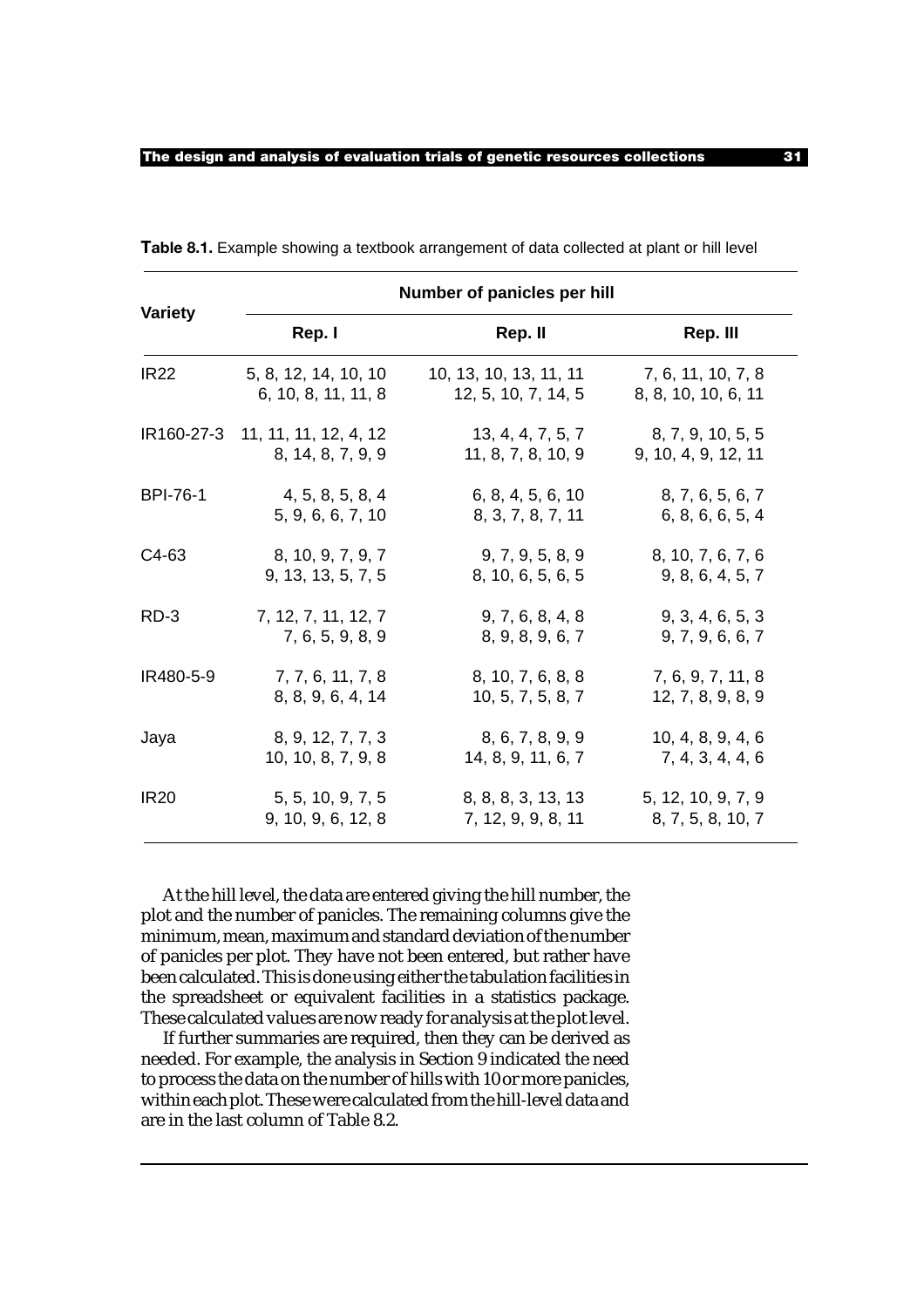|                         | Hill level data  |                     |                          |                           | Plot level data |                          | <b>Calculated values</b> |       |      |                           |
|-------------------------|------------------|---------------------|--------------------------|---------------------------|-----------------|--------------------------|--------------------------|-------|------|---------------------------|
| Hill                    |                  | <b>Plot Panicle</b> | <b>Plot</b>              | Rep                       | <b>Variety</b>  | Min                      | Mean Max S.D.            |       |      | $>=10$                    |
| $\mathbf{1}$            | 1                | $\mathbf 5$         | $\mathbf{1}$             | 1                         | <b>IR22</b>     | 5                        | 9.42                     | 14    | 2.54 | $\overline{7}$            |
| $\overline{2}$          | 1                | $\,8\,$             | $\overline{2}$           | 1                         | IR160-27-3      | $\overline{4}$           | 9.67                     | 14    | 2.71 | 6                         |
| 3                       | 1                | 12                  | 3                        | $\mathbf{1}$              | <b>BPI-76-1</b> | 4                        | 6.42                     | 10    | 1.98 | $\mathbf{1}$              |
| $\overline{\mathbf{4}}$ | 1                | 14                  | $\overline{\mathcal{A}}$ | 1                         | C4-63           | 5                        | 8.50                     | 13    | 2.61 | $\ensuremath{\mathsf{3}}$ |
| 5                       | 1                | 10                  | 5                        | 1                         | RD-3            | 5                        | 8.33                     | 12    | 2.31 | $\ensuremath{\mathsf{3}}$ |
| 6                       | 1                | 10                  | 6                        | 1                         | IR480-5-9       | 4                        | 7.92                     | 14    | 2.57 | $\overline{2}$            |
| $\overline{7}$          | 1                | $\,6$               | $\overline{7}$           | 1                         | Jaya            | 3                        | 8.17                     | 12    | 2.21 | 3                         |
| 8                       | 1                | 10                  | 8                        | 1                         | <b>IR20</b>     | 5                        | 7.92                     | 12    | 2.31 | $\mathfrak{S}$            |
| 9                       | 1                | 8                   | $\boldsymbol{9}$         | $\sqrt{2}$                | <b>IR22</b>     | 5                        | 10.08                    | 14    | 3.00 | $\boldsymbol{9}$          |
| 10                      | 1                | 11                  | 10                       | $\overline{2}$            | IR160-27-3      | $\overline{\mathcal{L}}$ | 7.75                     | 13    | 2.73 | $\ensuremath{\mathsf{3}}$ |
| 11                      | 1                | 11                  | 11                       | $\overline{2}$            | <b>BPI-76-1</b> | $\mathsf 3$              | 6.92                     | 11    | 2.31 | $\overline{2}$            |
| 12                      | 1                | 8                   | 12                       | $\overline{2}$            | C4-63           | 5                        | 7.25                     | 10    | 1.82 | $\mathbf{1}$              |
| 13                      | $\overline{2}$   | 11                  | 13                       | $\overline{2}$            | RD-3            | 4                        | 7.42                     | $9\,$ | 1.51 | $\mathsf 0$               |
| 14                      | $\overline{2}$   | 11                  | 14                       | $\overline{2}$            | IR480-5-9       | 5                        | 7.42                     | 10    | 1.62 | $\overline{2}$            |
| 15                      | $\overline{2}$   | 11                  | 15                       | $\sqrt{2}$                | Jaya            | $\,6$                    | 8.50                     | 14    | 2.24 | $\overline{c}$            |
| 16                      | $\overline{2}$   | 12                  | 16                       | $\overline{2}$            | <b>IR20</b>     | 3                        | 9.08                     | 13    | 2.84 | $\overline{4}$            |
| 17                      | $\boldsymbol{2}$ | $\overline{4}$      | 17                       | $\mathsf 3$               | <b>IR22</b>     | 6                        | 8.5                      | 11    | 1.83 | 5                         |
| 18                      | $\overline{2}$   | 12                  | 18                       | $\mathsf 3$               | IR160-27-3      | 4                        | 8.25                     | 12    | 2.53 | $\overline{4}$            |
| 19                      | $\overline{2}$   | 8                   | 19                       | $\ensuremath{\mathsf{3}}$ | <b>BPI-76-1</b> | 4                        | 6.17                     | 8     | 1.19 | $\boldsymbol{0}$          |
| 20                      | $\overline{2}$   | 14                  | 20                       | $\ensuremath{\mathsf{3}}$ | C4-63           | 4                        | 6.92                     | 10    | 1.68 | $\mathbf{1}$              |
| 21                      | $\overline{2}$   | 8                   | 21                       | $\ensuremath{\mathsf{3}}$ | RD-3            | 3                        | 6.17                     | 9     | 2.17 | $\mbox{O}$                |
| 22                      | $\overline{2}$   | $\overline{7}$      | 22                       | $\ensuremath{\mathsf{3}}$ | IR480-5-9       | 6                        | 8.42                     | 12    | 1.73 | $\sqrt{2}$                |
| 23                      | $\overline{2}$   | $\boldsymbol{9}$    | 23                       | $\ensuremath{\mathsf{3}}$ | Jaya            | 3                        | 5.75                     | 10    | 2.30 | $\mathbf{1}$              |
| 24                      | $\overline{2}$   | $\boldsymbol{9}$    | 24                       | $\mathsf 3$               | <b>IR20</b>     | 5                        | 8.08                     | 12    | 2.07 | 3                         |
| 25                      | 3                | 4                   |                          |                           |                 |                          |                          |       |      |                           |
| $\bullet$               | $\bullet$        | $\bullet$           |                          |                           |                 |                          |                          |       |      |                           |
| $\bullet$               | $\bullet$        | $\bullet$           |                          |                           |                 |                          |                          |       |      |                           |
| $\bullet$               | $\bullet$        | $\bullet$           |                          |                           |                 |                          |                          |       |      |                           |
| 276                     | 23               | 6                   |                          |                           |                 |                          |                          |       |      |                           |
| 277                     | 24               | 5                   |                          |                           |                 |                          |                          |       |      |                           |
| 278                     | 24               | 12                  |                          |                           |                 |                          |                          |       |      |                           |
| 279                     | 24               | 10                  |                          |                           |                 |                          |                          |       |      |                           |
| 280                     | 24               | 9                   |                          |                           |                 |                          |                          |       |      |                           |
| 281                     | 24               | 7                   |                          |                           |                 |                          |                          |       |      |                           |
| 282                     | 24               | 9                   |                          |                           |                 |                          |                          |       |      |                           |
| 283                     | 24               | 8                   |                          |                           |                 |                          |                          |       |      |                           |
| 284                     | 24               | 7                   |                          |                           |                 |                          |                          |       |      |                           |
| 285                     | 24               | 5                   |                          |                           |                 |                          |                          |       |      |                           |
| 286                     | 24               | 8                   |                          |                           |                 |                          |                          |       |      |                           |
| 287                     | 24               | 10                  |                          |                           |                 |                          |                          |       |      |                           |
| 288                     | 24               | $\overline{7}$      |                          |                           |                 |                          |                          |       |      |                           |
|                         |                  |                     |                          |                           |                 |                          |                          |       |      |                           |

**Table 8.2.** Data on number of panicles per hill as entered into a spreadsheet. such as MS Excel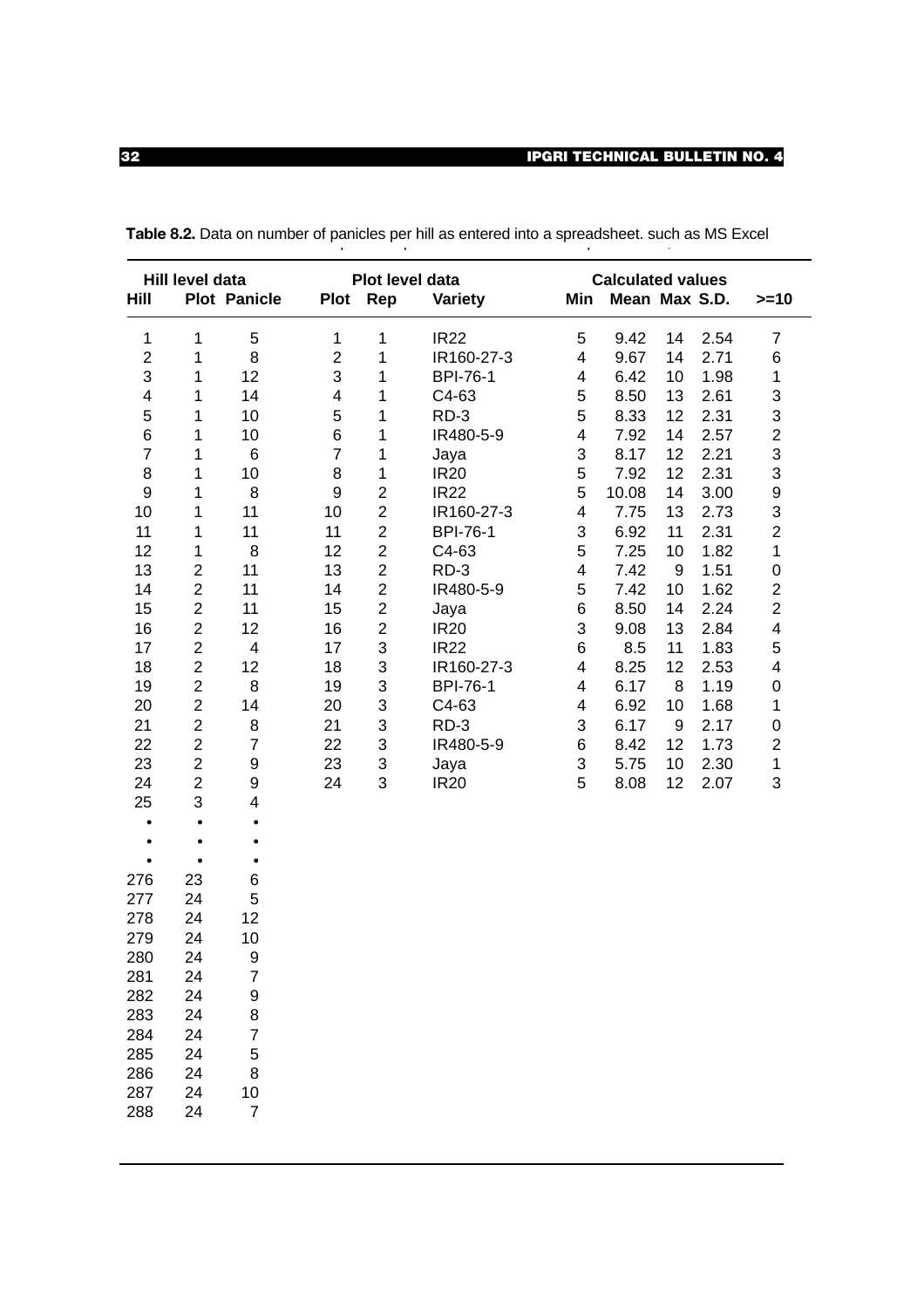We emphasize the necessity of a well-defined data entry and management strategy because it has so often been a weak point in agricultural research. As a simple example, consider the entry of the dataset given above. In the entry of the 288 values at the hill level a typing error originally gave a count of 1 for hill 5, rather than the correct value of 10. This was easy to spot and correct. Had it not been corrected at this stage, it would probably have been spotted later, when the minima were calculated in Table 8.2, or in the exploratory analysis, to be described in Section 9.

Suppose, however, that the mean count per plot had been done with a pocket calculator and the hill-level data had not been entered into the computer. The mean is now 8.7 rather than 9.4, and the mistake probably would not have been spotted.

The International Centre for Agroforestry (ICRAF) has been working on the development of a management system for research data, called Logbook. This will be tested on data from agroforestry trials in 2000. It is, however, potentially more general and could be investigated as a possible system to support the management of the raw data from all kinds of germplasm evaluation trials. Logbook does not introduce new software, but rather provides a system for users who are not database experts to exploit standard software such as MS Excel or Access® more effectively.

One reason for emphasizing the importance of the Logbook system is that it has the potential to manage disparate sets of data. Thus, data from different levels in the same trial, from a series of different trials, plus other research information from a survey or participative study, can all be managed together. This facilitates the use of combined information about any particular crop.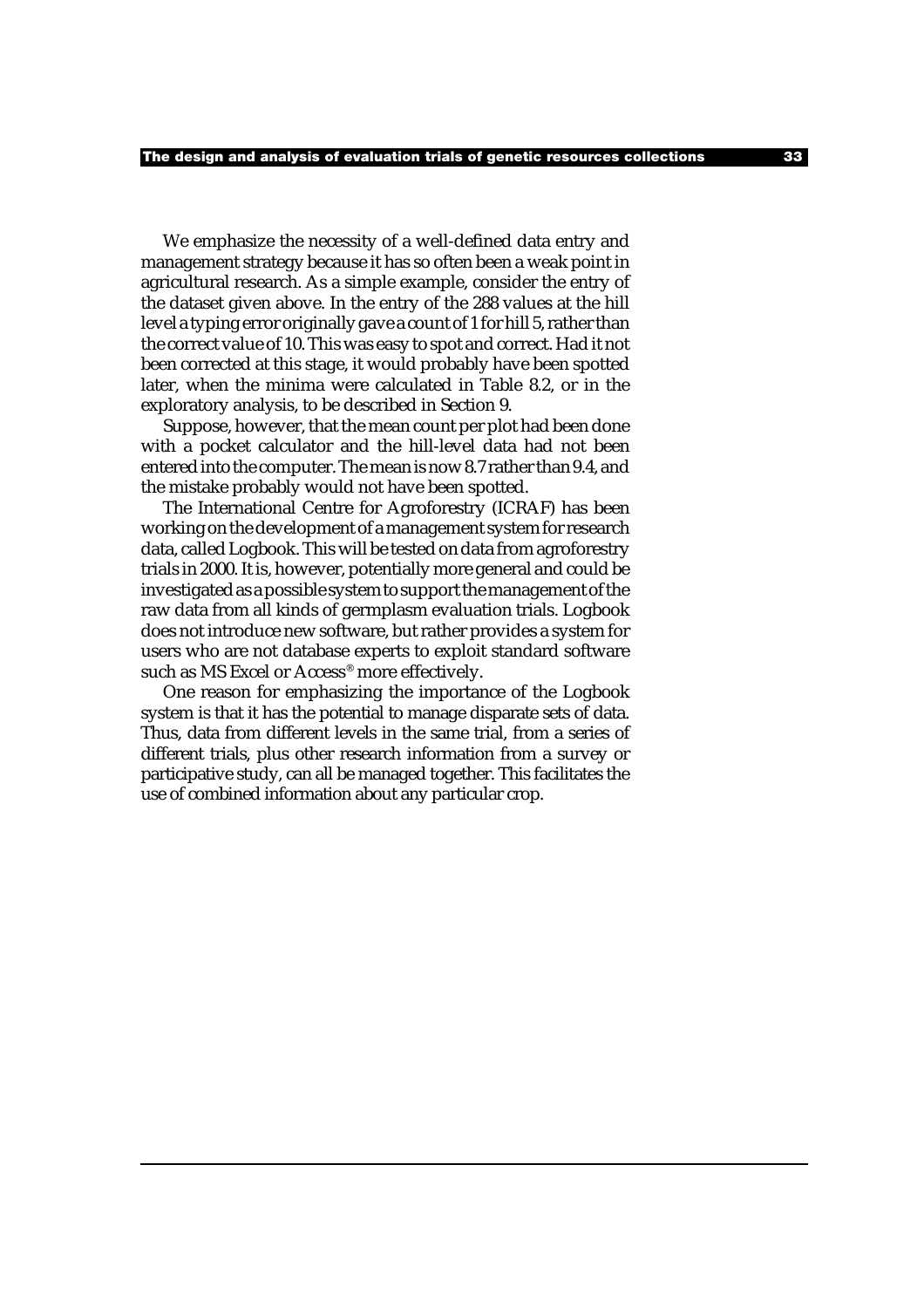## 9 Analysis

### **9.1 A strategy for analysis**

The first step in the analysis is to identify the tables and graphs that will present the results of the trial clearly. An example was given earlier, in Section 2, where the results were shown for a study of aphid resistance in cowpea. These results gave:

1. a frequency table of the resistance scores for the 13 accessions

- 2. the (mean) score for each accession
- 3. a link to the detailed history and information of accessibility of each accession.

We are not implying that you will present the final results in the way you expect initially, because the analysis of the data may indicate that a different presentation is needed or is more desirable. But it is useful to identify initial objectives for the analysis and presentation.

Table 9.1 presents a more complicated layout of a table that might result from a study of five accessions on disease resistance.

| <b>Accession</b> | Mean disease<br>score | <b>Standard deviation</b> | <b>Percentage of highly</b><br>resistant plants<br>(score of 1) | Percentage of<br>resistant plants<br>$(score of 1-3)$ |
|------------------|-----------------------|---------------------------|-----------------------------------------------------------------|-------------------------------------------------------|
|                  | 2.4                   | 0.5                       | 0                                                               | 100                                                   |
| A                | 2.7                   | 1.2                       | 10                                                              | 85                                                    |
| С                | 4.2                   | 1.0                       |                                                                 | 10                                                    |
| Е                | 4.6                   | 2.5                       |                                                                 | 24                                                    |
| B                | 8.5                   | 0.3                       | O                                                               |                                                       |

Table 9.1. Presentation of results from a hypothetical experiment to evaluate five varieties

In Table 9.1 the standard deviation of the disease scores is given as well as the mean, and is different for the five varieties. For example, if the aim was to choose accessions that included some highly resistant plants, then accessions A and E might be chosen, even though accession D has the best mean score.

A graph might be used to show resistance to two diseases. Here it is possible that more details might be provided for each accession, if requested by the user. This would include the name of the accession, which connects to yet further details as shown in the example from the NPGS Web site in Section 2.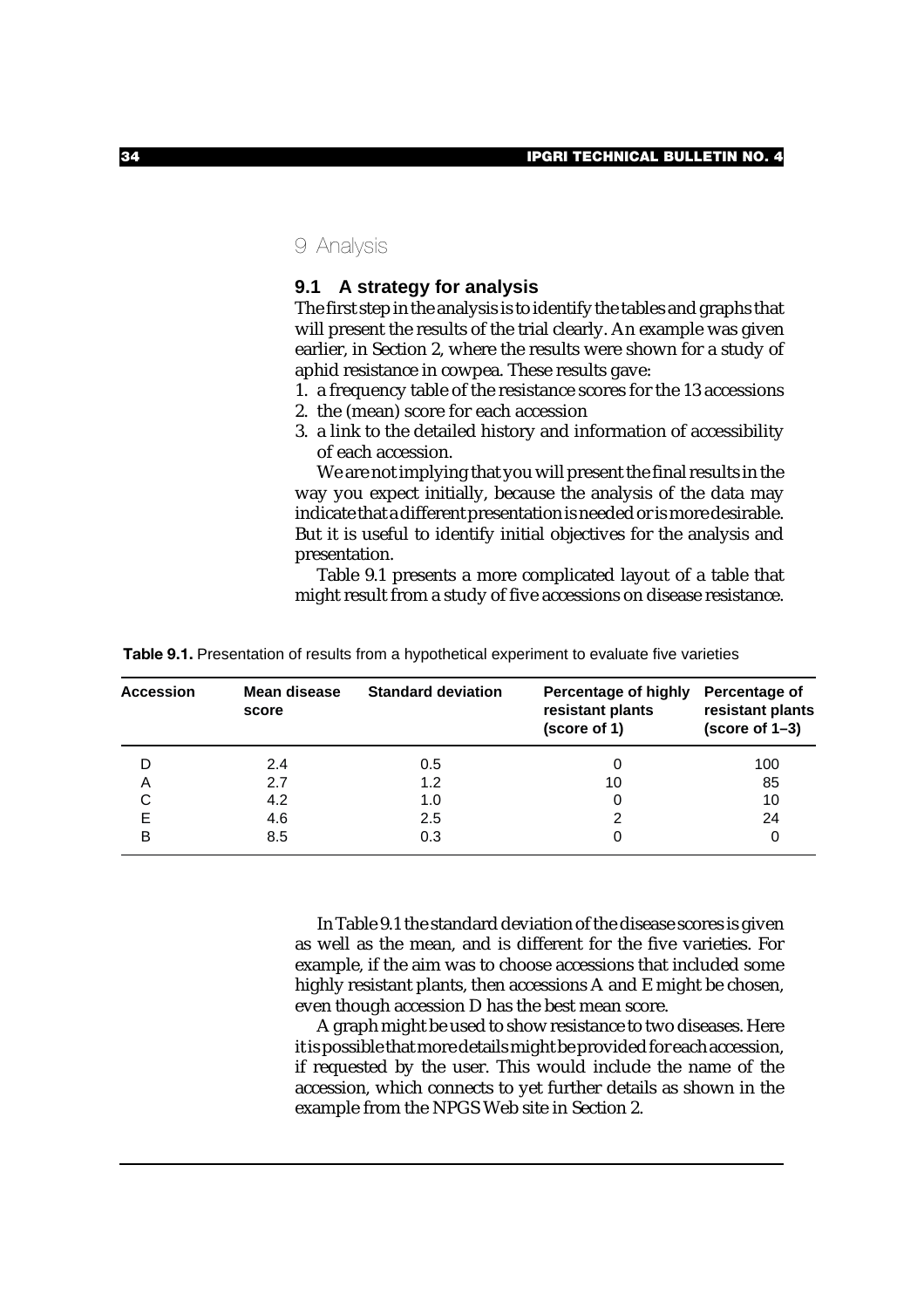The first formal step in the analysis is normally exploratory and is described in Section 9.2. Its aim is to visualize the data, perhaps to review the presentations you thought were appropriate. An exploratory analysis is also to see if there are any oddities in the data. These have to be dealt with before continuing with the analysis.

Then, if the trial has a standard design, the data are normally subjected to what is called an "Analysis of Variance" (ANOVA). This is described in Section 9.3 and the form of this part of the analysis will depend on the design of the trial, as described in Section 6. This step is not obligatory and, for some trials, simple tabulation of the data is all that is necessary to give results, such as those shown in the tables in Section 2 of this report.

One possible complication in the analysis is in trials where measurements were made at the plant level, while the ANOVA is undertaken at the plot level. The plant-level data are therefore normally summarized at the plot level prior to this analysis. How this can be done was described in Section 8.

A range of further analyses is possible and some ideas are mentioned in Section 9.4.

#### **9.2 Exploratory analyses**

The first stage in the analysis is usually exploratory. Two examples are shown below for datasets that are analyzed further in Section 9.3. The first example is the experiment with 8 varieties of rice and 3 replicates, from Gomez and Gomez (1984), that was used in Section 8. Data were recorded on the number of panicles per hill, on 12 hills in each of the 24 plots. Here the raw data on the 288 hills are presented as box-plots, with a separate box-plot for each experimental plot. The box-plot is a 5-number summary of each set of data (Fig. 9.1). For example, for the first plot, it shows the minimum is 5 panicles, the median is 10 and the maximum is 14. The other two points give the lower and upper "quartiles," or the values of the variable such that 25% and 75% of the values of the variable fall below that value. The 25% point (first or lower quartile) is 8 and 75% point (third or upper quartile) is 11.

The box-plots are useful in presenting the data and also to indicate possible outliers. In the graph, attention is drawn to three observations, namely hills 72, 78 and 175. The three values indicated are given in bold in Table 9.2. This presentation shows, for example, that the value of 14 panicles for one of the hills for the variety Jaya in Rep 2 is surprising, given that the other 11 values range from 6 to 11 panicles.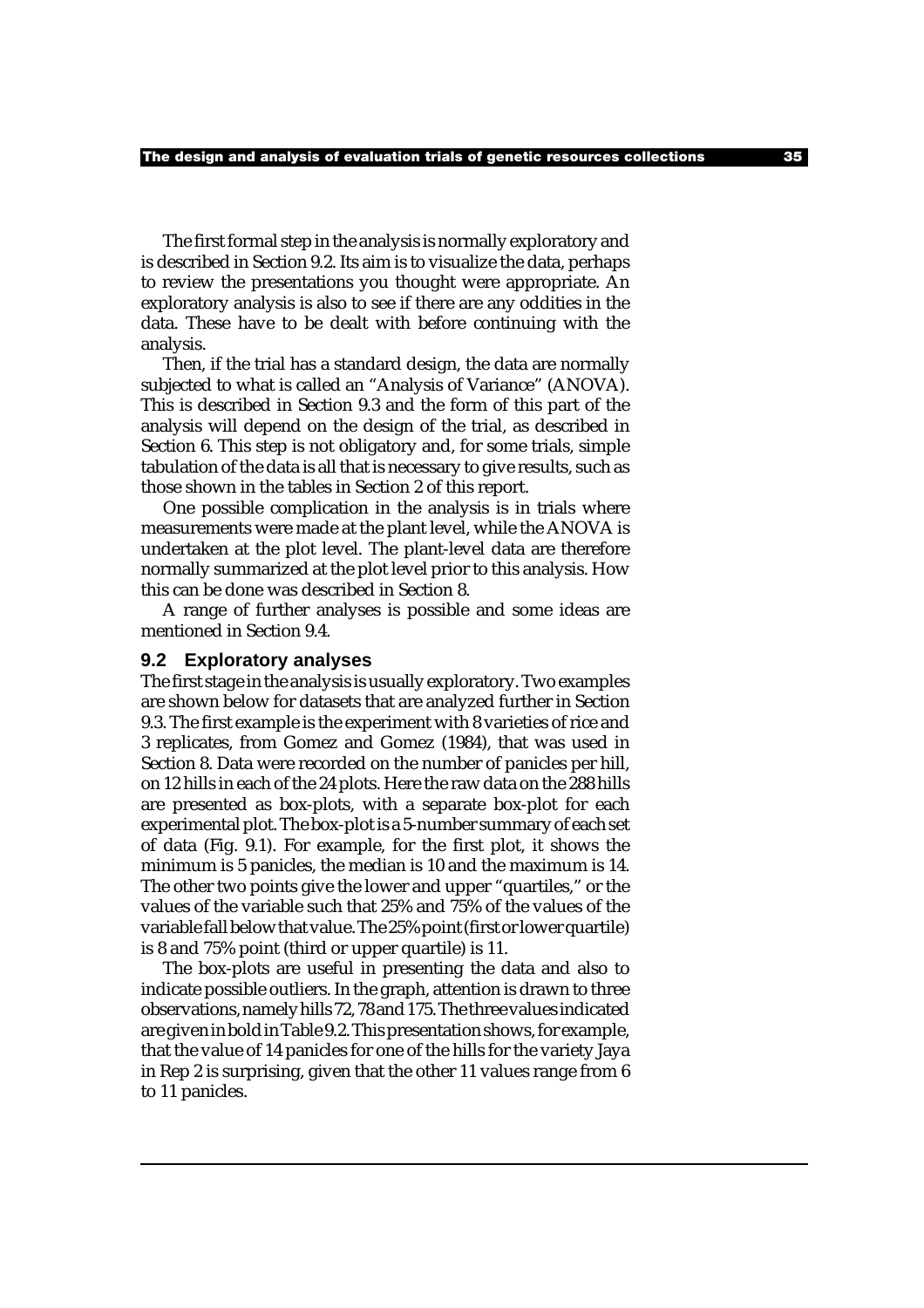

**Fig. 9.1.** Box-plots of the individual valuees of the number of panicles per hill from 24 plots (raw data in Table 8.1).

The second example is a simple 5x5 lattice, using an example of crop yields from a soybean experiment, taken from Cochran and Cox (1957: pp. 406, 412).

The graph in Fig. 9.2 shows the values from all 100 plots, with the *x*-axis giving the 25 varieties and a different symbol for each replicate. The means are also marked on the plot, connected by an interpolating line. Scrutiny of this graph indicates some variety

**Table 9.2.** Data on number of panicles per hill from three plots outlying observation (in bold)

| <b>Variety</b> |                | Replicate Number of panicles |  |  |  |  |  |  |  |                            |
|----------------|----------------|------------------------------|--|--|--|--|--|--|--|----------------------------|
| <b>IR480</b>   | $1 \quad$      |                              |  |  |  |  |  |  |  | 4 6 6 7 7 7 8 8 8 9 11 14  |
| Jaya           | 1.             |                              |  |  |  |  |  |  |  | 3 7 7 7 8 8 8 9 9 10 10 12 |
| Jaya           | $\overline{2}$ |                              |  |  |  |  |  |  |  | 6 6 7 7 8 8 8 9 9 9 11 14  |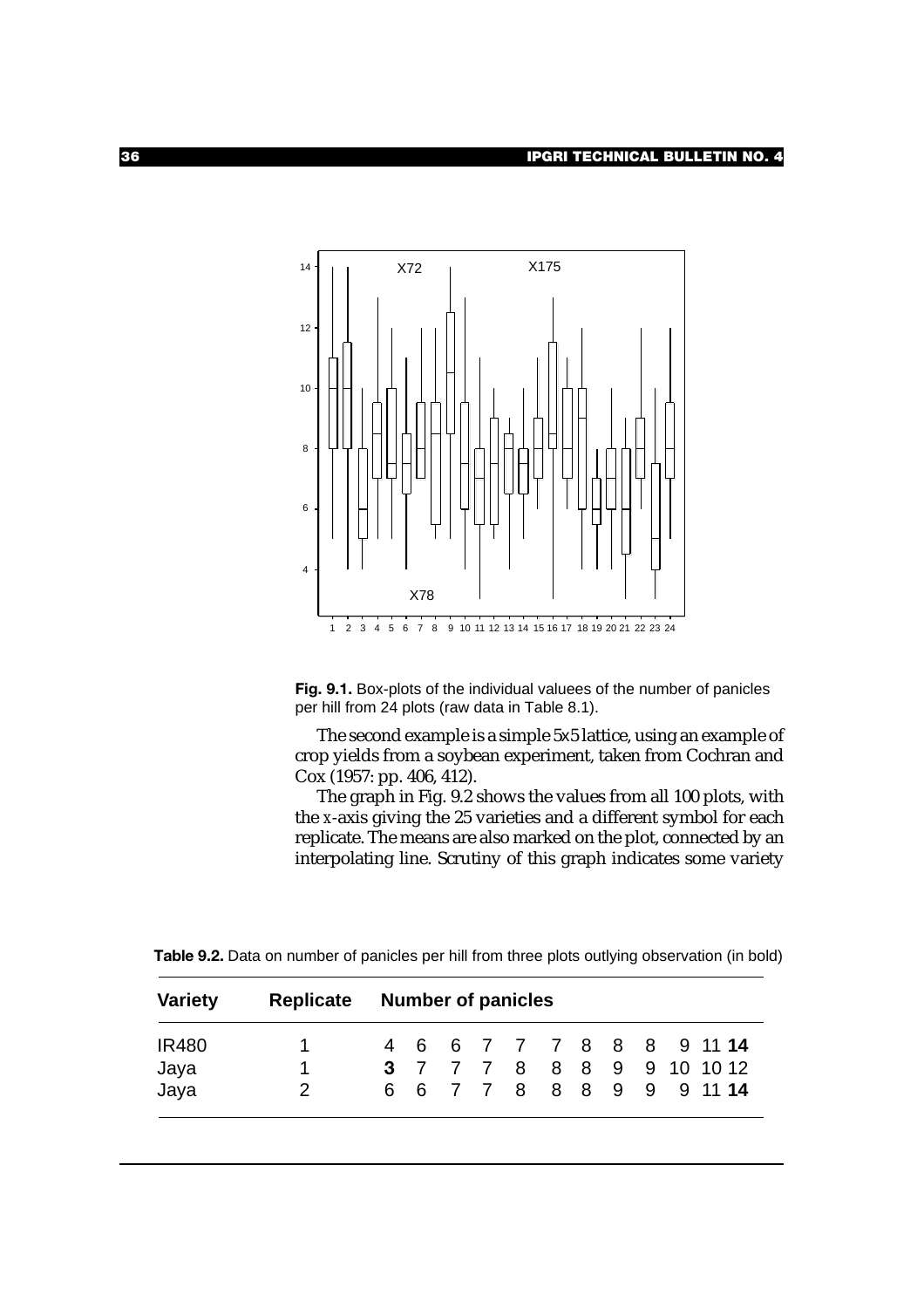

Information given as part of the Analysis of Variance (see Section 9.3)

**\* Message:** the following observations have large residuals

| 1.<br>Rep<br>Observation<br><b>Block</b><br>$\mathcal{P}$<br>Rep<br>Observation<br><b>Block</b><br>$\mathcal{P}$<br>4<br>Rep<br>Observation<br><b>Block</b><br>3<br>1 | Rep | $\mathcal{P}$ | <b>Block</b> |  | Observation | 26<br>30<br>43<br>52 |
|-----------------------------------------------------------------------------------------------------------------------------------------------------------------------|-----|---------------|--------------|--|-------------|----------------------|
|-----------------------------------------------------------------------------------------------------------------------------------------------------------------------|-----|---------------|--------------|--|-------------|----------------------|

Note: Units are bushels per acre, minus 30 bushels.

**Fig. 9.2.** Exploratory graph and diagnostics following an Analysis of Variance of the lattice data from Cochran and Cox (1957).

differences and also some observations that should be examined critically. For example, variety 11 has consistently high yields, in marked contrast to variety 19. Variety 14 has a reasonably high mean, but primarily because of a very high yield (30 units) in one of the plots.

The graph in Fig. 9.2 has been drawn with the *x*-axis in the order that the varieties were given. Would the display be more useful with the varieties in descending order of mean yield? Probably. And this kind of question is exactly why the people conducting an experiment should remain closely involved in the analysis. Experimental results cannot be exploited fully if they are just sent away for analysis. Where statisticians are involved, they should become part of the research team. They should analyze the data **with**the genebank managers and germplasm users and not simply **for** them.

This second example typifies the situation where there is highly structured data. Here the data are from a lattice, i.e. each repetition of 25 plots has been divided into 5 blocks, each with 5 plots. In such cases, exploratory graphs such as Fig. 9.2 remain of use, but the data exploration should also continue after taking account of the data "model", which in this case includes the blocks. In Section 9.3 we consider the more formal analysis and part of one message from this analysis is included in Fig. 9.2. This indicates that some unusual observations could usefully be examined to see if there is a problem. This does not imply that these observations should be eliminated, only that they deserve close scrutiny.

We return to the subject of data exploration at the end of Section 9.4.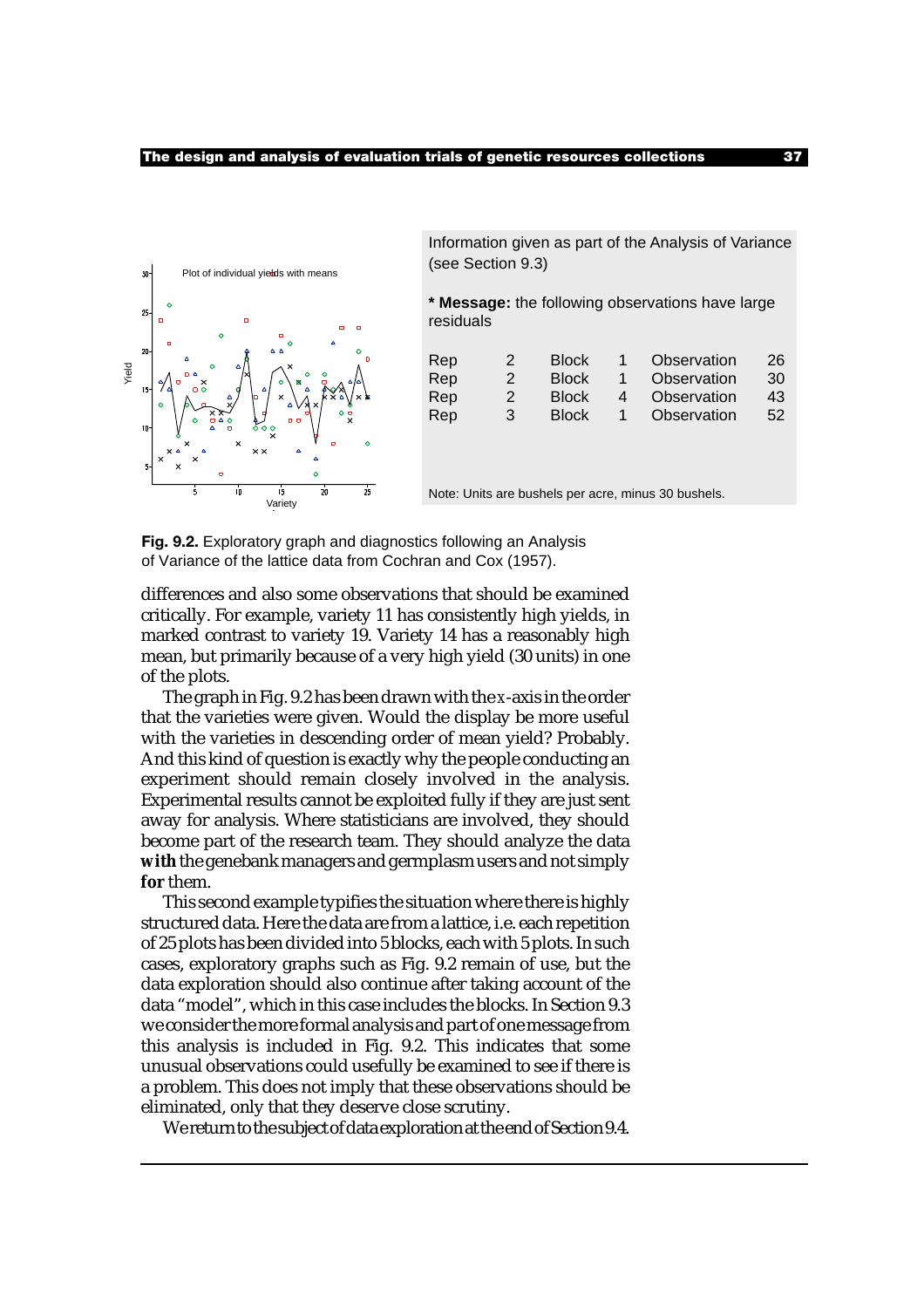#### **9.3 Standard methods of analysis**

We start this subsection with some general points on the computer software that might be used for the analysis as a whole. Some different packages are compared in Appendix 2, but here we discuss desirable properties of whatever software is to be adopted for the analysis. In Section 9.2 we saw that the software should encourage a critical approach to the data analysis. This will partly be by giving tables of the raw data but mainly by graphs. It is useful to distinguish between "exploratory graphs" that help the research team to visualize and scrutinize their data, and "presentation graphs". The latter are used following the analysis to present the results to others. So, for the data scrutiny, the software should have good facilities for exploratory graphics.

A formal analysis is often needed and a simple requirement of the software is that it can analyze all the designs used in the experimental research and present the results clearly for each design. We have indicated above (see Fig. 9.2) that the formal analysis should also encourage, or at least permit, the analysts to continue their critical approach to the data analysis.

Finally, real experimental data almost always include some complications. Sometimes these complications are predictable, for example it is more complicated to analyze a lattice design than a randomized block design. Often there are (additional) complications that arise when the experiment is being conducted. This may be at the planning stage, for example not having enough seed to have equal replication of each accession, or during the experiment, for example finding plots destroyed by animals.

A different type of complication is that typical data from the trials envisaged here often include information on counts (such as germination numbers) or categories (such as disease scores). Simple text-book analyses and some statistical software do not handle this type of complication easily. They are restricted to data analysis for continuous, quantitative variables — such as yield — that may be assumed to have a so-called "Normal" distribution, or the famous "bell curve", where the exact shape of the distribution is defined by a function which has only two parameters, the mean and the standard deviation.

So we need software that presents the results from a formal analysis clearly and can easily handle typical complications. In this section we illustrate these two points. We consider first the formal analysis of the Lattice example, plotted in Fig. 9.2. Then we take a part of the analysis for the data given in Tables 8.1, 8.2 and Fig. 9.1 to illustrate one "complication" that may be common in the type of experiments that are envisaged here.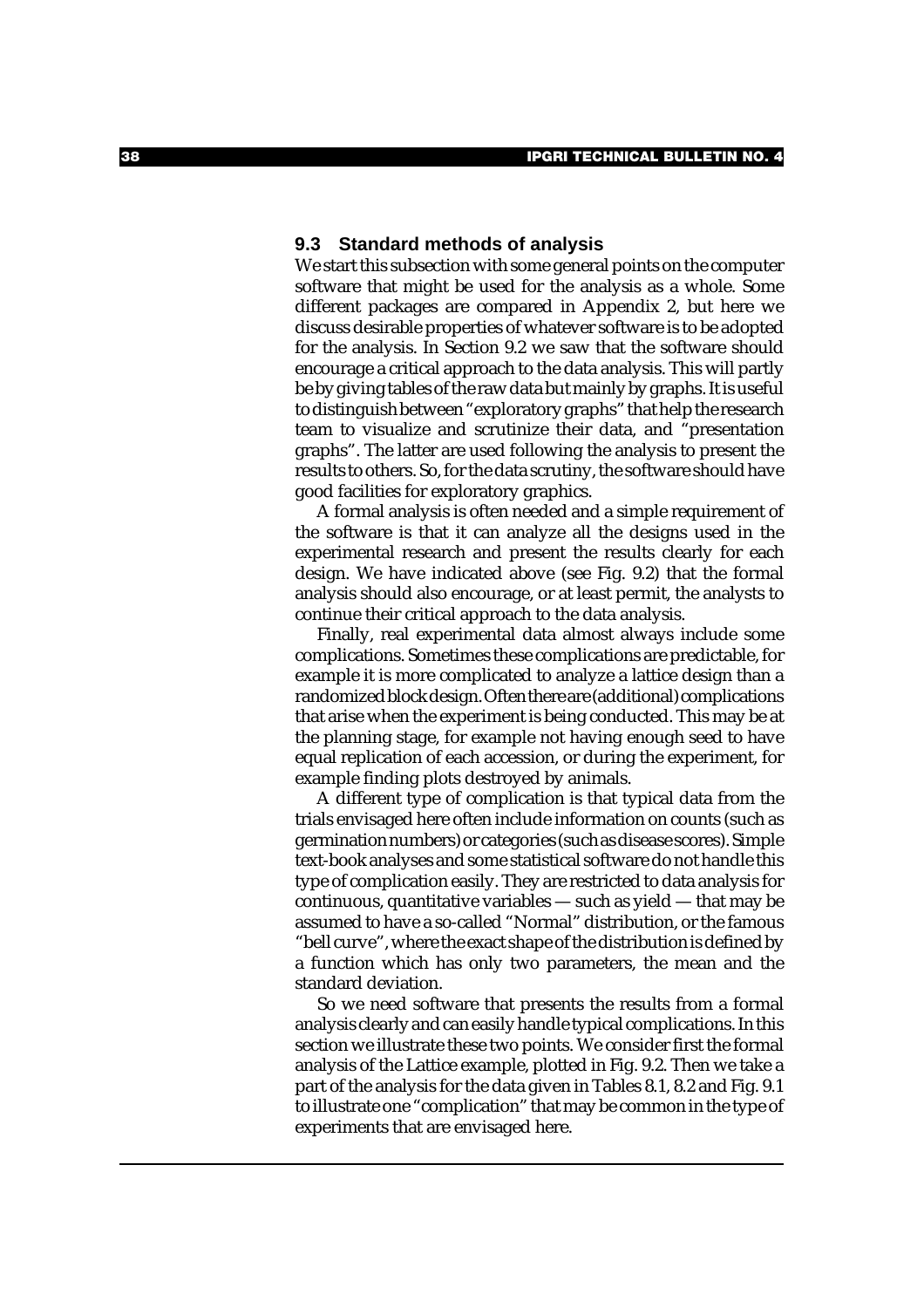An analysis of the lattice data shown in Fig. 9.2 is given in Table 9.3. It is useful to assess what this formal analysis provides in addition to the simple tables that might be suggested directly from the objectives of the trial. In this trial, the objectives would probably lead to the presentation of the mean yields of the varieties in order. It is comforting to note that such means are indeed given by the standard analysis shown in Table 9.3. There are some additional results and we consider briefly in turn how these are used. In this discussion we are making general points rather than just analyzing this particular set of data. We see from Table 9.3 that the results consist of four parts. There is an ANOVA table, information about possible problem observations, the variety means and also the standard error of the difference:

- 1. There is much to discuss concerning the ANOVA table in a course on analysis. Here we note just one point concerning the Variety line that is in bold in the table. Here the *F* value of3.38, and the final probability of effectively zero, indicate there are real differences between the yields of the different varieties. This provides what is effectively a "passport" to report differences between the varieties, knowing that there are real differences to report.
- 2. The message on residuals was described in the previous section. It reminds us to look critically at the data at all stages, and not merely at the beginning of the analysis.
- 3. The means can now be scrutinized and action taken, depending on the precise aims of the trial. These are not just the simple means of the four observations for each variety, but have been adjusted for the particular blocks of the experiment. Looking at these adjusted means we see that Variety 11 is in first place, as could be predicted from the exploratory analysis. Second is Variety 2. However, we note from the graph in Fig. 9.2 that the yields for this variety were very different in the different repetitions. We therefore look in more detail and see that one of the warning residuals concerned this variety.
- 4. The last element of this analysis is the standard error, which is used to put the differences between the means into perspective. We note, for example, that the difference in mean yield between Variety 11 and the next best variety is more than one standard error, but the mean yields of the next seven varieties in the list are quite close.

In practice we would possibly not proceed much further with the analysis of this one trait at this stage, but might now use these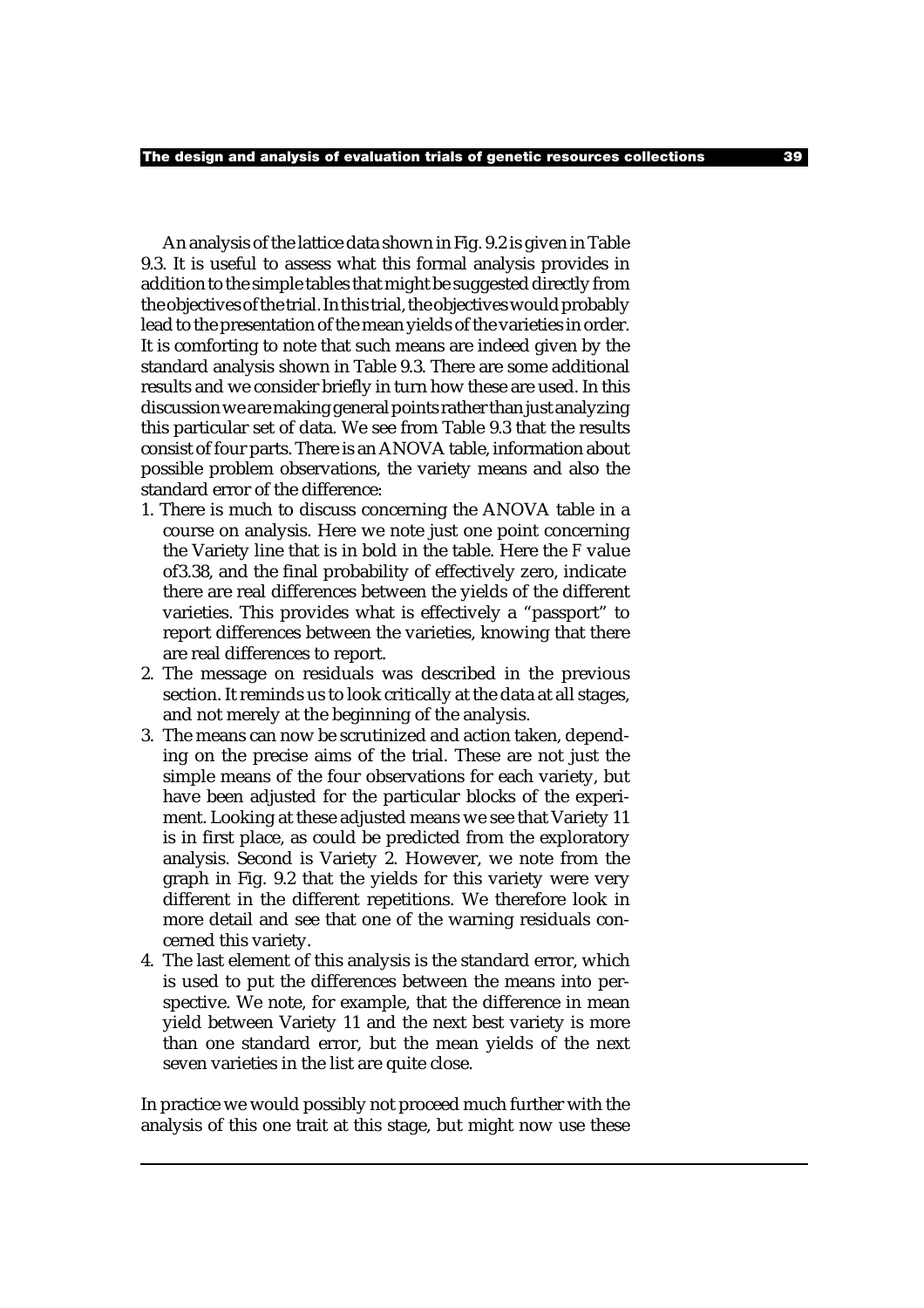|                   |                           | Source of variation    | d.f. | S.S.                                                  | M.S.         | F    | <b>Probability</b> |  |
|-------------------|---------------------------|------------------------|------|-------------------------------------------------------|--------------|------|--------------------|--|
| <b>Replicates</b> |                           |                        | 3    | 226.19                                                | 75.40        | 3.66 |                    |  |
|                   | <b>Blocks within reps</b> |                        | 16   | 474.00                                                | 29.62        | 2.18 |                    |  |
|                   |                           | Varieties within block |      |                                                       |              |      |                    |  |
| <b>Variety</b>    |                           |                        | 24   | 1103.24                                               | 45.97        | 3.38 | < 0.001            |  |
| Residual          |                           |                        | 56   | 761.56                                                | 13.60        |      |                    |  |
| Total             |                           |                        |      | 99 2564.99                                            |              |      |                    |  |
|                   |                           |                        |      | * Message: the following units have large residuals * |              |      |                    |  |
| Rep               | -2                        | Block 1                | Obs. | 26                                                    | 6.64 s.e.    | 2.76 |                    |  |
| Rep               | -2                        | Block 1                | Obs. | 30                                                    | $-7.46$ s.e. | 2.76 |                    |  |
| Rep               | - 2                       | Block 4                | Obs. | 43                                                    | 6.44 s.e.    | 2.76 |                    |  |
| Rep               | 3                         | Block 1                | Obs  | 52                                                    | 6.81 s.e.    | 2.76 |                    |  |
|                   |                           |                        |      |                                                       |              |      |                    |  |

**Table 9.3.** Standard of Analysis of Variance for the lattice data from Cochran and Cox (1957)

|  | *** Ordered Treatment means *** |  |
|--|---------------------------------|--|
|--|---------------------------------|--|

|                         | <b>Order Variety</b> | Mean                                 |
|-------------------------|----------------------|--------------------------------------|
| 1                       | 11                   | 22.10                                |
| $\overline{\mathbf{c}}$ | $\overline{2}$       | 19.31                                |
| 3                       | 15                   | 18.67                                |
| 4                       | 14                   | 17.89                                |
| 5                       | 24                   | 17.65                                |
| 6                       | 22                   | 17.02                                |
| 7                       | 1                    | 16.66                                |
| 8                       | 21                   | 15.36                                |
| 9                       | 4                    | 14.69                                |
| 10                      | 16                   | 14.57                                |
| 11                      | 23                   | 13.92                                |
| 12                      | 25                   | 13.18                                |
| 13                      | 13                   | 13.16                                |
| 14                      | 18                   | 13.14                                |
| 15                      | 20                   | 12.90                                |
| 16                      | 12                   | 12.76                                |
| 17                      | 5                    | 12.73                                |
| 18                      | $\overline{7}$       | 11.89                                |
| 19                      | 6                    | 11.73                                |
| 20                      | 10                   | 11.55                                |
| 21                      | 17                   | 11.48                                |
| 22                      | 8                    | 11.30                                |
| 23                      | 3                    | 11.22                                |
| 24                      | 9                    | 9.52                                 |
| 25                      | 19                   | 5.36                                 |
|                         |                      | Average standard error of difference |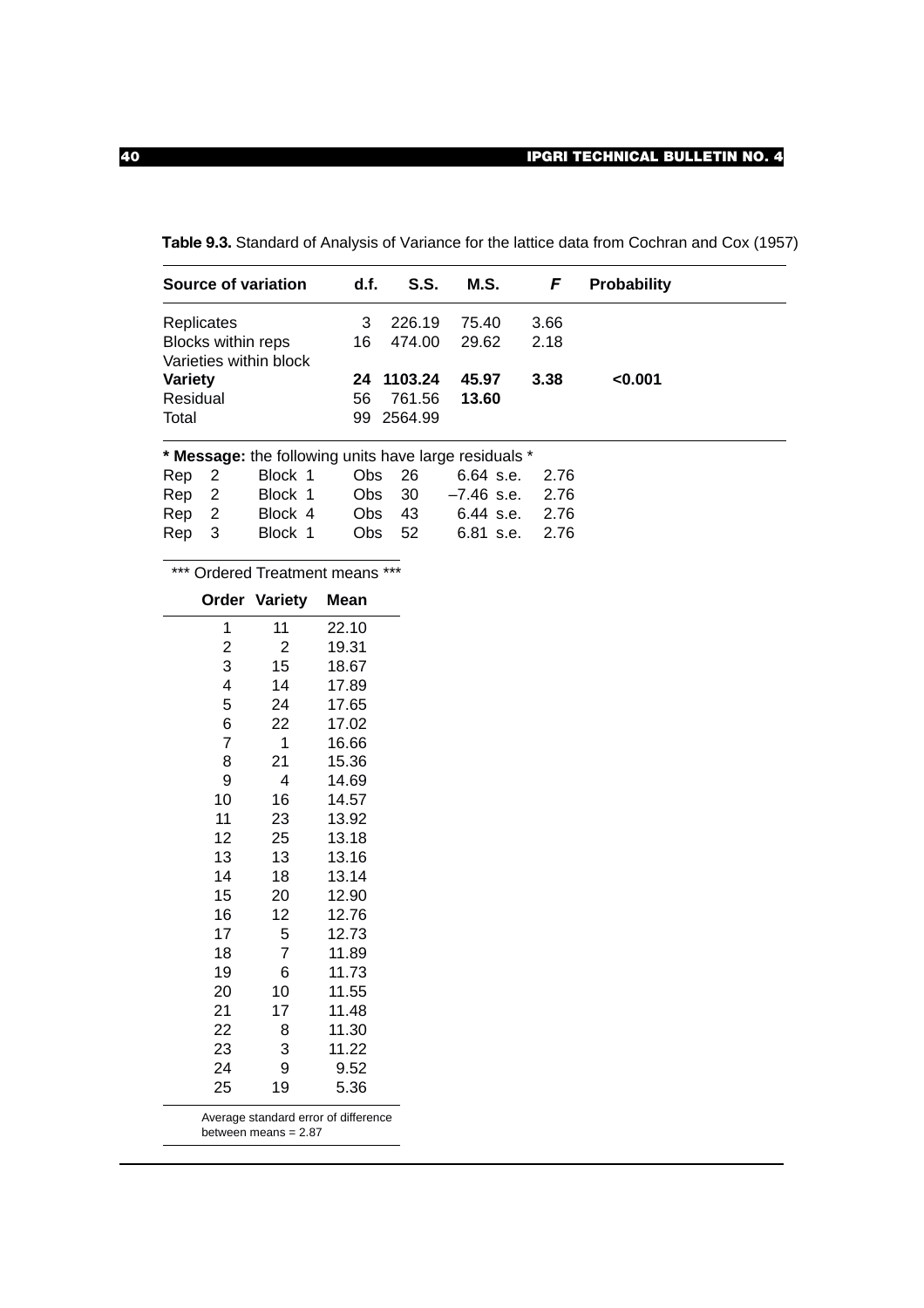results in conjunction with further information on other traits. This full information from all the traits might also help in our assessment of whether any of the suspect observations indicate a real problem with the data from a particular plot.

Our second task is to show how the analysis can proceed if there is a complication. Here we return to what might be a common problem. We may not be interested in just the mean response, but also in knowing whether an accession includes promising plants. The rice data from Table 8.2 are used to illustrate some methods of analysis in this case.

There is a second issue here, in that in the analysis we could use either the raw data from the 288 hills, or the summary values (see Table 8.2) that were calculated for the 24 plots. There we calculated various summary statistics, including the mean number of panicles per hill and the "spread" of the number of panicles per hill within each plot, as measured by the standard deviation.

For illustration, we suppose that our main interest is not in the mean number of panicles per hill, but in varieties with a high proportion of hills with 10 or more panicles. This is the same concept as choosing accessions with a high proportion of resistant plants (mentioned in Section 9.1), using the hypothetical data from Table 9.1. How should the analysis proceed in this case?

|                                    | d.f. | S.S.    | M.S. | <b>F</b> value | <b>Probability</b> |
|------------------------------------|------|---------|------|----------------|--------------------|
| Reps                               | 2    | 53.52   | 26.8 | 3.62           |                    |
| Variety                            | 7    | 191.06  | 27.3 | 3.69           | 0.018              |
| Residual                           | 14   | 103.59  | 7.4  | 1.47           |                    |
| <b>Hills</b>                       | 264  | 1331.33 | 5.04 |                |                    |
| Total                              | 287  | 1679.5  |      |                |                    |
| <b>Variety</b>                     |      |         |      | <b>Mean</b>    |                    |
| <b>IR22</b>                        |      |         |      | 9.3            |                    |
| IR160-27-3                         |      |         |      | 8.6            |                    |
| <b>IR20</b>                        |      |         |      | 8.4            |                    |
| IR480-5-9                          |      |         |      | 7.9            |                    |
| C4-63                              |      |         |      | 7.6            |                    |
| Jaya                               |      |         |      | 7.5            |                    |
| RD-3                               |      |         |      | 7.3            |                    |
| <b>BPI-76-1</b>                    |      |         |      | 6.5            |                    |
| Standard Error of Difference (SED) |      | 0.64    |      |                |                    |
| Least Significant Difference (LSD  |      | 1.38    |      |                |                    |
|                                    |      |         |      |                |                    |

**Table 9.4.** Analysis of mean number of panicles per hill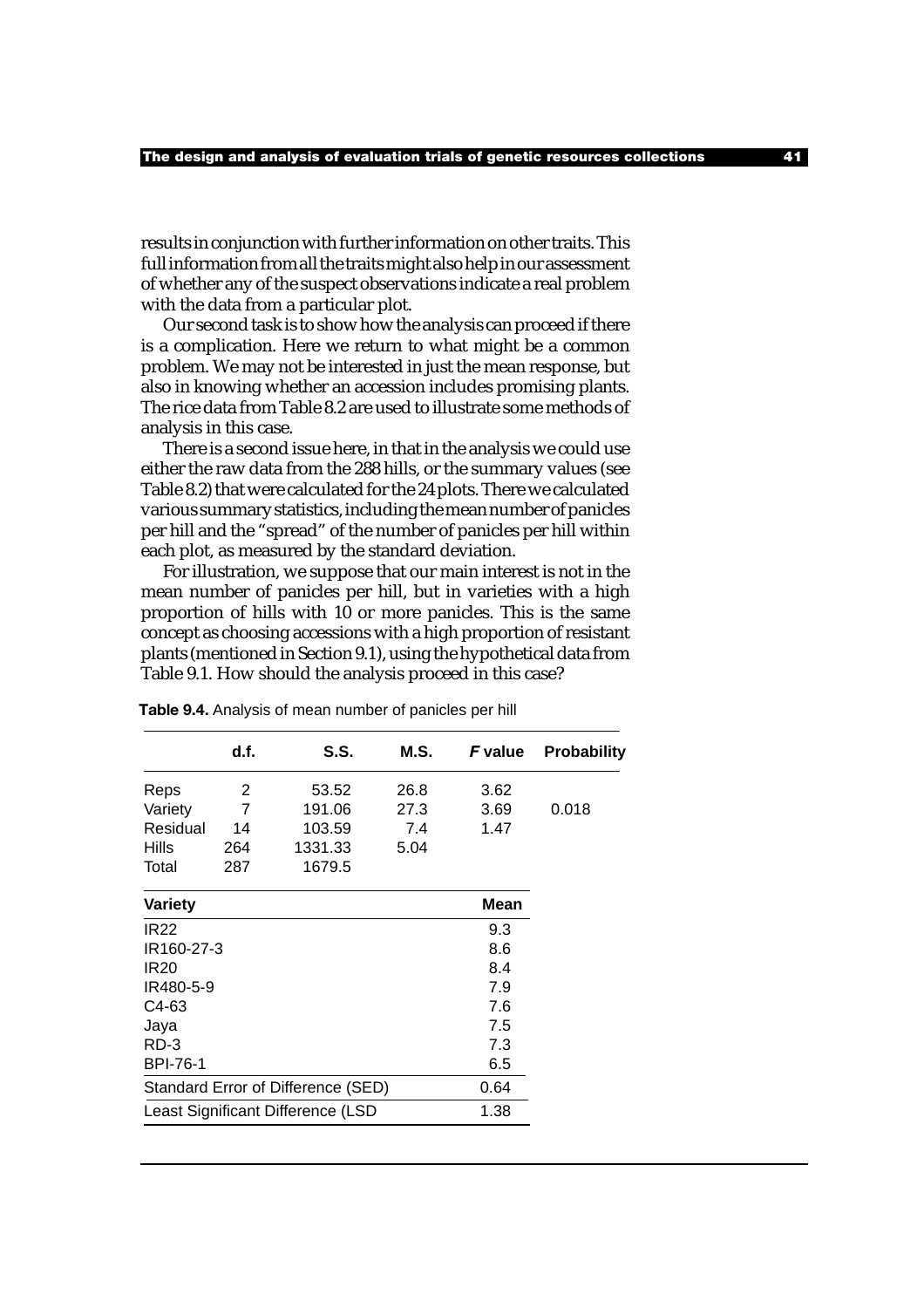We still begin with an analysis of the mean number of panicles per hill. The results are shown in Table 9.4.

If our interest is in choosing varieties with more panicles on average, then we see that the varieties IR22, IR160 and IR20 are possible choices.

A key point for our specific objective is whether the variability of the observations is the same for all varieties. This is a general issue in data analysis. We often have situations where we assume that the mean may be different for different treatments, but the variability is the same. This point is important here because if the spread (i.e. the "shape") of the data is the same for all accessions, then we can use the means (as shown in Table 9.4) to choose between accessions even when the mean is not of direct interest.

For this set of data, we are able to assess whether the variability is the same for all varieties, because we have calculated the standard deviation for each of the 24 plots (Table 8.2). These values can be analyzed as above, i.e. subjected to standard analysis of variance. The analysis is not given here because there is no evidence that the spread is different for the different varieties.

An alternative approach for this objective is to summarize the number of hills with 10 or more panicles directly. The number of hills with 10 or more panicles was calculated earlier and is shown in the last column of Table 8.2. These values can then be analyzed. The percentages are shown in Table 9.5 and lead again to the choice of the same three varieties, with some indication that variety IR22, for which 58% of the hills had 10 panicles or more, is superior to IR160 and IR20.

| <b>Variety</b>  | Percentage | <b>Standard error</b> |
|-----------------|------------|-----------------------|
| <b>IR22</b>     | 58         | 0.081                 |
| IR160-27-3      | 36         | 0.079                 |
| <b>IR20</b>     | 28         | 0.074                 |
| Jaya            | 17         | 0.062                 |
| IR480-5-9       | 17         | 0.062                 |
| $C4-63$         | 14         | 0.057                 |
| $RD-3$          | 8          | 0.046                 |
| <b>BPI-76-1</b> | 8          | 0.046                 |

**Table 9.5.** Direct analysis of the percentage of hills with 10 or more panicles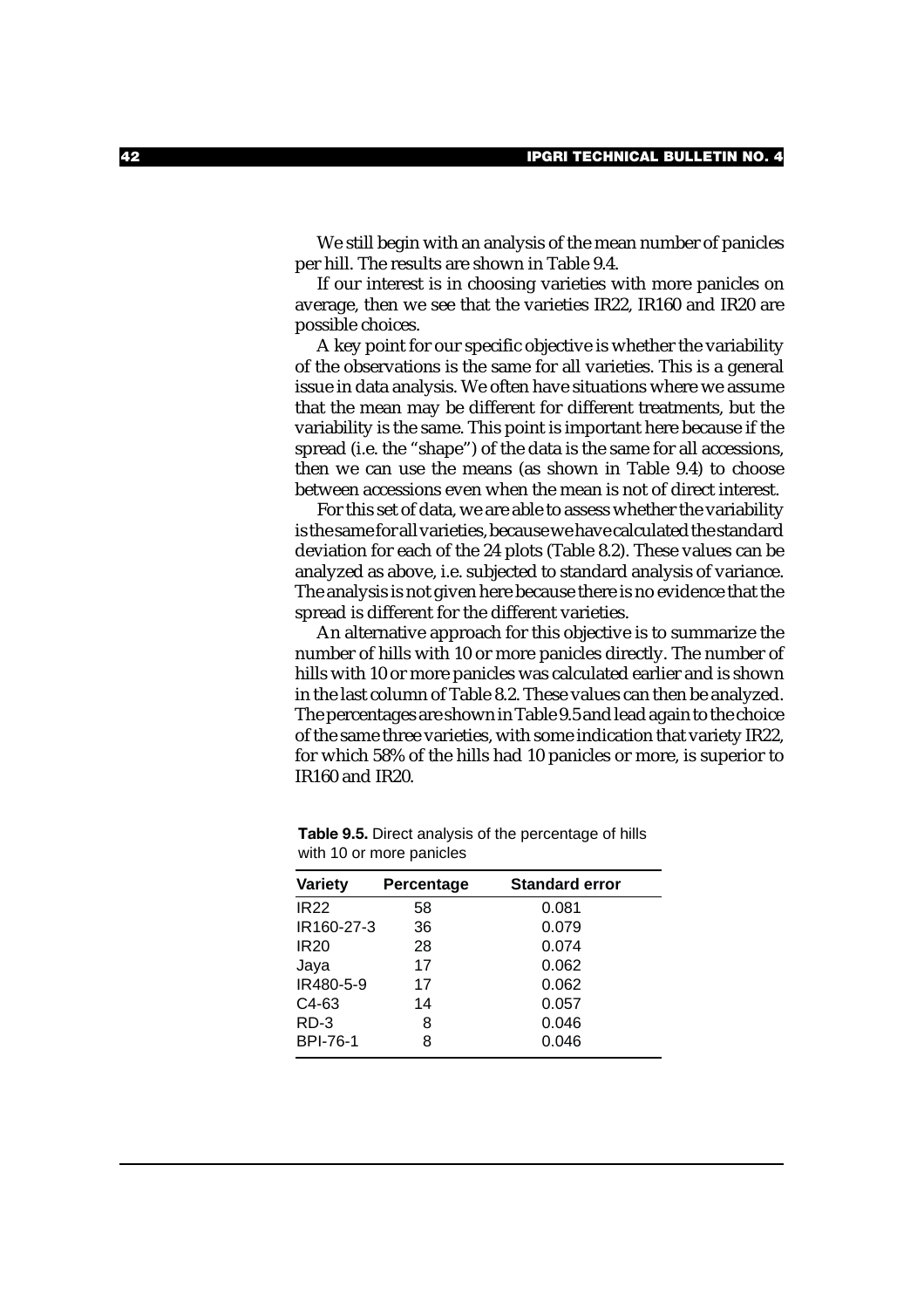The key point is that there are often alternative methods of analysis. We have looked at two. Usually, they lead to the same conclusions. When this is not the case, it is interesting to assess what aspects of the data are being used differently by each method.

#### **9.4 Further methods of analysis**

In the subsections above we have outlined the way in which we assume that most sets of data will be processed initially. Here we mention some further methods of analysis. However, we caution against the assumption that advanced statistical methods will be of dramatic value in the processing of the type of data that is collected in these trials. We propose that the most important advances in the analysis and presentation of the results will come through discussions with breeders and others who are interested in making use of the genetic materials from the genebank.

We consider that the data available through the NPGS website provide the current "standard" and hence this type of presentation can be used to suggest possible improvements. These will inevitably be in two directions. The first is to provide more information about the environments in which the experiments were performed. This involves reporting the experiment-level information described in Section 7.1. The second is to provide more detail, i.e. more information about the plot-level and even the plant-level information. It is likely that some users will require summaries of the data, on which they can take direct action, while others might request access to the raw data, so they can conduct their own analyses. Providing access to the raw data has not been possible until recently, because of the volume of the data, but now it is just the difficulties of effective data management and questions of property rights that have to be resolved.

Our emphasis on the search for simple methods of presentation is not to deny that there have been important recent advances in statistical methods that will help in the analysis and presentation of the data from these trials. We first mention three areas that should help in the analysis of traits that are to be processed singly.

1. The first is that the data collected in this type of trial are often not Normally distributed. In the past, the only method of analysis for data that did not satisfy the assumption of a standard ANOVA was to transform the data and hope that the transformed values were now Normally distributed. There are now better methods of analysis for non-Normal data. These include, in particular, the facility to handle binomial data, such as was used in Section 9.3 to process the number of hills with 10 or more panicles. This extension of the Analysis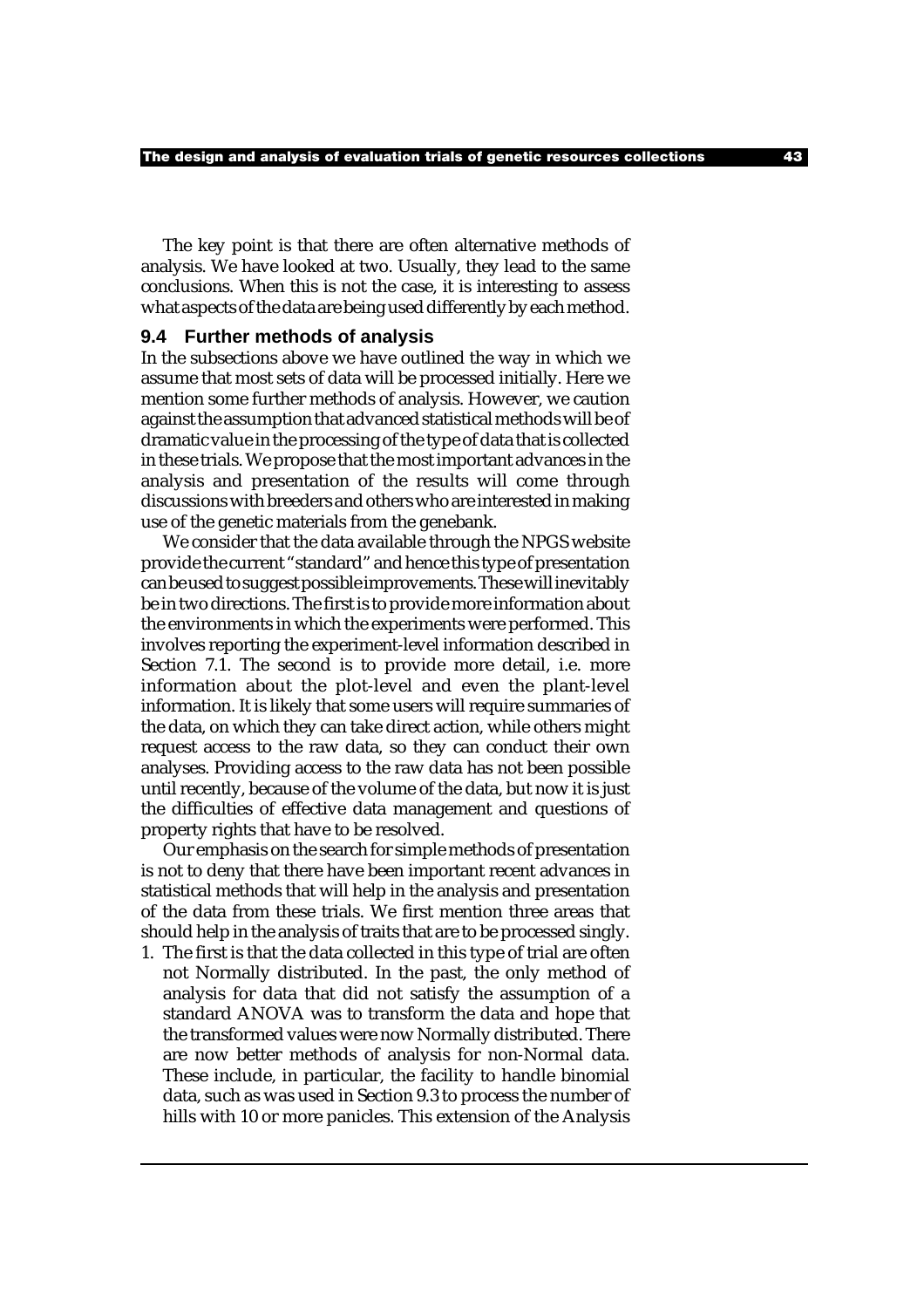of Variance to the "Analysis of Deviance" can also be used for more general "categorical" data. Disease score on a 1 to 9 scale and binomial data (a special case where there are just two alternatives) are examples of such data.

- 2. The second area is that of spatial analysis of data from field trials, which refers to a class of techniques used to analyze and predict values of a variable distributed in space. This is particularly important for trials that involve repeated use of controls that are well distributed over the experimental area, with just one or two repetitions of the test accessions.
- 3. The third topic is that of multilevel modelling. Here the two important levels will be the plot level and the plant level. There might be considerable interest in accessions whose plants are highly variable, because this could indicate the presence of interesting genetic traits. The analysis of data over different levels is not new, and recent advances, driven partly by research into the analysis of survey data, concern particularly the modelling of variances as well as the means.

We have not considered here a higher level, when trials are repeated over different years and sites and a combined analysis of the accessions is required. This is a large and important subject going under the name of genotype by environment interaction. However, one feature of many modern methods of analysis is their complexity, combined with a lack of utilization of the detailed characteristics of each site. We would argue that reports of the type of experiment envisaged in this guide may wish to take a much simpler approach. That is to report each experiment separately, but to include all details of each environment in the report. Thus managers should insist that the experiment-level information, as described in Section 7, is always presented as part of the report.

A further topic that has not been covered is the methods of analysis that are appropriate for data that are "repeated measures". These are trials where measurements are made on the same trait at intervals throughout the growing period.

Finally, on the methods of analysis we note that most trials will involve the collection of information on multiple traits. The methods of analysis described so far are for the presentation of the results on each trait separately. However, breeders may be interested in accessions, or even plants, that show simultaneous resistance to a number of diseases. This introduces the huge subject of "multivariate analysis". We caution managers that they should not give enthusiastic analysts free reign in this area. One powerful weapon for the manager is the "so what" test, which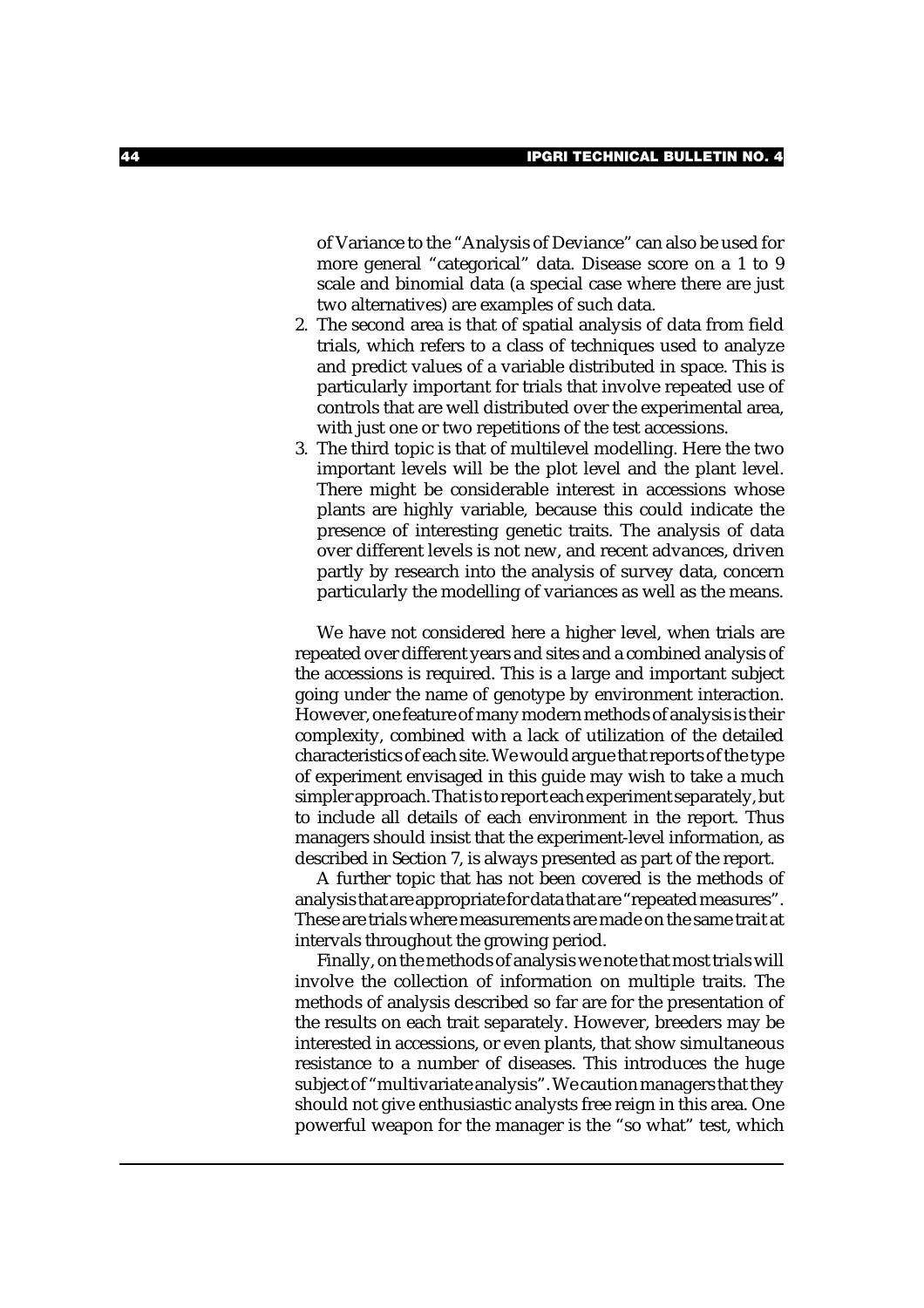may be used to quiz the analysts when they present their results. It is used in the following way: "*So what in simple terms have you learned, given the objectives of this trial?*" or "*So what have you learned that is not clear from a simple analysis of this trial?*" or even just "*So what?!*" We propose that multivariate methods may have an important role to play in the analysis of the data from these trials. But they should be considered at the beginning of the analysis, as a means of data exploration (see Section 9.2), rather than as something complicated, to be done after the standard analyses have been performed. Some trials, or sets of trials, may be used to look for groups of accessions that behave similarly. This points to techniques in "cluster analysis" that look for natural groupings in data. And recently there have been advances in ways of visualizing (just looking at, but in interesting ways) multivariate data. These methods are highly interactive and might help breeders to pinpoint "odd" accessions that are different in a way that makes them interesting.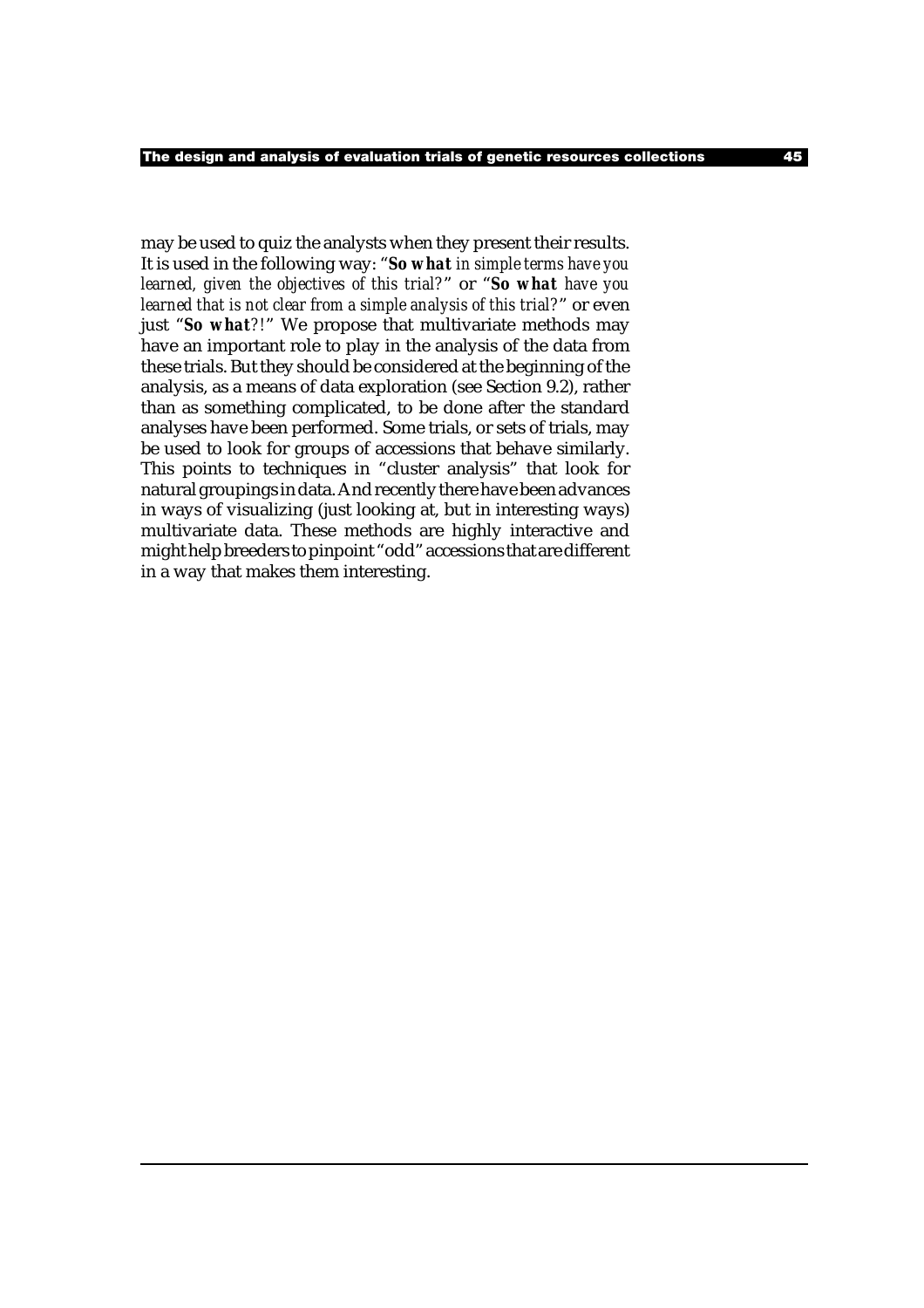## 10 Conclusions

In this guide we have given information on statistical aspects of the design and analysis of trials that could enable genebank managers to publicize the details of accessions in their genebank. We have provided the information at the level that we believe can support managers who need to decide on their experimental strategy and then remain involved with the research as it proceeds.

More detailed information is needed by researchers or managers if they are actually to conduct the type of trials envisaged in this guide. We have used examples in this guide from some of the standard textbooks that could be consulted. An alternative would be to provide special training workshops and we consider a possible structure for a training strategy in Appendix 2. This guide might provide preliminary reading for such a workshop.

In Section 9, on analysis, we mentioned that the statistician's role should be as a member of the research team, working with managers and other researchers and not as a group apart. The same applies to the production of this type of guide itself. Statisticians have prepared this document, with no direct input from the genebank managers that it is supposed to help. We hope that it succeeds in stimulating discussion and look forward to the teamwork that should help future versions be more informative.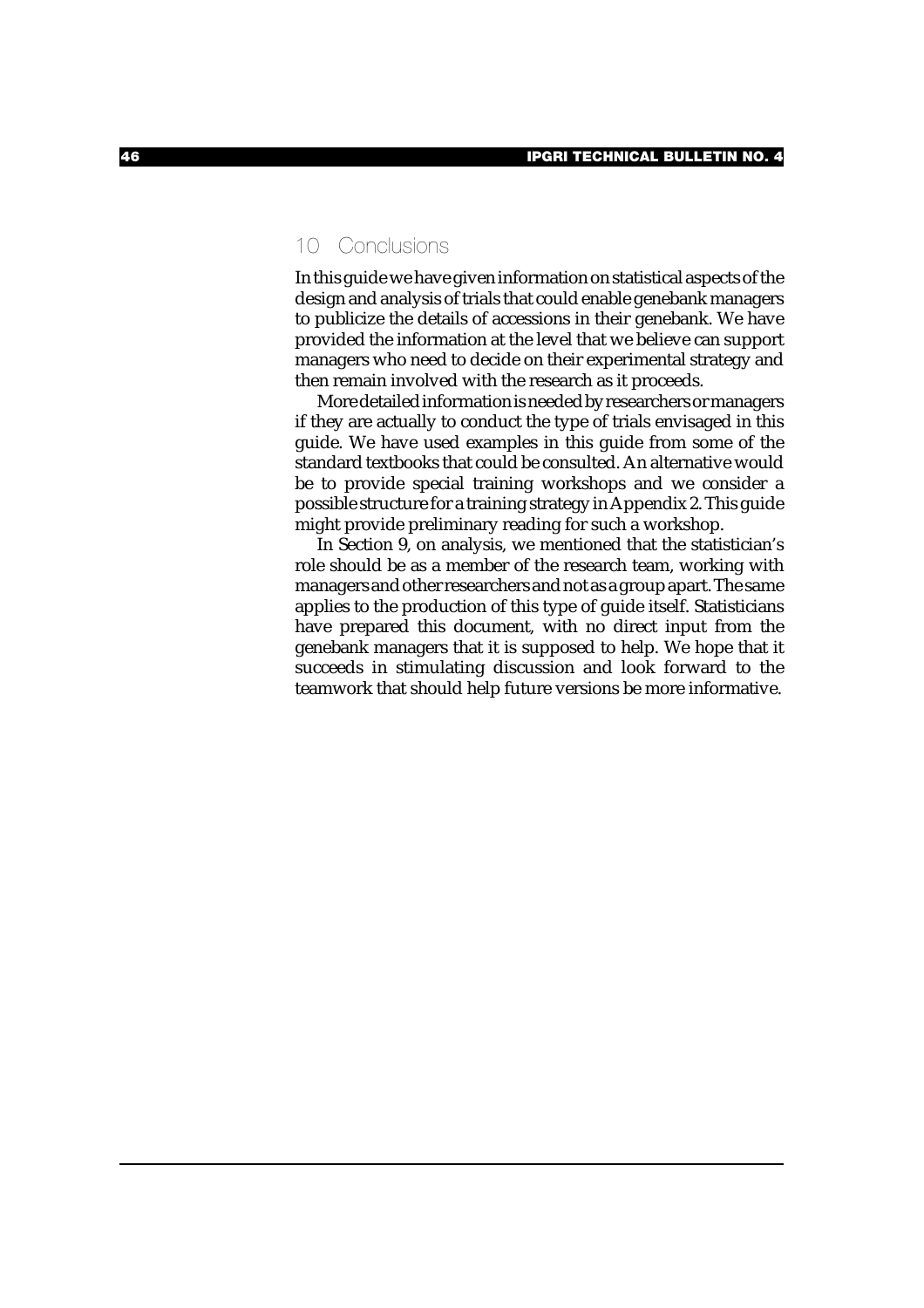## **Bibliography**

#### **Main**

- Cochran, W.G. and G.M. Cox. 1957. Experimental Designs. John Wiley and Sons, New York, USA.
- Gomez, K.A. and A.A. Gomez. 1984. Statistical Procedures for Agricultural Research. John Wiley and Sons, New York, USA.
- Kempton, R.A. and P.N. Fox, eds. 1997. Statistical Methods for Plant Variety Evaluation. Plant Breeding Series 3, Chapman & Hall, London, UK.
- Mead, R., R.N. Curnow and A.M. Hasted. 1993. Statistical Methods in Agriculture and Experimental Biology. Chapman and Hall, London, UK.
- Pearce, S.C., G.M. Clarke, G.V. Dyke and R.E. Kempson. 1988. Manual of Crop Experimentation. Charles Griffin, London, UK.
- Snedecor, G.W. and W.G. Cochran. 1989. Statistical Methods. Iowa State University Press, Ames, Iowa, USA.
- SSC. 2000. Data Management Guidelines for Experimental Projects. Statistical Services Centre (SSC), University of Reading (http://www/rdg.ac.uk/ssc).
- Watkinson, A.R., R.J. Lawn, R.H. Ellis, A. Qi and R.J. Summerfield. 1994. RoDMod A computer program for characterising genotypic variation in flowering responses to photoperiod and temperature. CSIRO Division of tropical crops and pastures. St Lucia, Queensland, Australia.

#### **Augmented designs**

- Besag, J.E. and R.A. Kempton. 1986. Statistical analysis of field experiments using neighbouring plots. Biometrics 42:231-251.
- Briggs, K.G. and L.H. Shebeski. 1967. Implications concerning the frequency of control plots in wheat breeding nurseries. Can. J. Plant Sci. 48:149-153.
- David, O., R.A. Kempton and I.M. Nevison. 1996. Designs for checking interplot competition in variety trials. J. Agric. Sci. (Camb.) 127:285-288.
- Kempton, R.A. and A.C. Gleeson. 1997. Unreplicated trials. Chapter6 in Statistical Methods for Plant Variety Evaluation (R.A. Kempton and P.N. Fox, eds.). Plant Breeding Series 3, Chapman & Hall.
- Kempton, R.A. and M. Talbot. 1988. The development of new crop varieties. J. Royal Stat. Soc. A 151:327-341.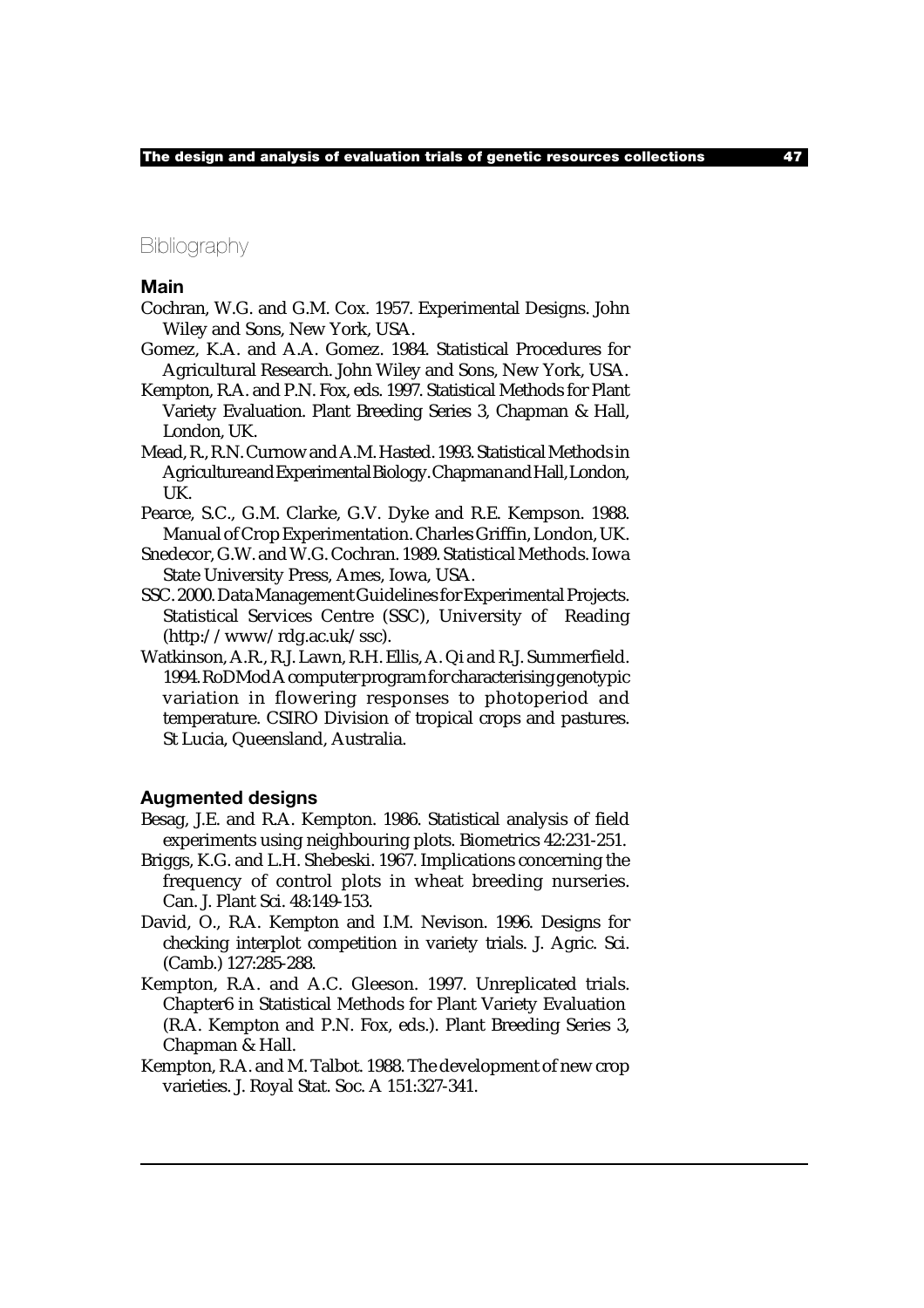- Lin, C.S. and G. Poushinsky. 1983. A modified augmented design for an early stage of plant selection involving a large number of test lines without replication. Biometrics 39:553-561.
- Lin, C.S. and G. Poushinsky. 1985. A modified augmented design (type 2) for rectangular plots. Can. J. Plant Sci. 65:743-749.
- Lin, C.S., G. Poushinski and P.Y. Jui. 1983. Simulation study of three adjustment methods for the modified augmented design and comparison with the balanced lattice square design. J. Agric. Sci. (Camb.) 100:527-534.
- May, K.W., G.C. Kozub and G.B. Schaalje. 1989. Field evaluation of a modified augmented design (type 2) for screening barley lines. Can. J. Plant Sci. 69:9-15.
- Schaalje, G.B., D.R. Lynch and G.C. Kozub. 1987. Field evaluation of a modified augmented design for early stage selection involving a large number of test lines without replication. Potato Res. 30:35-45.
- Townley-Smith, T.F. and E.A. Hurd. 1973. Use of moving means in wheat yield trials. Can. J. Plant Sci. 53:447-450.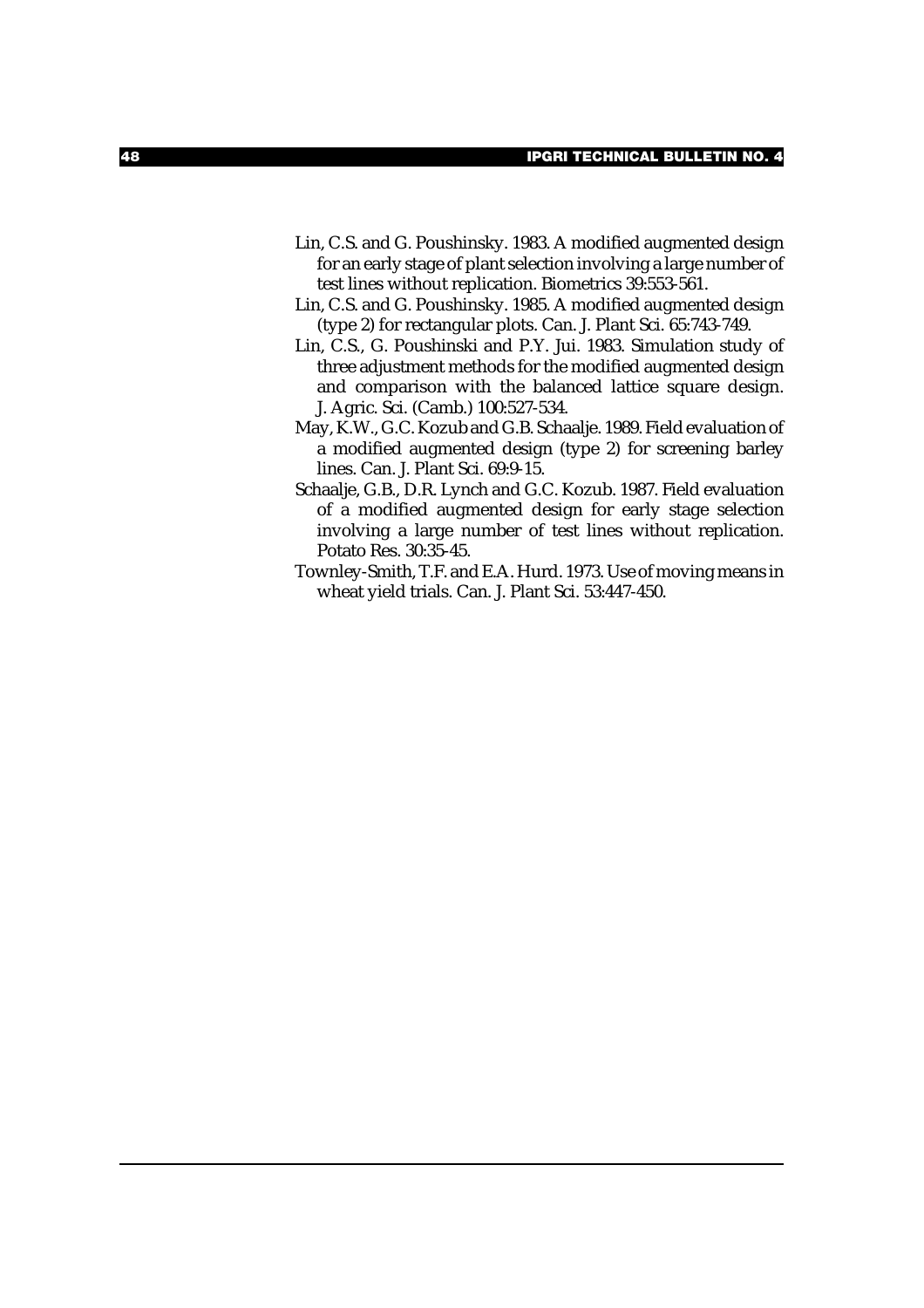## Appendix 1 Selecting the appropriate software

Our main conclusion from a brief survey of the software is that there is no ideal package for the design and analysis of germplasm evaluation trials. However, we are not necessarily searching for a single "winning" package. Organizations may have a strategy that includes a range of packages. One scenario would be to use Excel for data entry and possibly for some graphics. Then some combination of Genstat, Agrobase and SAS could be used for the randomization of the trials and for the analyses.

One recent development is the ease and similarity of use of different statistics packages. This has two important consequences. The first is that little time need be devoted to instruction in any particular package. The second is that more than one package can be used in a complementary way. It is therefore no longer essential that the same package be used on a training course that is needed subsequently. The Web site http://www.statistics.com/vendors/ index.html has information on, and links to, many statistical analysis software packages, including some of the ones discussed here. Specific points are as follows:

- 1. Microsoft's Excel® is likely to be familiar to most users, and to be available on most computers. If used with discipline, it can be the package of choice for data entry and for some of the data management tasks. It may also be useful for some of the simple analyses, particularly where simple tabulation is all that is required. There are statistical functions within MS Excel, but some have problems. There are also packages that are advertised as add-ons to MS Excel. However, none that we know of offer the facilities that are needed for the comprehensive analysis of experimental data. Hence, we do not recommend MS Excel as a serious package for statistical analysis of germplasm evaluation trials.
- 2. MSTAT (http://www.msu.edu/user/bricker/mstat.htm) is a popular package for the design and analysis of experimental designs. It can be given credit for introducing many scientists in developing countries to the use of the computer for data analysis. It does have problems, however. It now looks old-fashioned, unless and until there is a Windows version. It is limited in the designs that can be randomized and analyzed. A serious defect is that it does not permit (or even encourage) a critical attitude to data analysis. It is the only commonly used statistics package, that we know of, that does not allow users to access the residuals, to check on the validity of their analyses. Despite being cheap, we are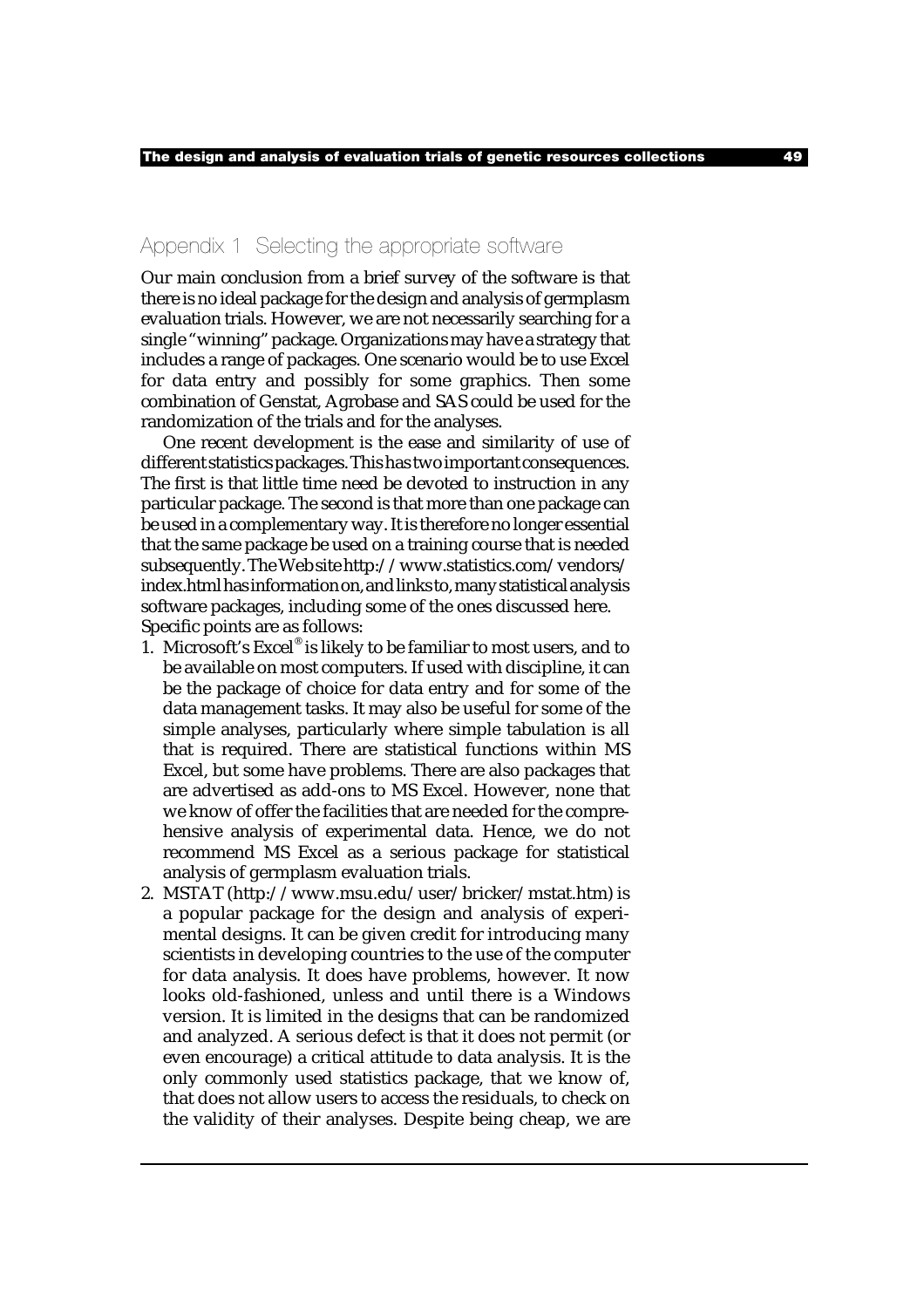not able to recommend MSTAT for the applications described in this manual.

- 3. Agrobase (http://www.agronomix.mb.ca) has probably the best facilities for supporting the design and layout of the types of experiments discussed in this guide. It has some facilities for analysis, but they are weaker than those of packages discussed below. It is in Microsoft Windows™ and is possibly easier to use than the other packages discussed below. If Agrobase is adopted, there should also be access to more powerful software for the cases when its facilities for analysis are insufficient.
- 4. Genstat (http://www.nag.co.uk/stats/tt\_soft.asp, http:// www.mimas.ac.uk/stats/maps/genstat.html) has excellent general facilities for the analysis of experimental data. It is also good in encouraging a critical attitude to data analysis. It has some facilities for design and randomization, but these are weaker than those in Agrobase and not as easy to use. The output is of high quality, not voluminous but highly informative. Genstat is produced by statisticians at Rothamsted Experimental Station, UK and is aimed at the type of trials discussed in this guide.
- 5. S-PLUS (http://www.splus.mathsoft.com) is a modern package, with the best graphics facilities for the display of experimental and other data. The Windows implementation is comprehensive and it has therefore recently become accessible to a much wider audience than statisticians. It is an extremely powerful object-oriented package with comprehensive facilities for data analysis. For users with experience of this package it is easy to extend the facilities. However, numerical output is not displayed in a form that is as clear as Genstat for the analysis of experimental data. If funds are not limiting it is an exciting package to include, though primarily for organizations that have strong statistical support.
- 6. SAS (http://www.sas.com) remains the giant among statistics packages. It provides comprehensive facilities for data analysis for the types of trial considered here. Its latest release, version 8, has a user interface which is easy to use for non-statisticians. As with S-PLUS, we suggest that organizations where there is statistical support, and finance is not limiting, should include SAS within their statistical armory.
- 7. There are some specialist packages that could be evaluated as additions to the software considered above. We mention two here, but there are others. The first is called CycDesigN (http://www.ffp.csiro.au/software/) and is produced by the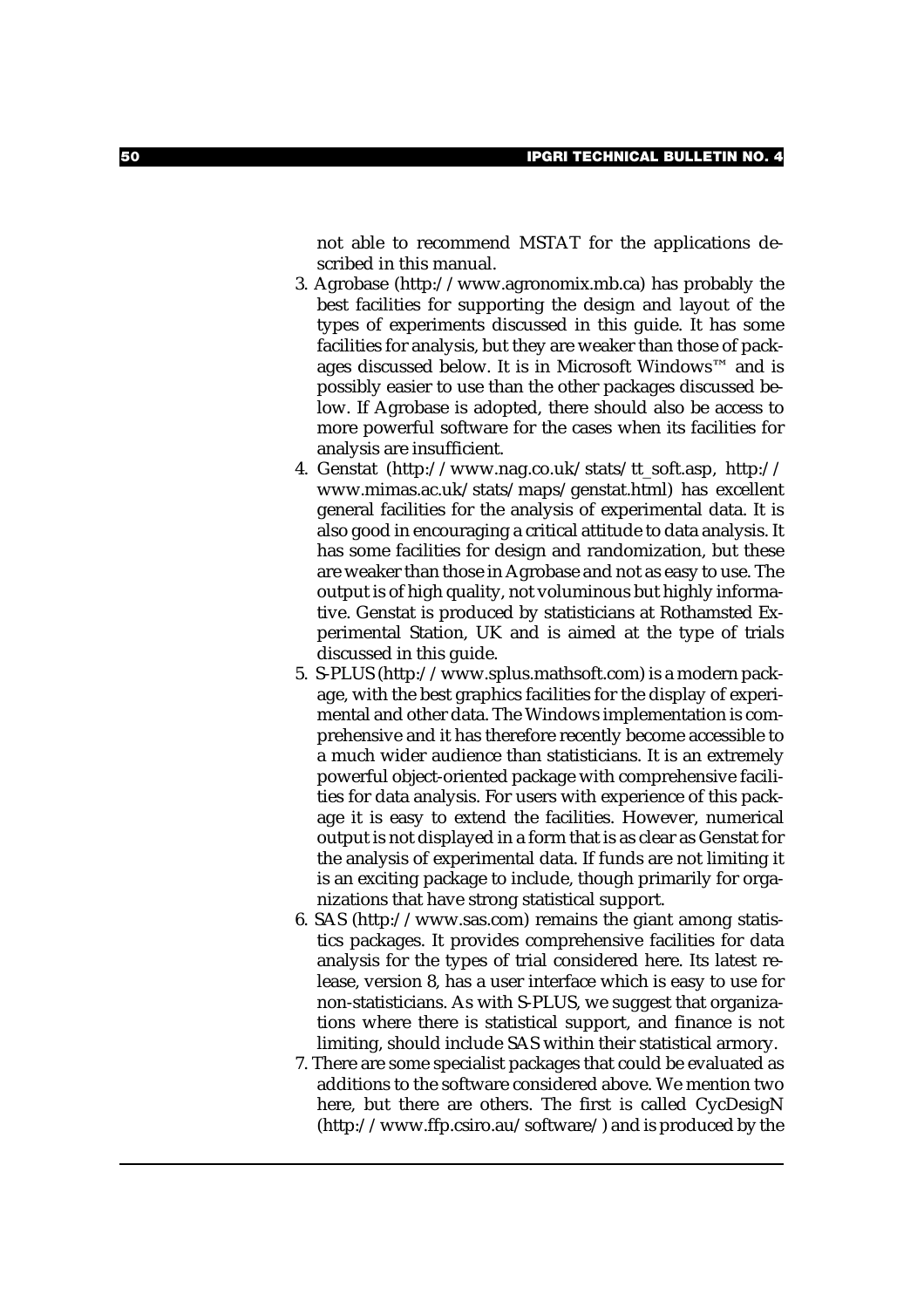Commonwealth Scientific and Industrial Research Organization, Australia (CSIRO). Running under MS Windows 95 or NT, it is aimed at designing and randomizing a wide range of alpha and related designs. However, it has no facilities for subsequent analysis. The second package is called ASREML (ftp://ftp.res.bbsrc.ac.uk/pub/aar; discussion group at asreml@chiswick.anprod.csiro.au). This is very fast and has the capability to analyze very large unbalanced designs and also some spatial designs that may be too large for, or are not supported by, SAS or Genstat. It is not, however, particularly friendly to the beginner, in either its input or output stages.

- 8. There are many other statistics packages, but most do not have sufficient facilities for the analysis of experimental data. SPSS (http://www.spss.com) is rightly recommended for the analysis of survey data. Other packages that we would claim do not rival those described above, in this context, include Systat, Statistica, JMP, Statgraphics and Minitab.
- 9. Some packages, including Minitab (http://www.minitab.com), are rightly popular to support the teaching of statistics, and could be considered here in that context. However Minitab's bias in experimental design and analysis is toward industrial experiments, and hence it could not be the only package in use subsequently.

Thus, for data entry we suggest MS Excel, with consideration given to the Logbook software that links to MS Access®, for data management. Alternatively, Agrobase and SAS provide good data management facilities themselves. For analysis, if just one package were obtained, then we would suggest Genstat as being the most appropriate all-rounder for experimental data. It is user extendable, and hence could also be made simpler for any designs or analyses that were to be recommended for routine use by managers. Consideration should also be given to Agrobase, particularly if more than one package is to be obtained. Our reticence concerning Agrobase stems from its lack of flexibility in analysis. It handles the standard analyses easily, but we are not clear that this will be sufficient for the presentation of the results of these experiments. It is also not a cheap package, given its limitations.

Neither Genstat nor Agrobase are expensive by SAS or SPSS standards, but they do imply the kind of cost that could possibly be best negotiated by IPGRI on behalf of a project or a group of institutes.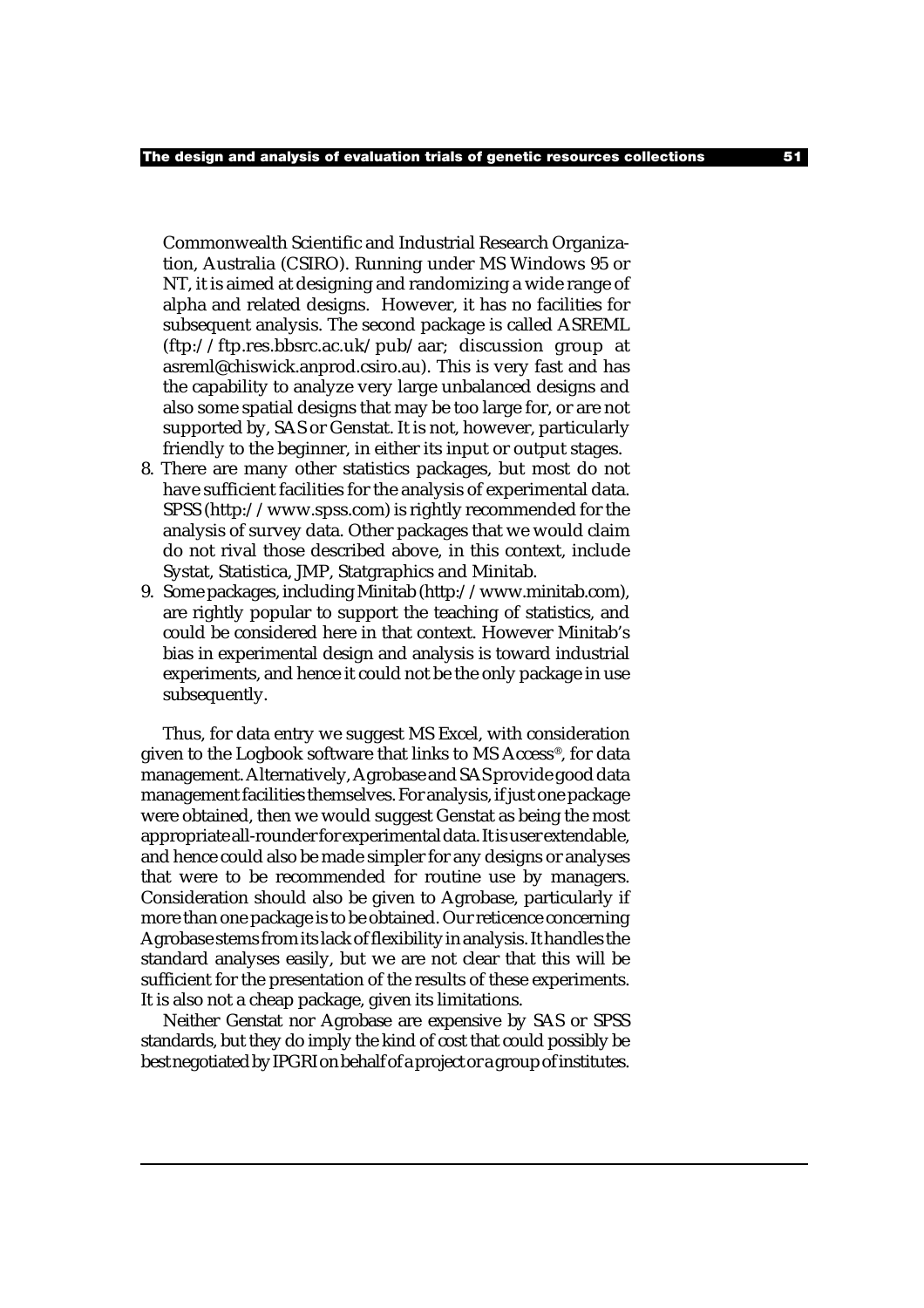## Appendix 2 A training strategy

We consider one possible scenario for training, which could be combined with the development of a strategy for experimental work by genebank managers. This would consist of an initial workshop, primarily devoted to the planning of the trials. Participants bring information about their genebank and proposed experimental protocols with them. The workshop then includes a detailed discussion of the proposed protocols.

The trials are then conducted and are followed by a second workshop that is primarily concerned with the description of methods of analysis of the data. This is combined with detailed analyses of the data from the current trials.

There would be two types of participants:

- 1. Most would be genebank managers, or the scientists who are being commissioned to undertake evaluation trials on their behalf. These would be highly participative workshops and hence managers would have to be personally closely involved in the experimental programme to be eligible to attend. They would be asked to supply proposed or past protocols with which they are personally involved with their application.
- 2. The second type of participant would be the statisticians who would provide support for the work. Much material in this type of workshop, particularly on design, will be new to many statisticians. If a sequence of workshops is anticipated, then some of the statisticians might become resource persons in later workshops. There should not be too many statisticians at the workshop, say a maximum of a fifth of the participants, and they would not be expected to provide protocols as a passport to participation.

The workshop on design could cover in more detail the material that is described in Sections 2 to 7. This would be done in an interactive manner with continued small-group discussions on each area in relation to the proposed experimental protocols. Topics that are not in this guide, but that might be important in a workshop, include sampling methods for plant-level information.

There would also be brief sections (say half a day) on data management, particularly on data entry and on the concepts underlying the analyses.

The second workshop would review the methods of data entry and management and then cover data analysis and the presentation of results. About half the time could be devoted to instruction, with the remainder being used for analyses of the data from the current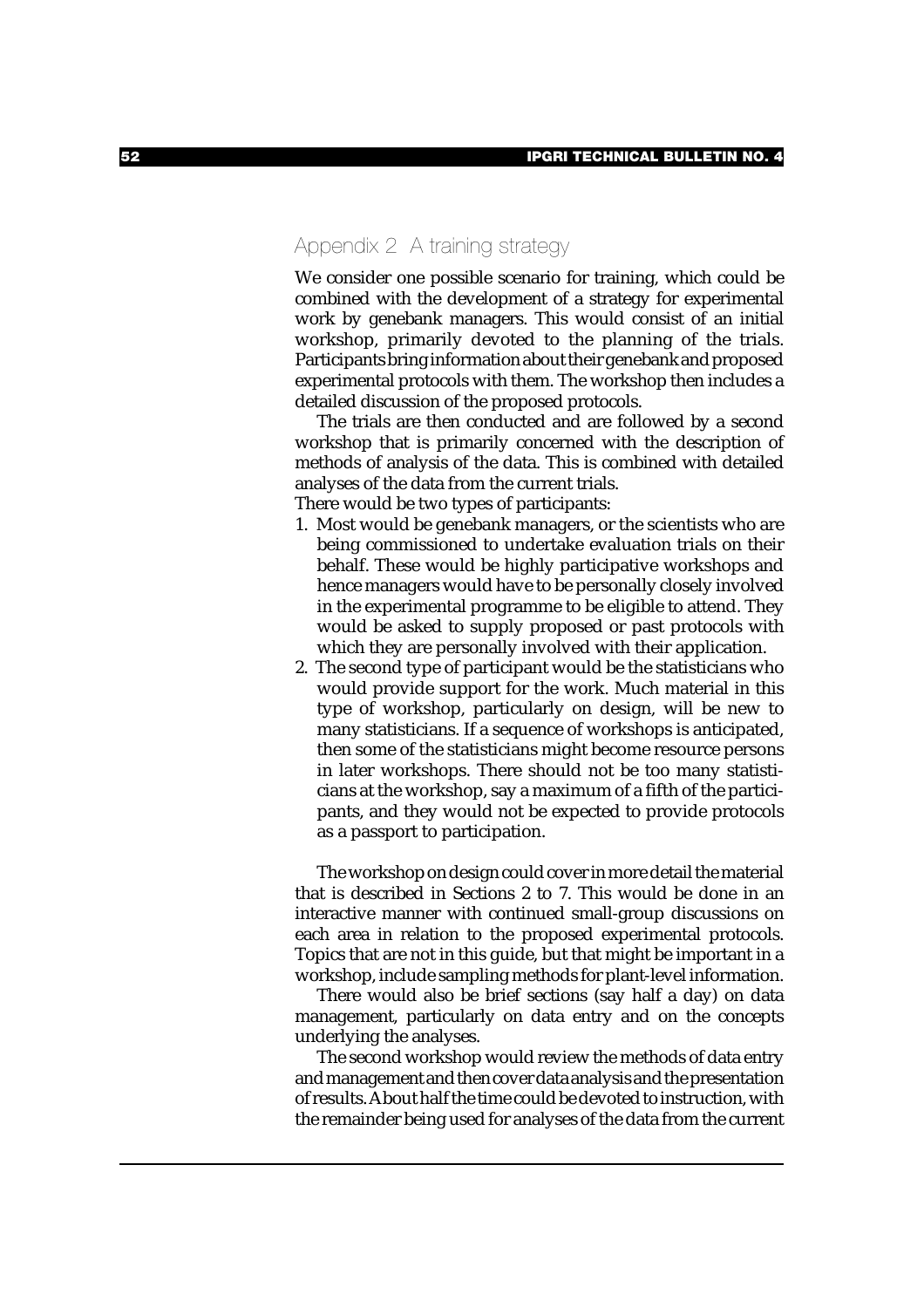experiments. This workshop might also review briefly the concepts of design to assess future designs in the light of the results from the current experiments.

There are other possible types of training. A 1-week workshop might be appropriate for senior managers. These would be for senior staff who need to know the general concepts of experimental strategy (this includes both design and analysis), but who would not be closely involved in the details of individual experiments. This could cover the material included in this guide, but perhaps extend the topics on alternative strategies for information collection (Section 2).

At a different level, instruction on data entry and management is sometimes usefully conducted as a "within-institute" training course. This might consist of an initial visit to discuss viable strategies for the institute, followed by instruction of up to a week on the agreed procedures. This might include direct instruction to staff who will be responsible for the data management, plus the establishment of a regular, short, internal course for assistants undertaking the data entry. It may be appropriate to combine this type of "roving" workshop with the guidance on the data entry and management of the trials that is included in the training workshops described above.